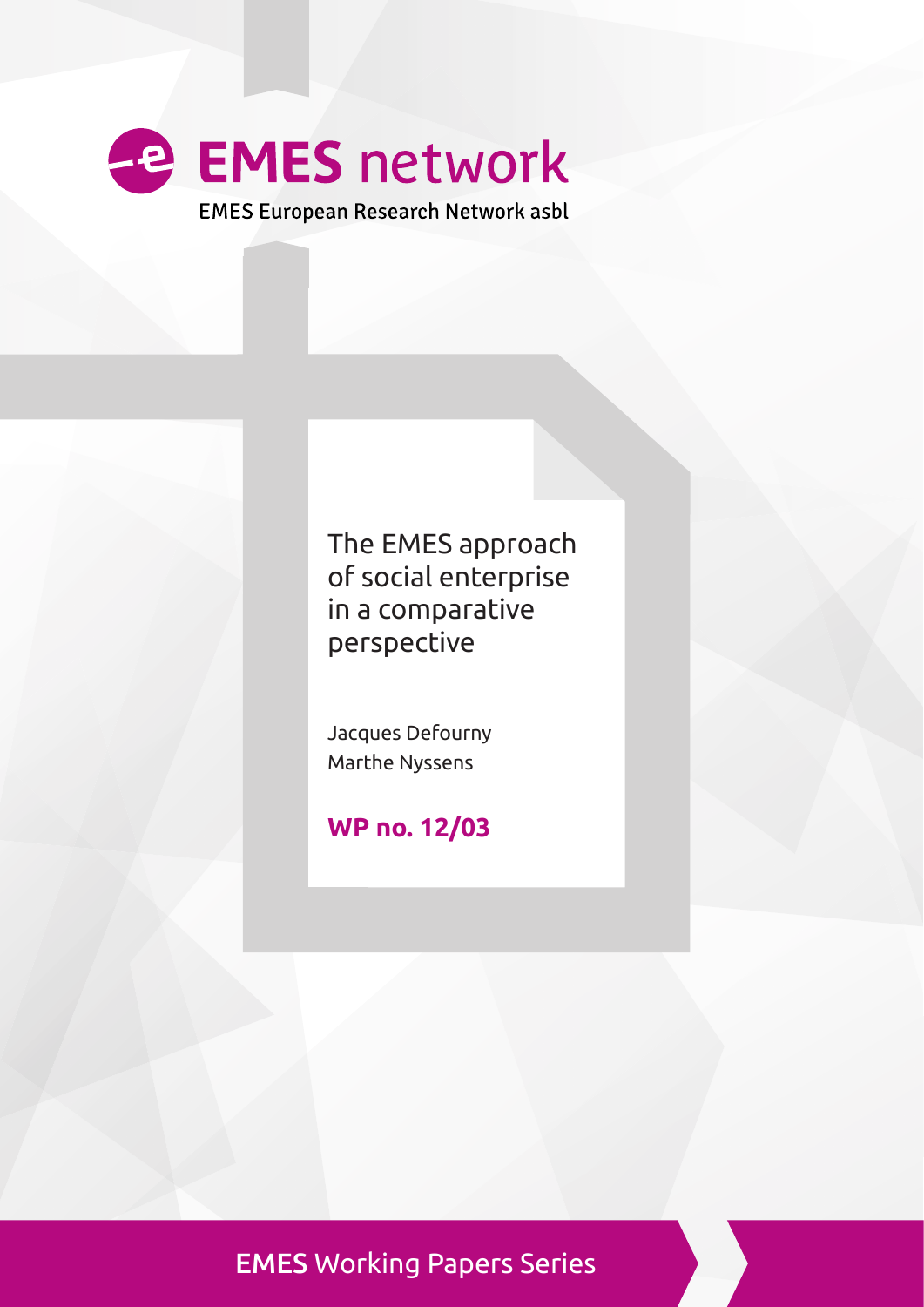## Jacques DEFOURNY

HEC Management School and Centre for Social Economy University of Liege, Belgium and EMES European Research Network

## MARTHE NYSSENS

Catholic University of Louvain, Belgium and EMES European Research Network

© EMES European Research Network asbl 2012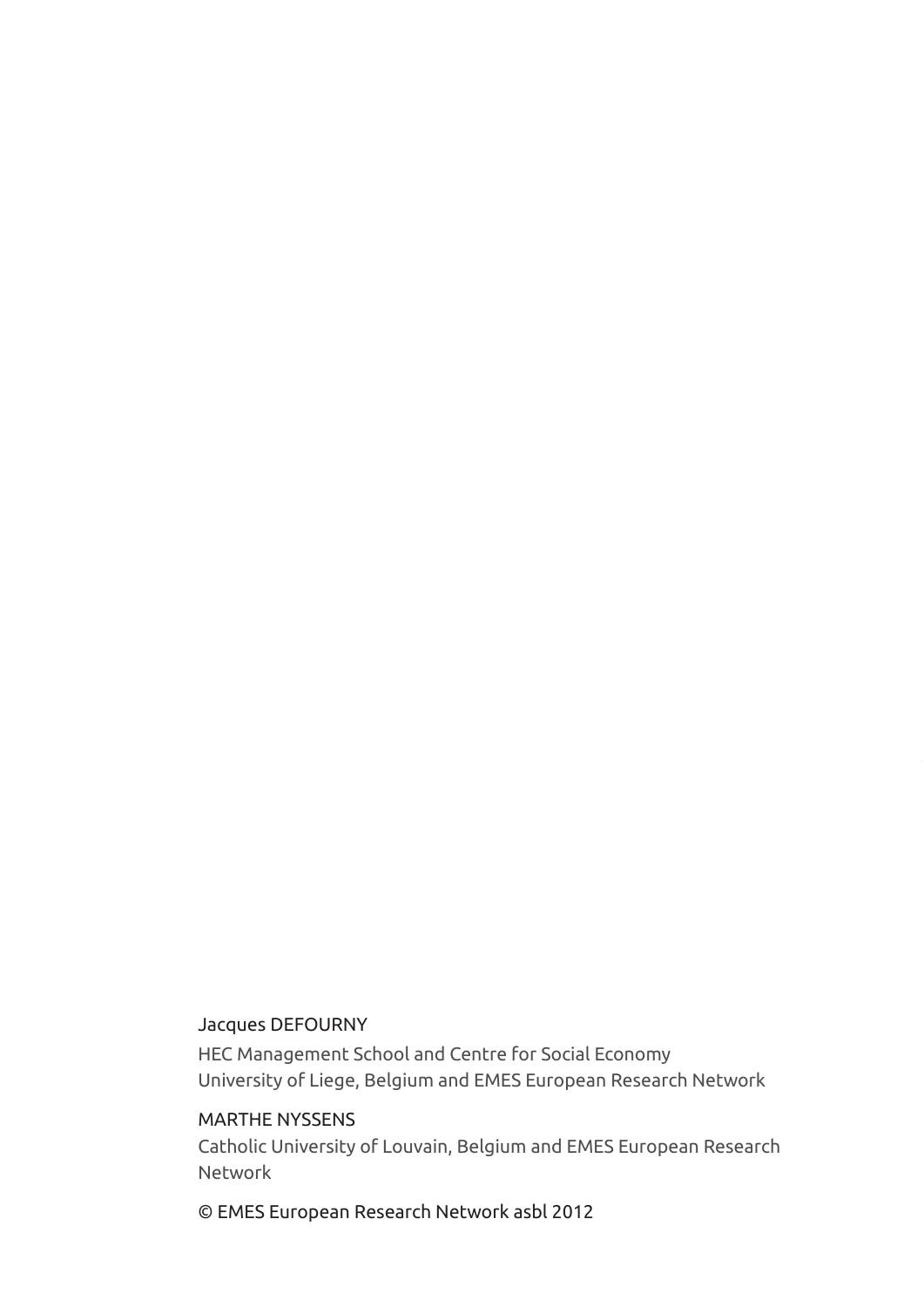# **THE EMES APPROACH OF SOCIAL ENTERPRISE IN A COMPARATIVE PERSPECTIVE**

Jacques DEFOURNY HEC Management School and Centre for Social Economy University of Liege, Belgium and EMES European Research Network

> Marthe NYSSENS Department of Economics and CIRTES Catholic University of Louvain, Belgium and EMES European Research Network

> > WP no. 12/03

© EMES European Research Network 2012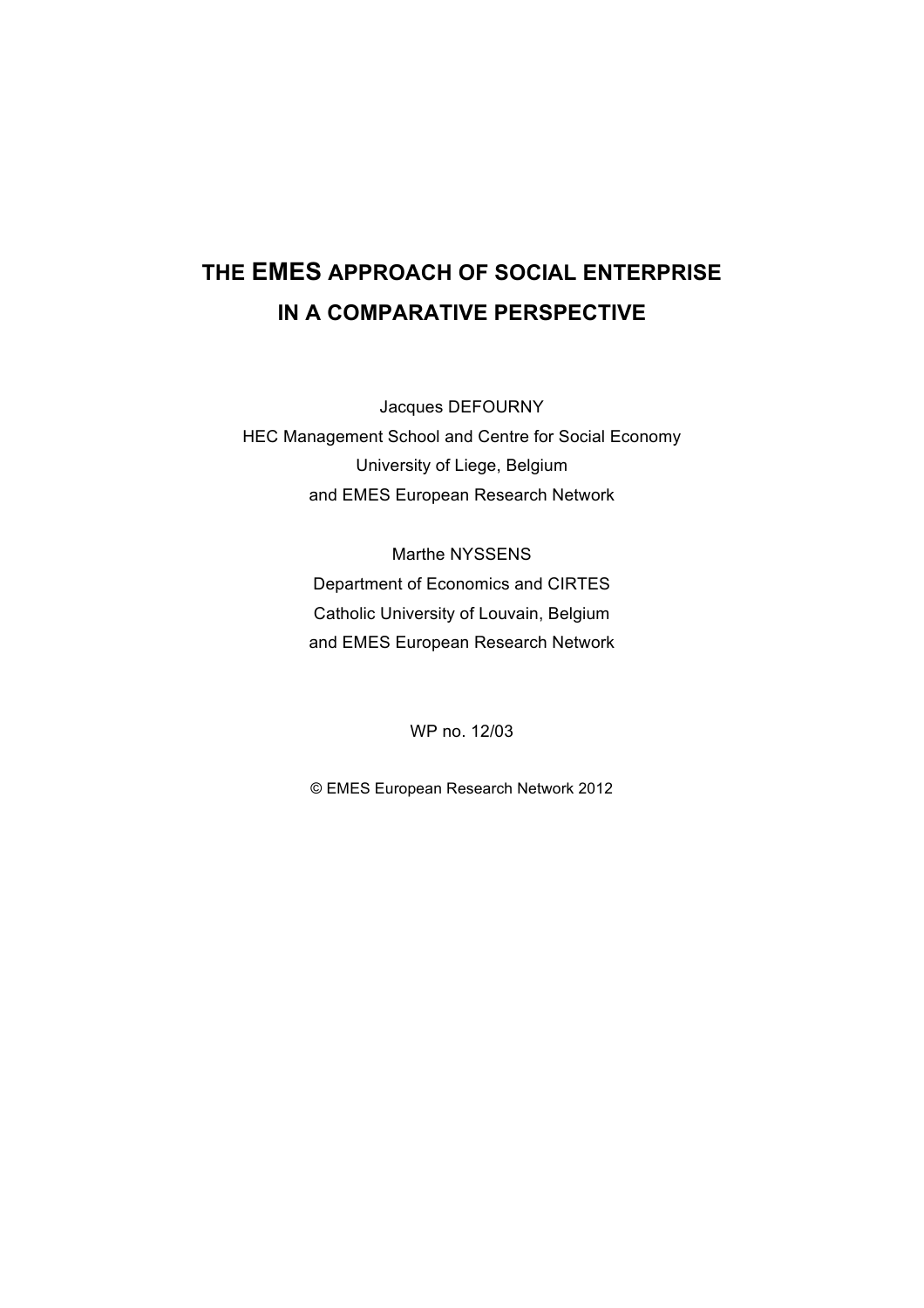# **TABLE OF CONTENTS**

| 3.3. The production of goods and services and their relation to the social mission  27 |  |
|----------------------------------------------------------------------------------------|--|
|                                                                                        |  |
|                                                                                        |  |
|                                                                                        |  |
|                                                                                        |  |
|                                                                                        |  |
|                                                                                        |  |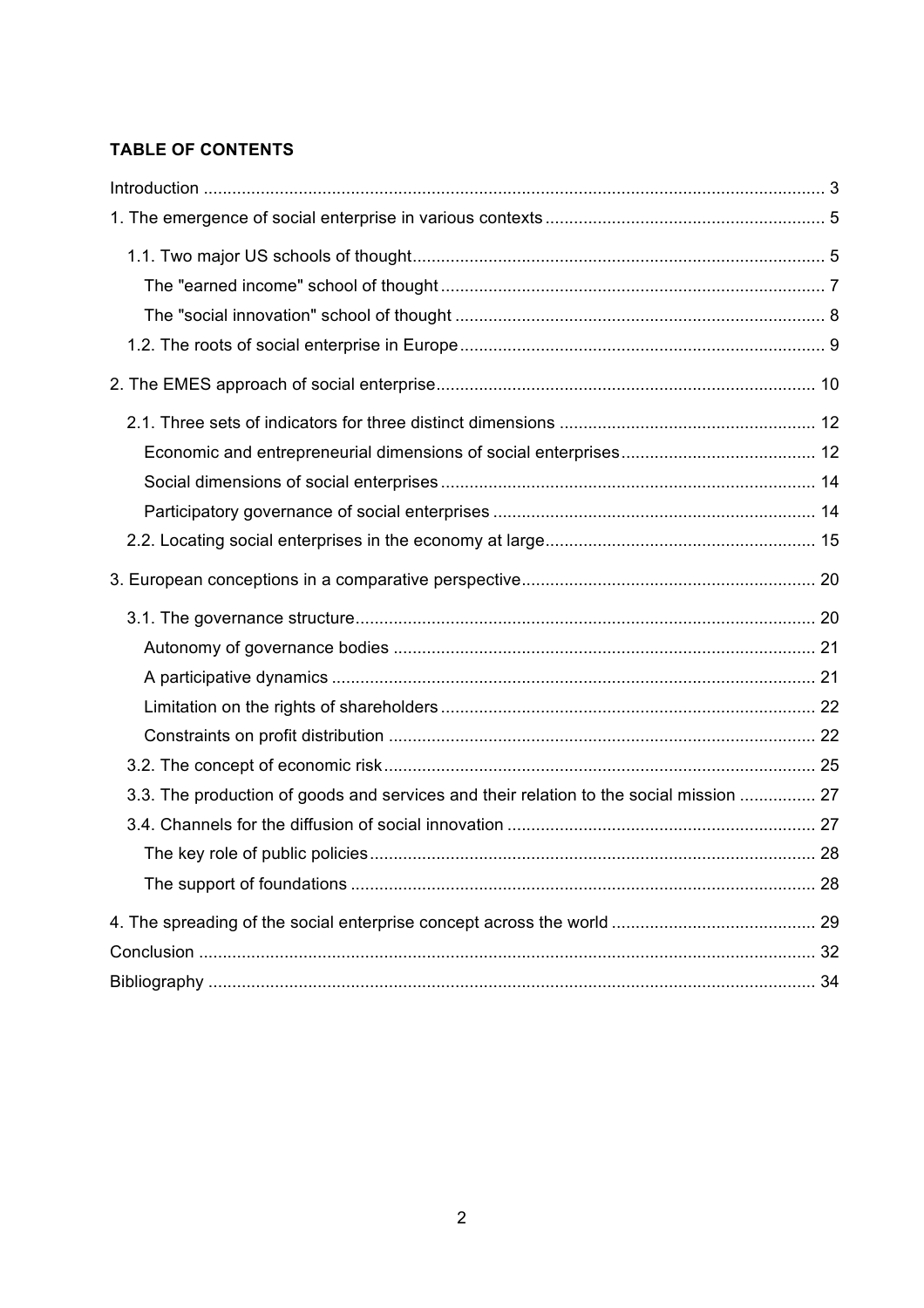#### **INTRODUCTION**

Most of those who were using the notions of social entrepreneurship and social enterprise twelve years ago today share the feeling they would have been totally unable to foresee the outstanding interest such concepts are now attracting. Indeed, the use of the latter is now spreading in most regions of the world: after a first decade of literature development on both sides of the Atlantic since the late 1990s, research communities are emerging in Eastern and Central Europe (Borzaga *et al.* 2008), in most countries of Eastern Asia, including China (Defourny and Kuan 2011), in India, Australia, Israel and in several Latin American countries.

In Europe, the concept of social enterprise made its first appearance in the very early 1990s, at the heart of the third sector. According to a European tradition (Evers and Laville 2004), the third sector brings together cooperatives, associations, mutual societies and, with increasing frequency, foundations - or, in other words, all not-for-profit private organisations; such a third sector is labelled the "social economy" in some European countries. More precisely, the impetus was first an Italian one and was closely linked with the cooperative movement: in 1991, the Italian Parliament passed a law creating a specific legal form for "social cooperatives" and the latter went on to experience an extraordinary growth.

The concept of social enterprise, which includes social cooperatives as one model among others, does not compete at all with the concept of social economy. It rather helps to identify entrepreneurial dynamics which are at work at the very heart of the third sector, within the various European socio-economic contexts. Such a perspective has been broadly endorsed by the European Commission when it launched a top-level Conference in November 2011 to present its "Initiative" to create "a favourable climate for social enterprises, key stakeholders in the social economy and innovation" (European Commission 2011).

In the United States, the concepts of social entrepreneurship and social enterprise also met with a positive response in the early 1990s. In 1993, for instance, the Harvard Business School launched the "Social Enterprise Initiative", one of the milestones of the period. A first stream in the debate on social entrepreneurship and social enterprises refers to the use of commercial activities by non-profit organisations in support of their mission (Kerlin 2006). Based on a broader vision of entrepreneurship, a second stream of this debate can be traced back to B. Drayton and to Ashoka, the organisation he founded in 1980. Ashoka focuses on the profiles of very specific individuals, first referred to as "public entrepreneurs", who are able to bring about social innovation in various fields, rather than on the forms of organisation

3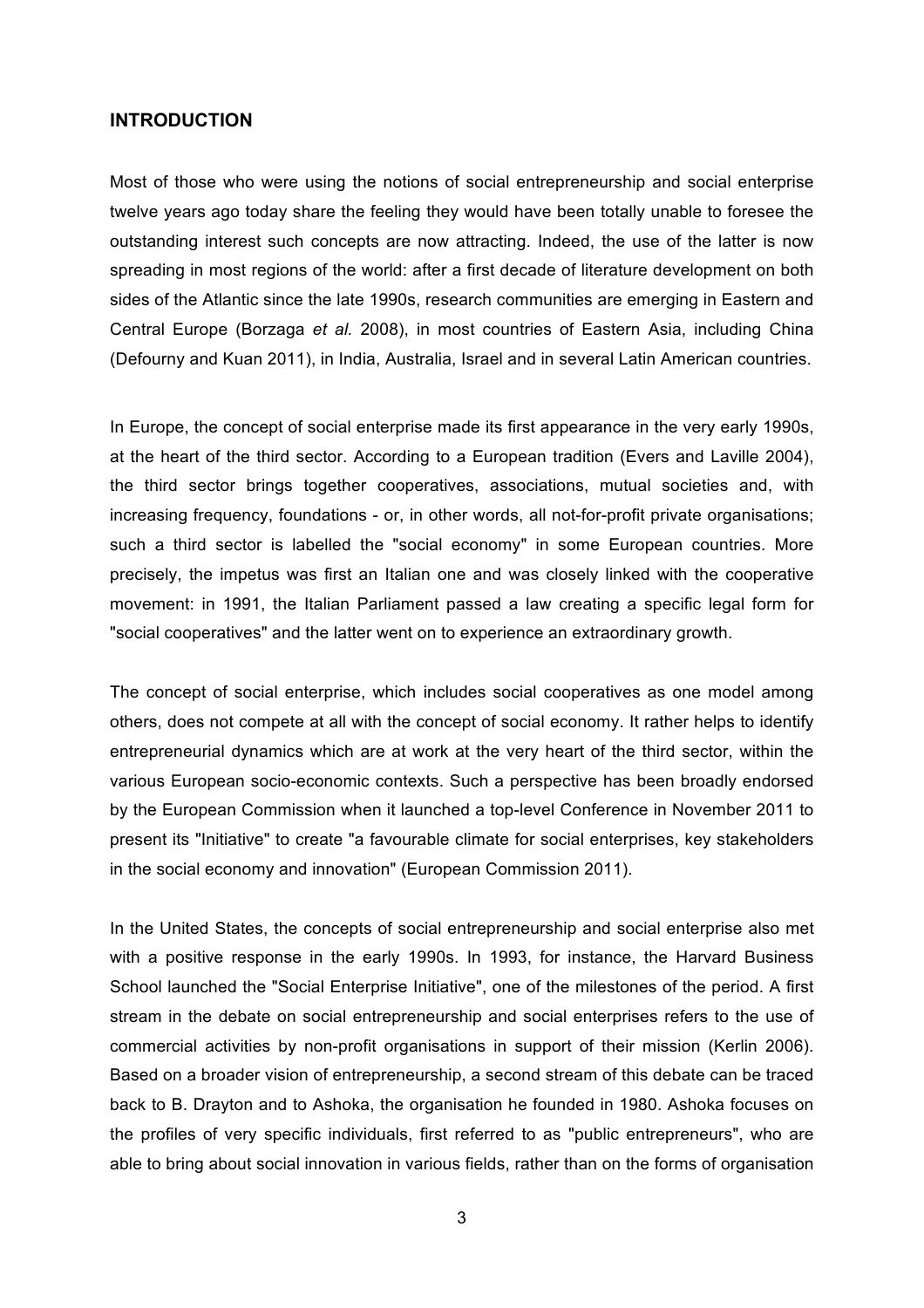they might set up. Various foundations involved in "venture philanthropy", such as the Schwab Foundation and the Skoll Foundation, have embraced the idea that social innovation is central to social entrepreneurship and have supported social entrepreneurs.

The debate has expanded in various types of institutions. Major universities have developed research and training programs. International research networks have been set up, like the EMES European Research Network, which has gathered, since 1996, research centres from most countries of the EU-15, and the Social Enterprise Knowledge Network (SEKN), which was formed in 2001 by leading Latin-American business schools and the Harvard Business School. Various foundations have set up training and support programs for social enterprises or social entrepreneurs. Last but not least, various European countries have passed new laws to promote social enterprises (Roelants 2009; Galera and Borzaga 2009).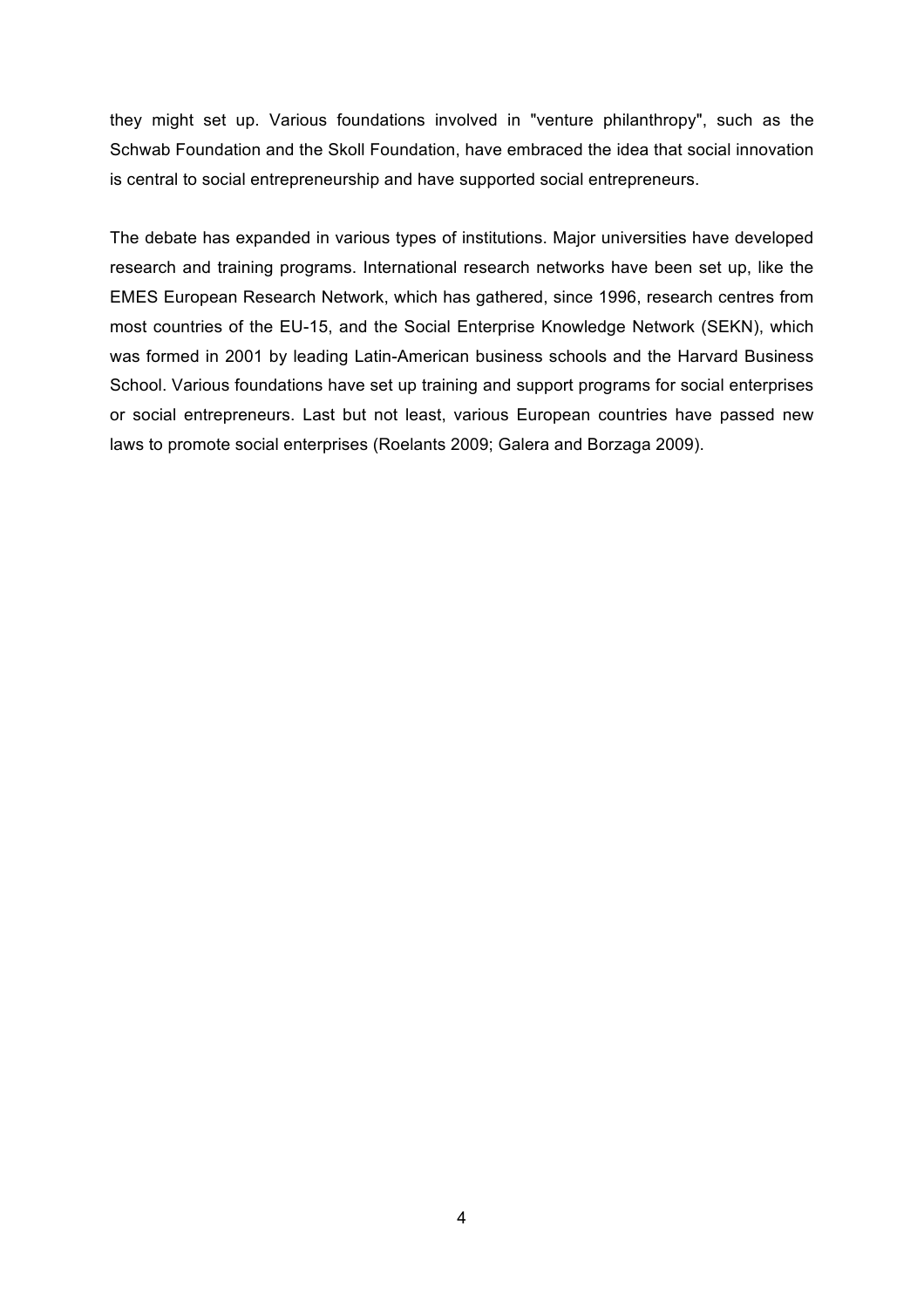However, what is striking is the fact that the debates on both sides of the Atlantic took place in parallel trajectories, with very few connections between them, until the years 2004-5. From a scientific point of view, the first bridges were built by Nicholls (2006), Mair *et al.* (2006) and Steyaert and Hjorth (2006). Kerlin (2006, 2009) also made interesting attempts to compare the concept of social enterprise in different parts of the world.

In this context, the first objective of the present paper is to deepen this transatlantic dialogue between social enterprise debates as embodied in their respective European and US contexts, as well as to underline distinct developments they now tend to experience. However, what seems really at stake, beyond conceptual debates, is the place and the role of social enterprise within the overall economy and its interaction with the market, the civil society and public policies. In this perspective, our second objective is to show that reembedding social enterprises and social entrepreneurship in their own specific contexts, with a view to achieving better mutual understanding between the European and the US schools of thought, is one of the best ways to raise issues and suggest further lines of research which do not appear clearly when sticking to specific national or regional contexts.

Our analysis is structured as follows: in the first part, we describe the different schools of thought in which those concepts took root and their respective contexts. In the second part, we carefully analyse the EMES conception, which is rooted in the historical European third sector tradition. This analysis paves the way for the third part, in which we analyse the conceptual convergences and divergences among the different schools as well as their implications for the debate. In a last section, we consider how these various schools have influenced the debate in various parts of the world.

## **1. THE EMERGENCE OF SOCIAL ENTERPRISE IN VARIOUS CONTEXTS**

We will first examine how conceptualisations of social enterprise and social entrepreneurship were shaped in the United States; we will then be in the best position to highlight the specificities of European approaches to the same notions.

#### **1.1. Two major US schools of thought**

When looking at the US landscape, what is striking is the diversity of concepts which have been used since the early 1980s to describe the entrepreneurial behaviours with social aims that developed in the country, mainly - although not exclusively - within the non-profit sector: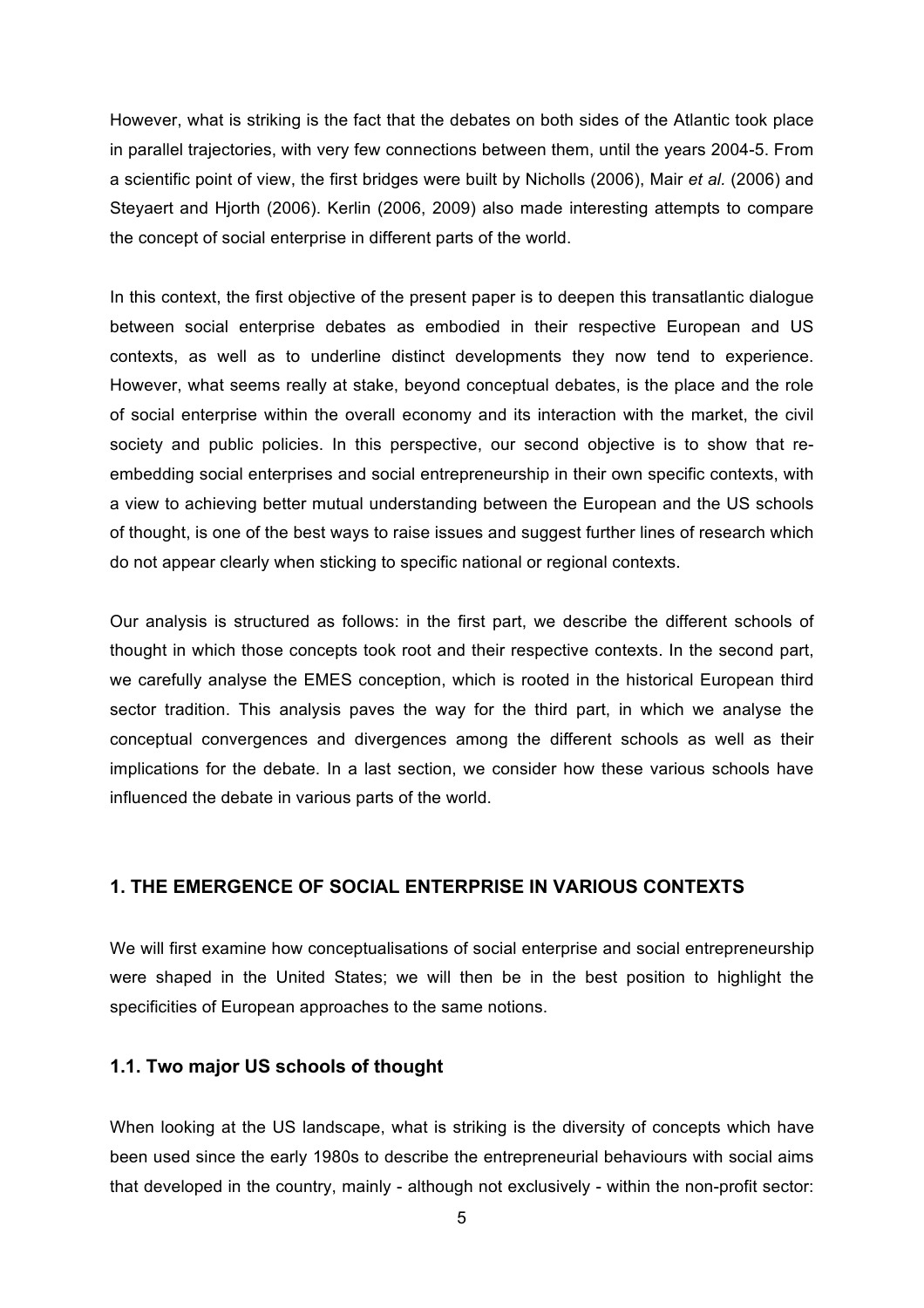"non-profit venture", "non-profit entrepreneurship", "social-purpose endeavour", "social innovation", "social-purpose business", "community wealth enterprise", "public entrepreneurship", "social enterprise"... Although the community of non-profit studies did use several of these terms, the conceptual debate has been mainly shaped by scholars belonging to business schools. To classify the different conceptions, Dees and Anderson (2006) have proposed to distinguish two major schools of thought, already briefly mentioned here above. The first school of thought on social enterprise refers to the use of commercial activities by non-profit organisations in support of their mission. Organisations like Ashoka fed a second major school, named the "social innovation" school of thought.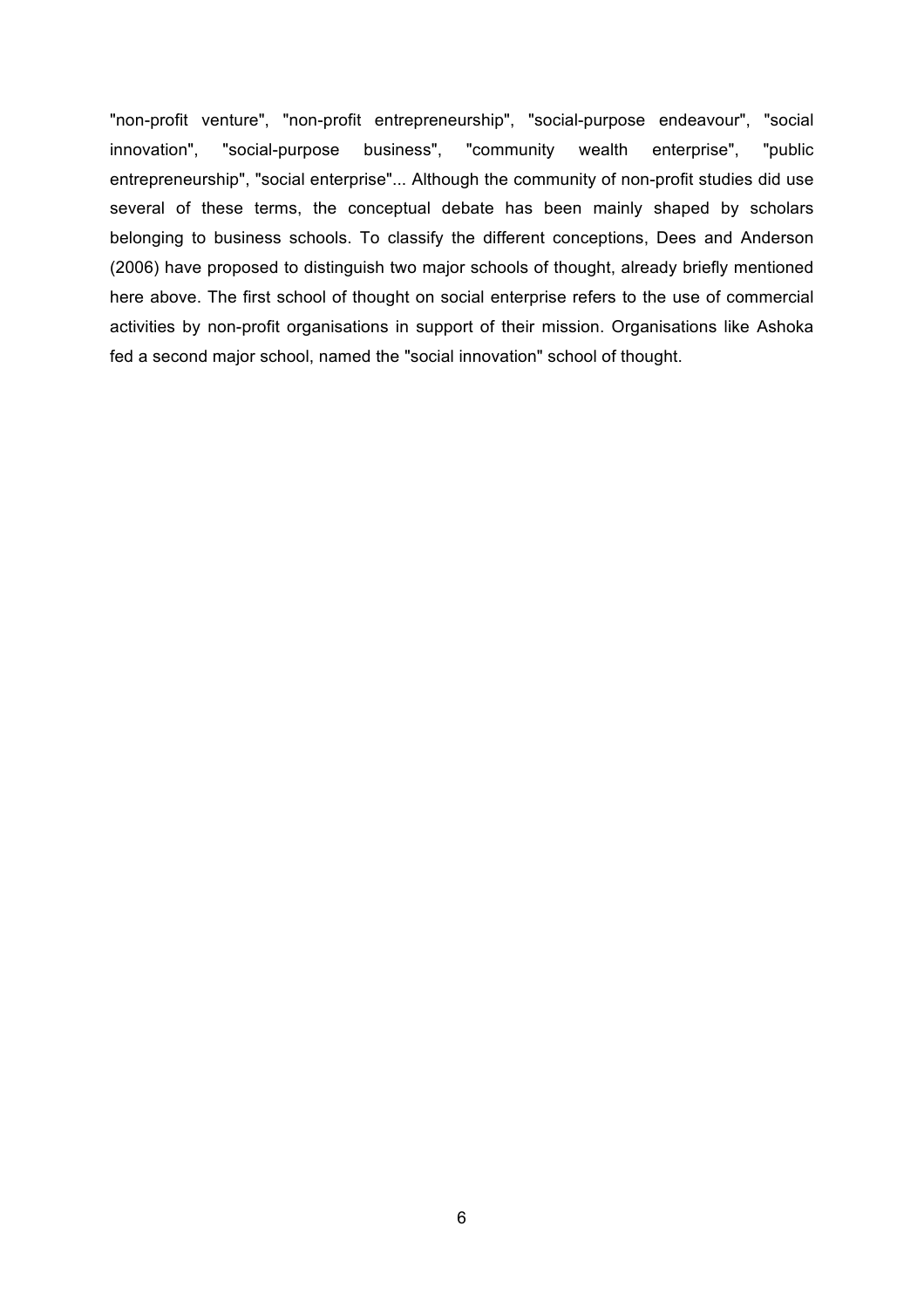#### *The "earned income" school of thought*

The first school of thought set the grounds for conceptions of social enterprise mainly defined by earned-income strategies. The bulk of its publications was mainly based on nonprofits' interest to become more commercial (Young and Salamon 2002) and could be described as "prescriptive": many of such publications came from consultancy firms and they focused on strategies for starting a business that would earn income in support to the social mission of a non-profit organisation and that could help diversify its funding base (Skloot 1987). In the late 1990s, the Social Enterprise Alliance, a central player in the field, defined social enterprise as "any earned-income business or strategy undertaken by a non-profit to generate revenue in support of its charitable mission".

In such a perspective, it is straightforward to name that first school the "earned income" school of thought. Within the latter however, we suggest to establish a distinction between an earlier version, focusing on non-profits, and which we call the "commercial non-profit approach", on the one hand, and a broader version, embracing all forms of business initiatives, and which could be named the "mission-driven business approach", on the other hand. This latter approach refers to the field of social purpose venture as encompassing all organisations that trade for a social purpose, including for-profit companies (Austin *et al.*  2006).

It should also be noted that some authors, such as Emerson and Twersky (1996), early provided an analysis shifting from a sole market orientation to a broader vision of business methods as a path towards achieving increased effectiveness (and not just a better funding) for social sector organisations. Some authors went even further and began to consider various activities undertaken by for-profit firms to assert their corporate social responsibility as part of the whole range of initiatives forming the wide spectrum of social entrepreneurship (Boschee 1995; Austin 2000). Of course, this raises some fundamental conceptual issues, such as the following: can any social value-generating activity be considered as an expression of social entrepreneurship, even if this activity remains marginal in the firm's overall strategy?

To a large extent, the concept of social business as promoted by Muhammad Yunus (2010) can also be related to the "mission-driven business approach", although it also involves stronger conditions: "A social business is a non-loss, non-dividend company designed to address a social objective" (Yunus 2010). This concept was mainly developed to describe a

7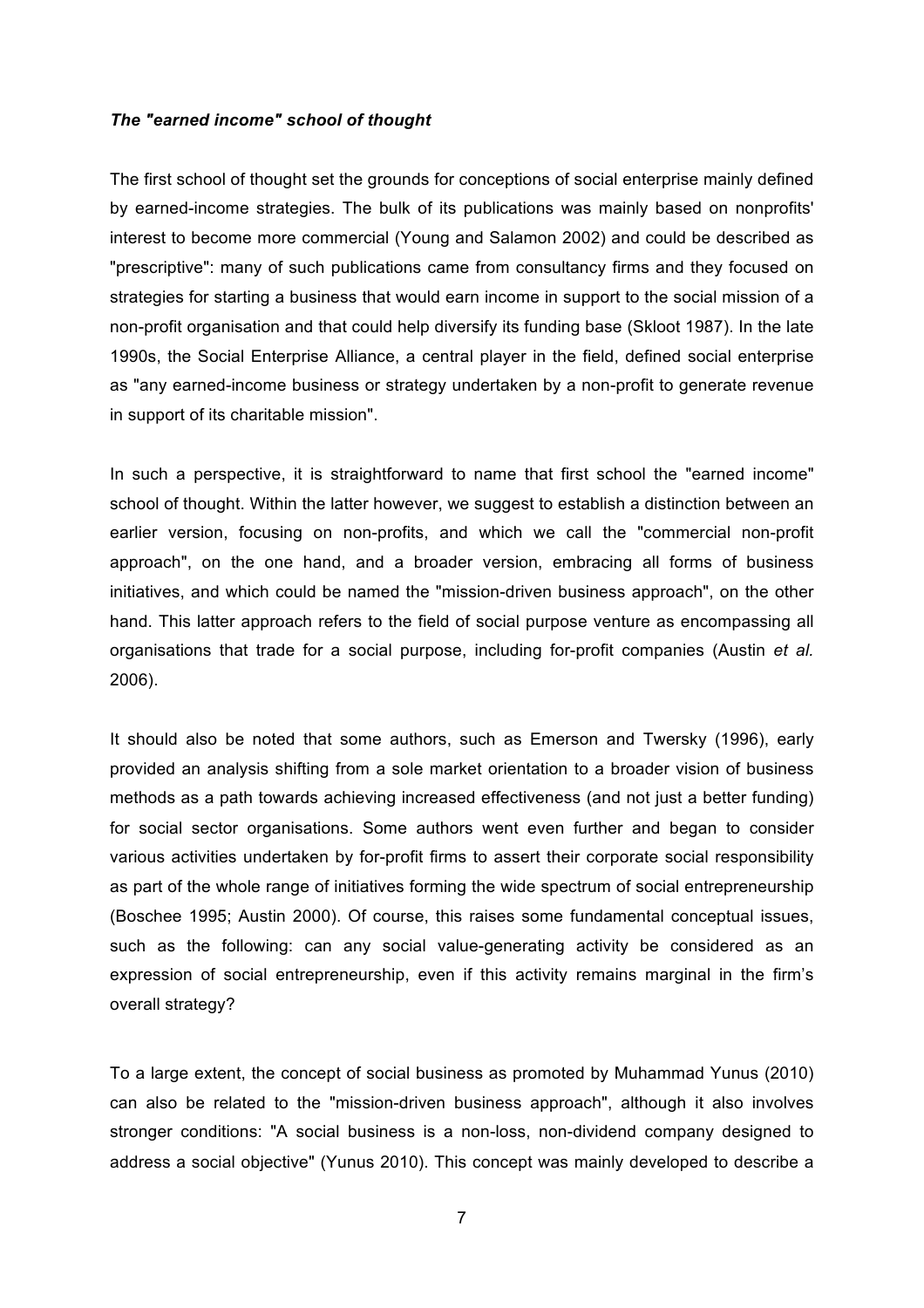business model that focuses on the provision of goods or services to (very) poor customers, which constitute a new market segment (often called the "bottom of the pyramid") in developing countries. Such a social business is supposed to cover all its costs through market resources. It is owned by (often large) investors who, at least in Yunus' version, do not receive any dividend, profits being fully reinvested to support the social mission. The most often quoted case is the Grameen-Danone joint company, which provides, at very low prices, highly nutritive yoghurt to vulnerable populations in Bangladesh.

#### *The "social innovation" school of thought*

The second school puts the emphasis on the profile and behaviour of social entrepreneurs in a Schumpeterian perspective, such as the one developed by the pioneering work of Young (1986). Along such lines, entrepreneurs in the non-profit sector are "change makers" as they carry out "new combinations" in at least one of the following ways: new services, new quality of services, new methods of production, new production factors, new forms of organisations or new markets. Social entrepreneurship may therefore be a question of outcomes rather than just a question of incomes. Moreover, the systemic nature of innovation brought about and its impact at a broad societal level are often underlined.

Dees (1998: 4) has proposed the best known definition of the social entrepreneur in that school of thought. He sees the latter as "playing the role of change agents in the social sector by adopting a mission to create and sustain social value, recognising and relentlessly pursuing new opportunities to serve that mission, engaging in a process of continuous innovation, adaptation and learning, acting boldly without being limited by resources currently in hand, and finally exhibiting a heightened sense of accountability to the constituencies served and for the outcomes created". Such outstanding individuals are often portrayed today as heroes of the modern times (Bornstein 2004).

Although many initiatives of social entrepreneurs result in the setting-up of non-profit organisations, various recent works of the social innovation school of thought tend to underline blurred frontiers and the existence of opportunities for entrepreneurial social innovation within the private for-profit sector and the public sphere as well.

Moreover, divergences between the "social innovation" school and the "earned income" school should not be overstated. Viewing social entrepreneurship as a mission-driven business is increasingly common among business schools and foundations, which now

8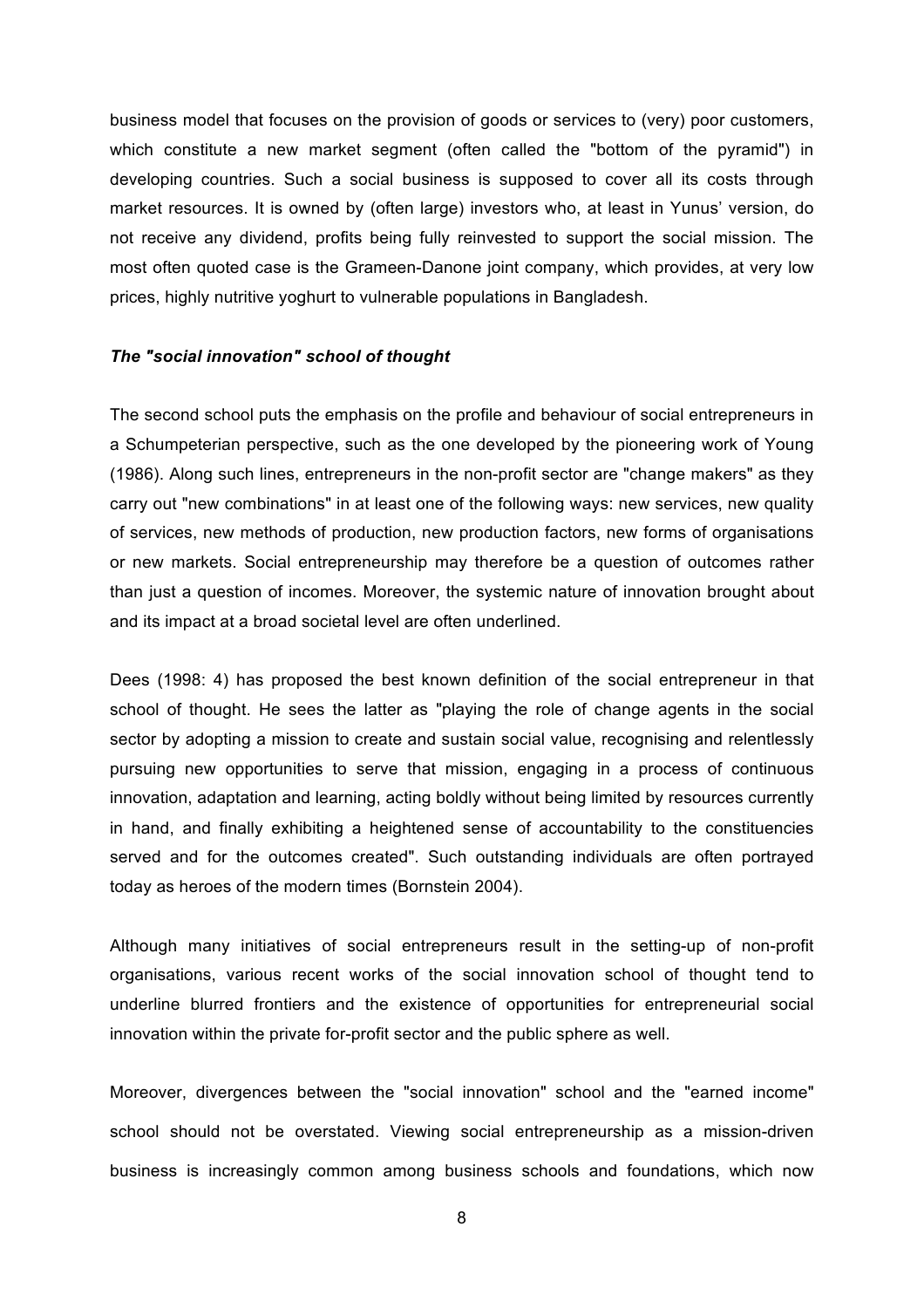foster more broadly business methods, not just earned-income strategies, as a path towards social innovation. Various works stress a "double (or triple) bottom line" vision, which can be adopted by all types of enterprise, as well as the creation of a "blended value" in an effort to really balance and better integrate economic and social purposes and strategies (Emerson 2006).

#### **1.2. The roots of social enterprise in Europe**

In Europe, the concept of "social enterprise" as such seems to have first appeared in Italy, where it was promoted through a journal launched in 1990 and entitled *Impresa sociale.* In the late 1980s indeed, new cooperative-like initiatives had emerged in this country to respond to unmet needs, especially in the field of work integration as well as in the field of personal services. As the existing legislation did not allow associations to develop economic activities, the Italian Parliament passed a law in 1991 creating a new legal form - namely that of "social cooperative" -, which proved to be very well adapted to those pioneering social enterprises.

The remarkable development of the latter also inspired various other countries during the following two decades, both across and beyond Europe (for instance South Korea). Indeed, several other European countries introduced new legal forms reflecting the entrepreneurial approach adopted by this increasing number of "not-for-profit" organisations, even though the term of "social enterprise" was not always used as such in the legislation (Defourny and Nyssens 2008). In France, Portugal, Spain and Greece, these new legal forms were of the cooperative type. Some other countries such as Belgium, the UK and Italy (with a second law passed in 2006) chose more open models of social enterprise, not inspired exclusively by the cooperative tradition. Of course, there exists a great diversity beyond this basic dichotomy. For instance, the French and Italian legal forms could be characterised as "multi-stakeholder forms" as they bring different stakeholders (employees, users, volunteers...) to work together on a given social purpose project. The Belgian law on "social purpose companies" and the Italian law on social enterprise define a label which crosses the boundaries of all legal forms and can be adopted by various types of organisations (not only cooperatives and non-profit organisations, but also investor-owned organisations, for instance), provided they define an explicit social aim and they are not dedicated to the enrichment of their members.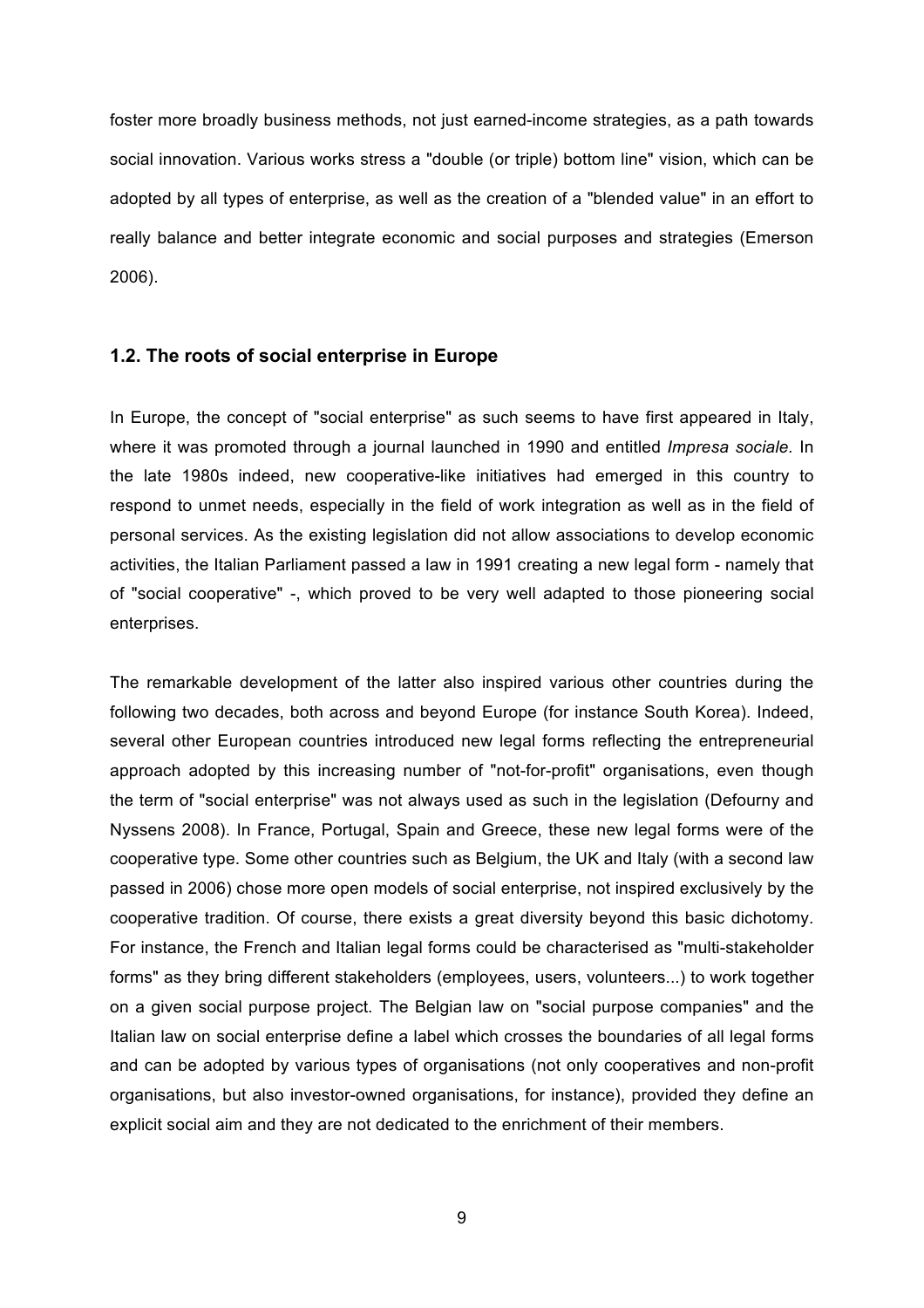In the UK, the Parliament approved a law creating the "community interest company" in 2004; two years earlier, the British government had also put forward a definition of social enterprise as "a business with primarily social objectives whose surpluses are principally reinvested for that purpose in the business or in the community, rather than being driven by the need to maximise profit for shareholders and owners" (DTI 2002).

In many European countries, beside the creation of new legal forms or frameworks, the 1990s have seen the development of specific public programs targeting the field of work integration. It is clear that social enterprises may be active in a wide spectrum of activities, as the "social purpose" they pursue may refer to many different fields. However, since the mid-1990s, one major type of social enterprise has been dominant across Europe, namely "work integration social enterprises" (WISEs). The main objective of these enterprises is to help low qualified unemployed people, who are at risk of permanent exclusion from the labour market, and to integrate these people into work and society through a productive activity (Nyssens 2006). This dominance of WISEs in the social enterprise landscape has even led, in several cases, to the concept of social enterprise being systematically associated with such employment creation initiatives.

Although field initiatives blossomed across Europe, with Italian social cooperatives as an inspiring model in the early 1990s, the concept of social enterprise as such did not really spread during those years. In the academic sphere, major analytical efforts were first undertaken from the second part of the 1990s onwards, both at the conceptual and empirical levels, especially by the EMES European Research Network<sup>1</sup>, which gathered mainly social sciences scholars. Indeed, as soon as 1996, i.e. before most of the European public policies for social enterprise were launched, a major research program funded by the European Commission was undertaken by a group of scholars coming from all EU member states. That group progressively developed an approach - which we will expand in the next section - to identify organisations likely to be called "social enterprises" in each of the fifteen countries forming the EU at the time.

## **2. THE EMES APPROACH OF SOCIAL ENTERPRISE**

 <sup>1</sup> The letters EMES stand for *"EMergence des EntreprisesSociales en Europe*" – i.e. the title in French of the vast research project carried out from 1996 through 2000 by the network. The acronym EMES was subsequently retained when the network decided to become a formal international scientific association. See www.emes.net.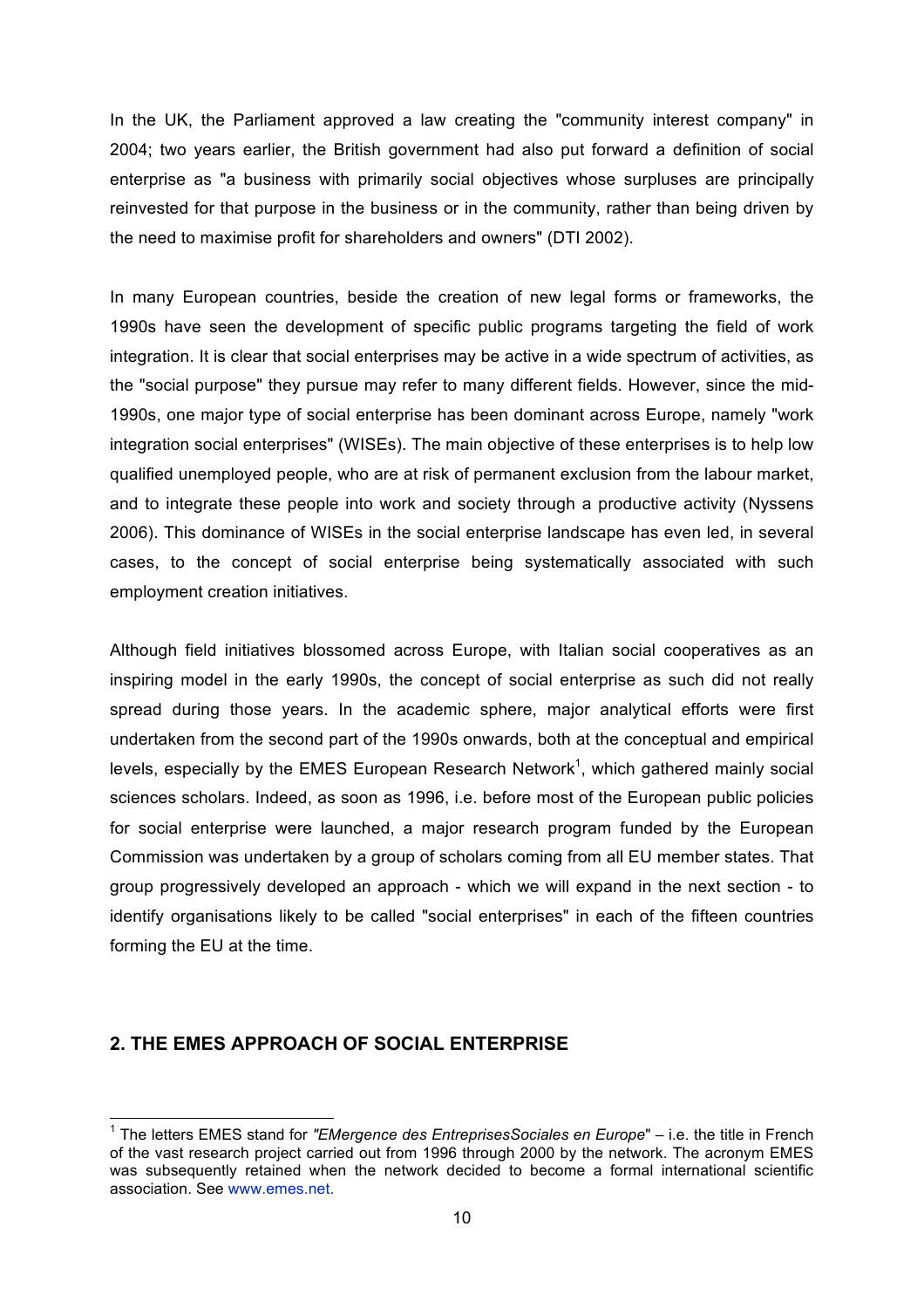In Europe, the EMES European Research Network has developed the first theoretical and empirical milestones of social enterprise analysis (Borzaga and Defourny 2001). The EMES approach derives from extensive dialogue among several disciplines (economics, sociology, political science and management) as well as among the various national traditions and sensitivities present in the European Union. Moreover, guided by a project that was both theoretical and empirical, it preferred from the outset the identification and clarification of indicators over a concise and elegant definition.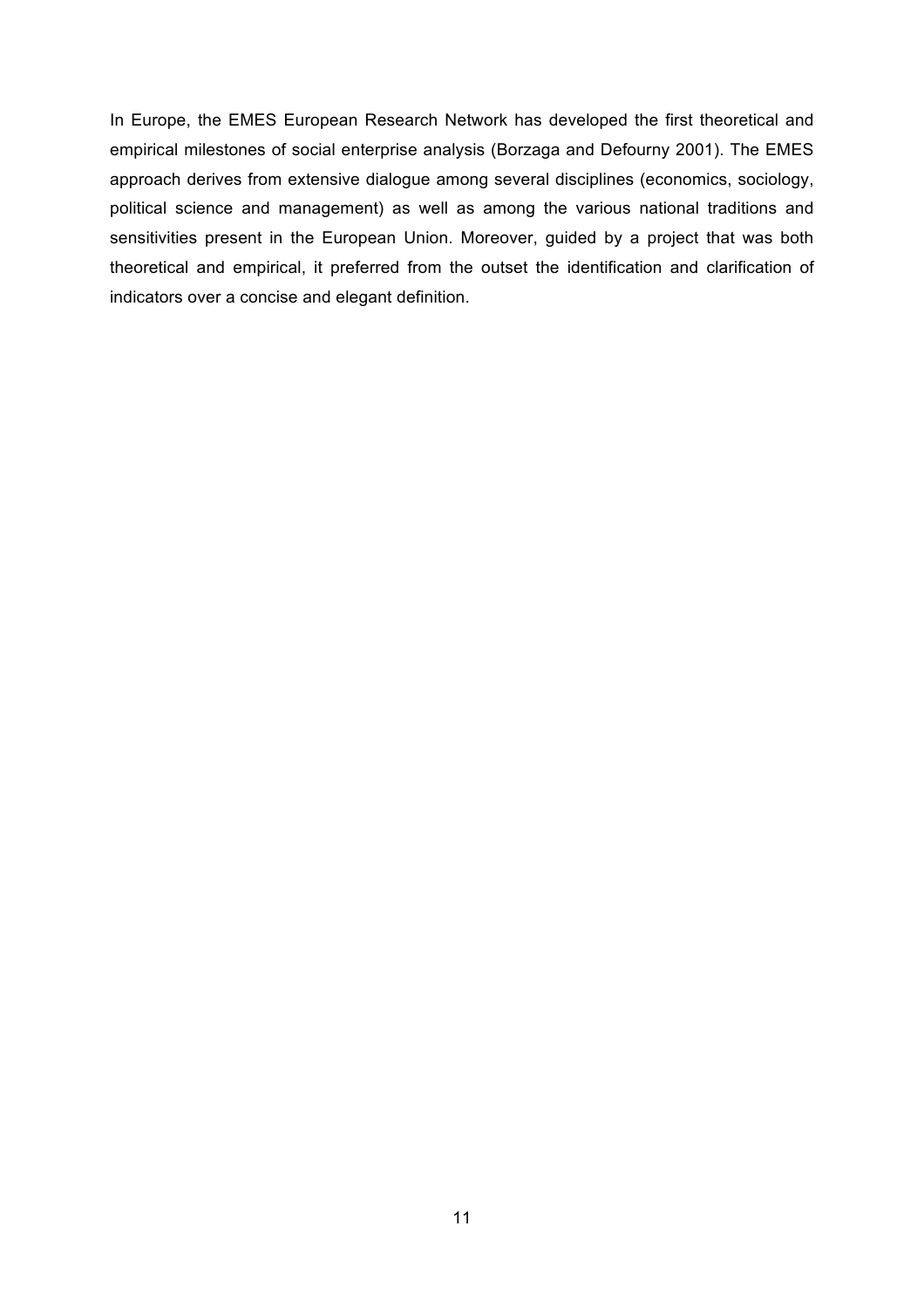## **2.1. Three sets of indicators for three distinct dimensions**

Such indicators were never intended to represent the set of conditions that an organisation should meet in order to qualify as a social enterprise. Rather than constituting prescriptive criteria, they describe an "ideal-type" in Weber's terms, i.e. an abstract construction that enables researchers to position themselves within the "galaxy" of social enterprises. In other words, they constitute a tool, somewhat analogous to a compass, which helps analysts locate the position of the observed entities relative to one another and eventually identify subsets of social enterprises they want to study more deeply. Those indicators allow identifying brand new social enterprises, but they can also lead to designate as social enterprises older organisations being reshaped by new internal dynamics.

The indicators had so far been presented in two subsets: a list of four economic indicators and a list of five social indicators (Defourny 2001: 16-18). In a comparative perspective with US schools of thought, however, it seems more appropriate to present these nine indicators in three subsets rather than two, which allows highlighting particular forms of governance specific to the EMES ideal-type of social enterprise. In doing so, we will also recognise more easily many of the usual characteristics of social economy organisations which are refined here in order to highlight new entrepreneurial dynamics within the third sector (Defourny and Nyssens 2010).

In such a slightly reshaped EMES approach, the three sets of criteria are as follows:

## *Economic and entrepreneurial dimensions of social enterprises*

#### a) A continuous activity producing goods and/or selling services

Social enterprises, unlike some traditional non-profit organisations, do not normally have advocacy activities or the redistribution of financial flows (as, for example, many foundations) as their major activity, but they are directly involved in the production of goods or the provision of services to people on a continuous basis. The productive activity thus represents the reason, or one of the main reasons, for the existence of social enterprises.

#### b) A significant level of economic risk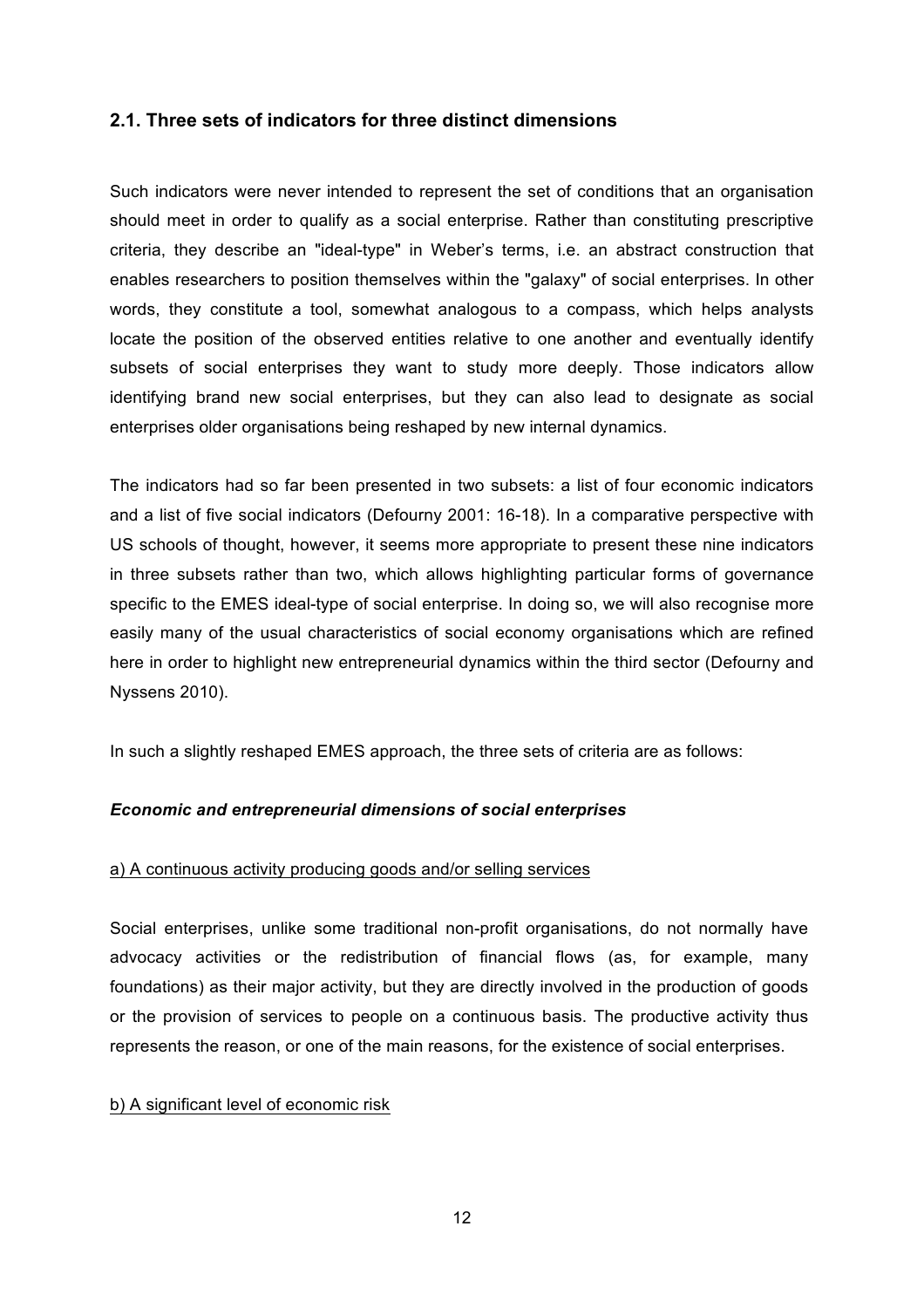Those who establish a social enterprise assume totally or partly the risk inherent in the initiative. Unlike most public institutions, social enterprises' financial viability depends on the efforts of their members and workers to secure adequate resources.

## c) A minimum amount of paid work

As in the case of most traditional non-profit organisations, social enterprises may also combine monetary and non-monetary resources, and voluntary and paid workers. However, the activity carried out in social enterprises requires a minimum level of paid workers.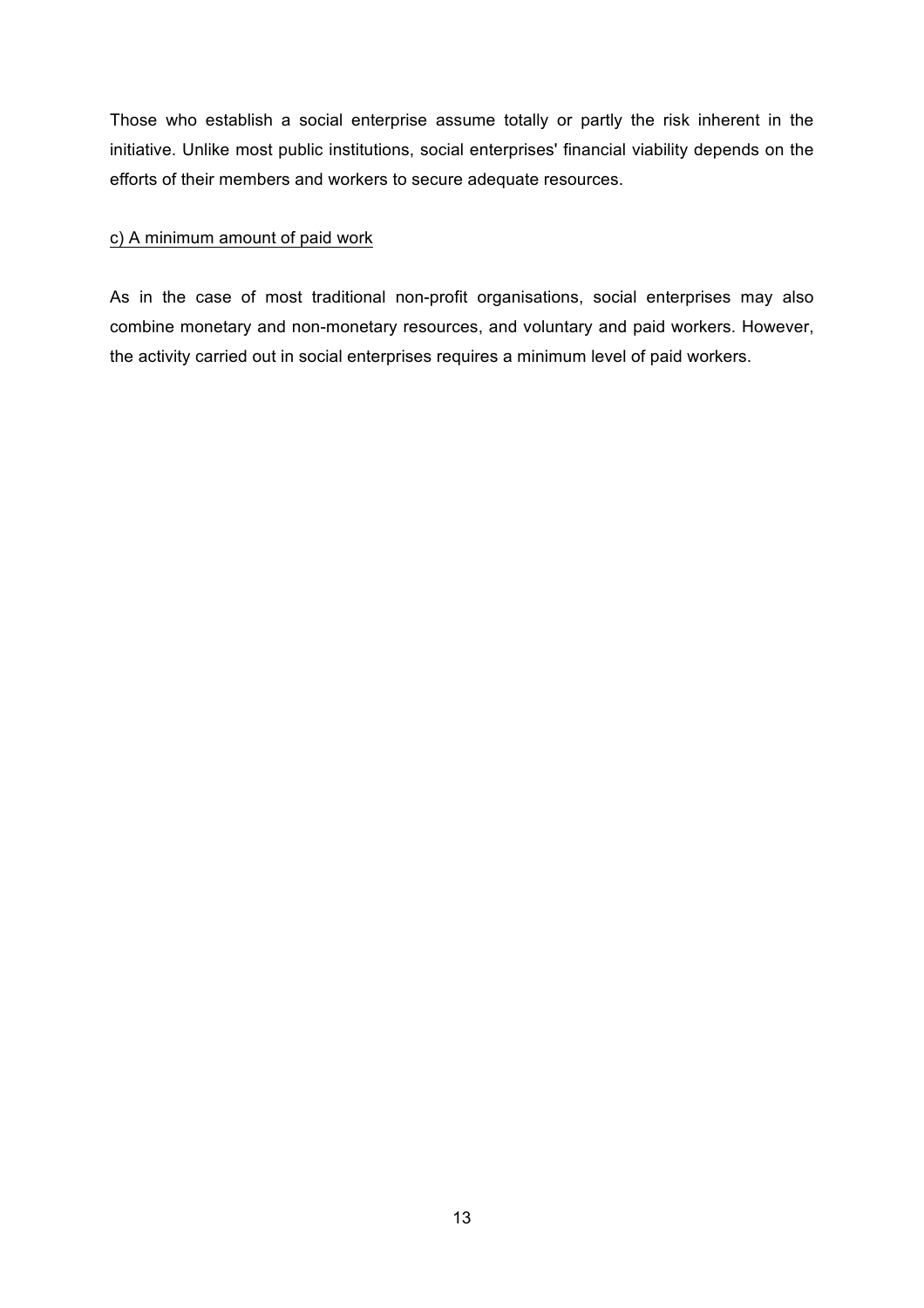## *Social dimensions of social enterprises*

## d) An explicit aim to benefit the community

One of the principal aims of social enterprises is to serve the community or a specific group of people. In the same perspective, a feature of social enterprises is their desire to promote a sense of social responsibility at the local level.

## e) An initiative launched by a group of citizens or civil society organisations

Social enterprises are the result of collective dynamics involving people belonging to a community or to a group that shares a well-defined need or aim; this collective dimension must be maintained over time in one way or another, even though the importance of leadership (by an individual or a small group of leaders) must not be neglected.

## f) A limited profit distribution

The primacy of the social aim is reflected in a constraint on the distribution of profits. However, social enterprises do not only include organisations that are characterised by a total non-distribution constraint, but also organisations which - like cooperatives in many countries - may distribute profits, but only to a limited extent, thus allowing to avoid a profitmaximising behaviour.

## *Participatory governance of social enterprises*

## g) A high degree of autonomy

Social enterprises are created by a group of people on the basis of an autonomous project and they are governed by these people. They may depend on public subsidies but they are not managed, be it directly or indirectly, by public authorities or other organisations (federations, private firms, etc.). They have both the right to take up their own position ("voice") and to terminate their activity ("exit").

## h) A decision-making power not based on capital ownership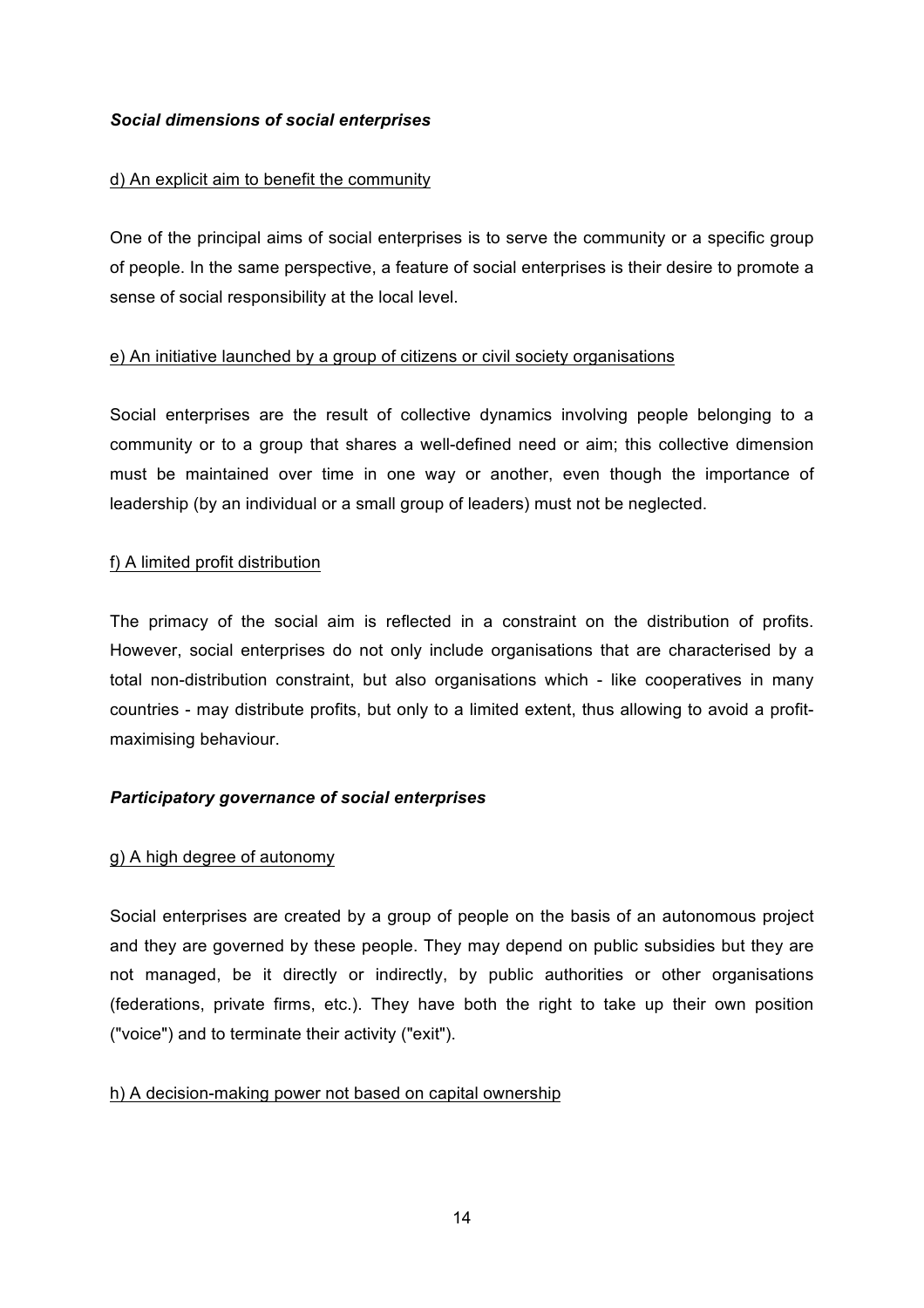This criterion generally refers to the principle of "one member, one vote" or at least to a decision-making process in which voting power is not distributed according to capital shares on the governing body which has the ultimate decision-making rights.

#### i) A participatory nature, which involves various parties affected by the activity

Representation and participation of users or customers, influence of various stakeholders on decision-making and a participative management often constitute important characteristics of social enterprises. In many cases, one of the aims of social enterprises is to further democracy at the local level through economic activity.

As already underlined, these indicators can be used to identify totally new social enterprises, but they can also lead to designate as social enterprises older organisations which have been reshaped by new internal dynamics. The EMES approach proved to be empirically fertile; it has constituted the conceptual basis for several EMES researches, in different industries, such as personal services or local development (Borzaga and Defourny 2001) or work integration (Nyssens 2006; Davister *et al.* 2004), sometimes enlarged to Central and Eastern Europe (Borzaga *et al.* 2008) or non-EU countries, like Switzerland and Canada (Gardin *et al*. 2012).

## **2.2. Locating social enterprises in the economy at large**

Social enterprises can be expected to have a special place in the overall economy. To apprehend their positioning, it is thus necessary to go beyond conventional "bi-polar" representations of the economic landscape, which only stress the central place of the market and the regulatory role of the state. In such a perspective, we follow Polanyi (1944) and a historical and anthropological approach. Without denying the importance of the profit motive characterising the capitalist economy, Polanyi also highlights other economic practices, not oriented towards the accumulation of profit: redistribution, reciprocity and household administration. Moreover, his analysis is part of a substantive approach that advances a broad conception of the economy, which, according to him, embraces all forms of activities derived from a man's dependence for his living upon nature and his fellows. It refers to the interaction between man and his environment, which results in a continuous supply of want satisfying material means (Polanyi 1944). This conception contrasts with formal, more restrictive approaches to the economy, limiting economic activity to rational choices of maximisation (of satisfaction, profit, etc.) carried out in conditions of scarcity. In a similar vein, several European third sector scholars have discussed the "welfare mix" as made of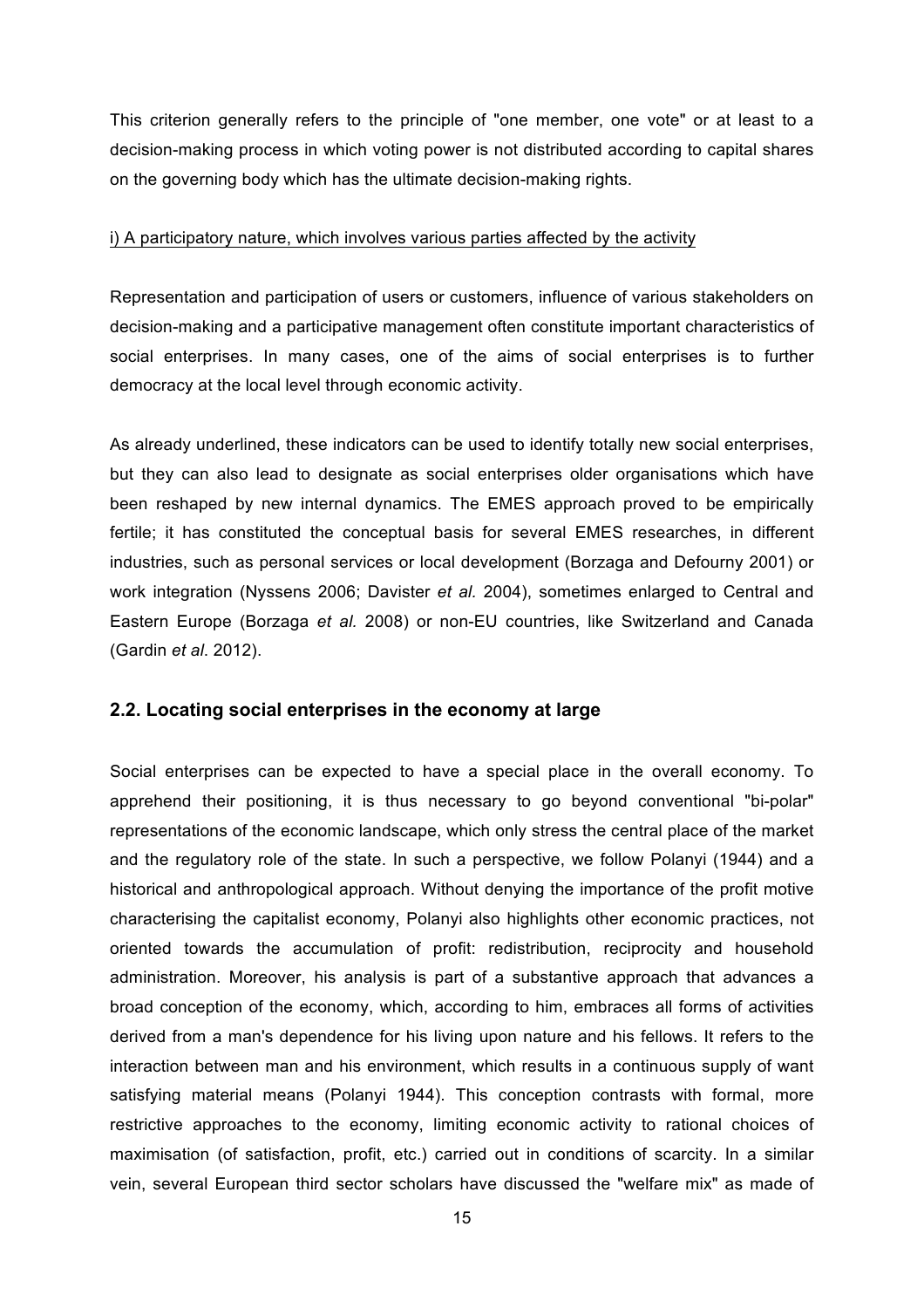shared responsibilities among various types of actors (Evers 1990, 1995; Pestoff 1998, 2005; Evers and Laville 2004) and a diversity of logics (Eme 1991; Laville 1992, 1994). On such a basis, some have proposed a "triangle" representation, which we have slightly adapted to better understand the relations among those actors and their respective logics of action (see figure 1).

The first typology in this triangle distinguishes different kind of actors: the state, private forprofit companies, and communities (in which we can include households). The second typology embedded in the triangle highlights the resources and rationales on which these actors rely to develop their activities; indeed, if we follow the substantive approach of Polanyi (1944) and other converging contributions (Boulding 1973; Mauss 1923-1924; Perroux 1960; Razeto 1988), the economy must be seen as "plural" and characterised by various forms of exchange:

- − the *market* principle facilitates the matching of the supply and demand for goods and services for the purpose of trade through price setting;
- − *redistribution* is the principle whereby (part of) the production is handed over to a central authority - in our modern societies, generally the state - that is responsible for distributing it. This presupposes the existence of a mechanism defining the rules for raising taxes and allocating those resources. In this way, a relationship is established, for a certain time, between a central authority, imposing an obligation, and the agents subject to it;
- − *reciprocity* constitutes an original principle of economic activity based on the logic of symmetry. For Polanyi (1944), actors committed in a reciprocity relationship are voluntarily complementary and interdependent. Exchanges are based on the gift as a basic social fact; it calls for a socially acceptable counter-gift, regulated by social norms rather than perfect equality (Polanyi *et al*. 1957), which takes the form of a paradoxical obligation whereby the group or individual who receives the gift has an opportunity to exercise his freedom. It only has meaning when there is a clear desire for a social bond among stakeholders. The cycle of reciprocity is opposed to market exchange because it is an integral part of human relationships that brings into play the desire for recognition and power. Yet, it is different from redistributive exchange because no central authority is imposing it. A special form of reciprocity is practiced within the basic family unit, which Polanyi calls household administration. For Polanyi, it involves the autarkic production of an institutional unit (such as the family).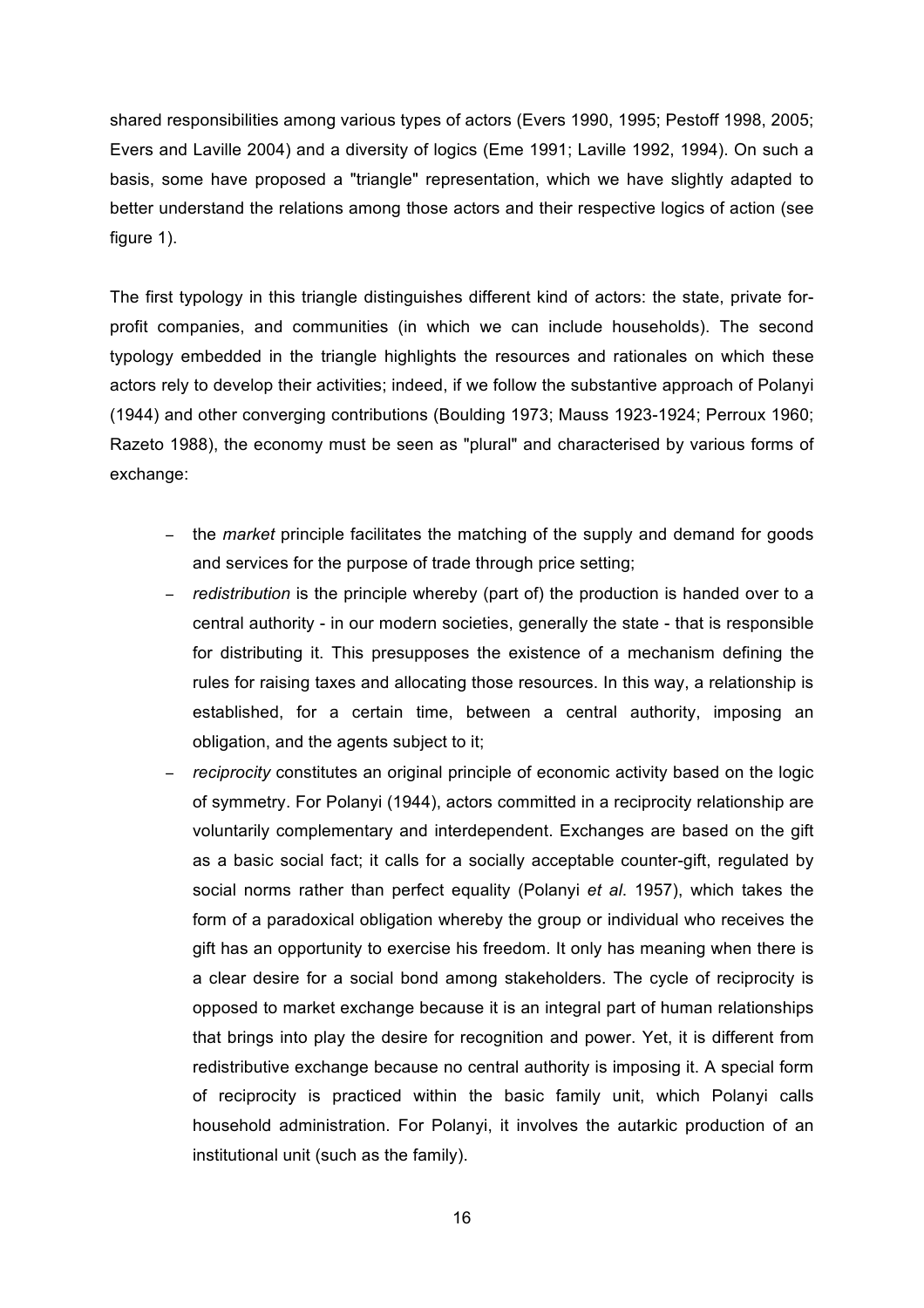Figure 1- Social enterprise as a combination of various actors, logics of action and resources



Source: based on Pestoff (1998 & 2005).

Such a view of the entire economy certainly enriches the analysis of the third sector which, according to a European tradition (Evers and Laville 2004), brings together cooperatives, associations, mutual societies and public benefit foundations - or, in other words, all types of not-for-profit organisations (organisations not owned by shareholders), which are referred to as the "social economy" in various European countries. In such a perspective, the third sector can no longer be viewed as fully separated from the private for-profit and the public sectors; instead, it appears as an intermediate sector. According to Evers (1995), third sector organisations are not only in relation with redistribution and the market, but also with reciprocity embedded in the community sphere; this leads to recognise the great variety of ways in which these organisations act as hybrids, intermeshing different resources and connecting with different actors. This view emphasises the synergetic mixes of resources and rationales available to third sector organisations, rather than clear-cut frontiers between sectors. This is why, in figure 1, the borders among the different types of actors and logics are suggested through dotted lines; and it is precisely the areas of hybridity around these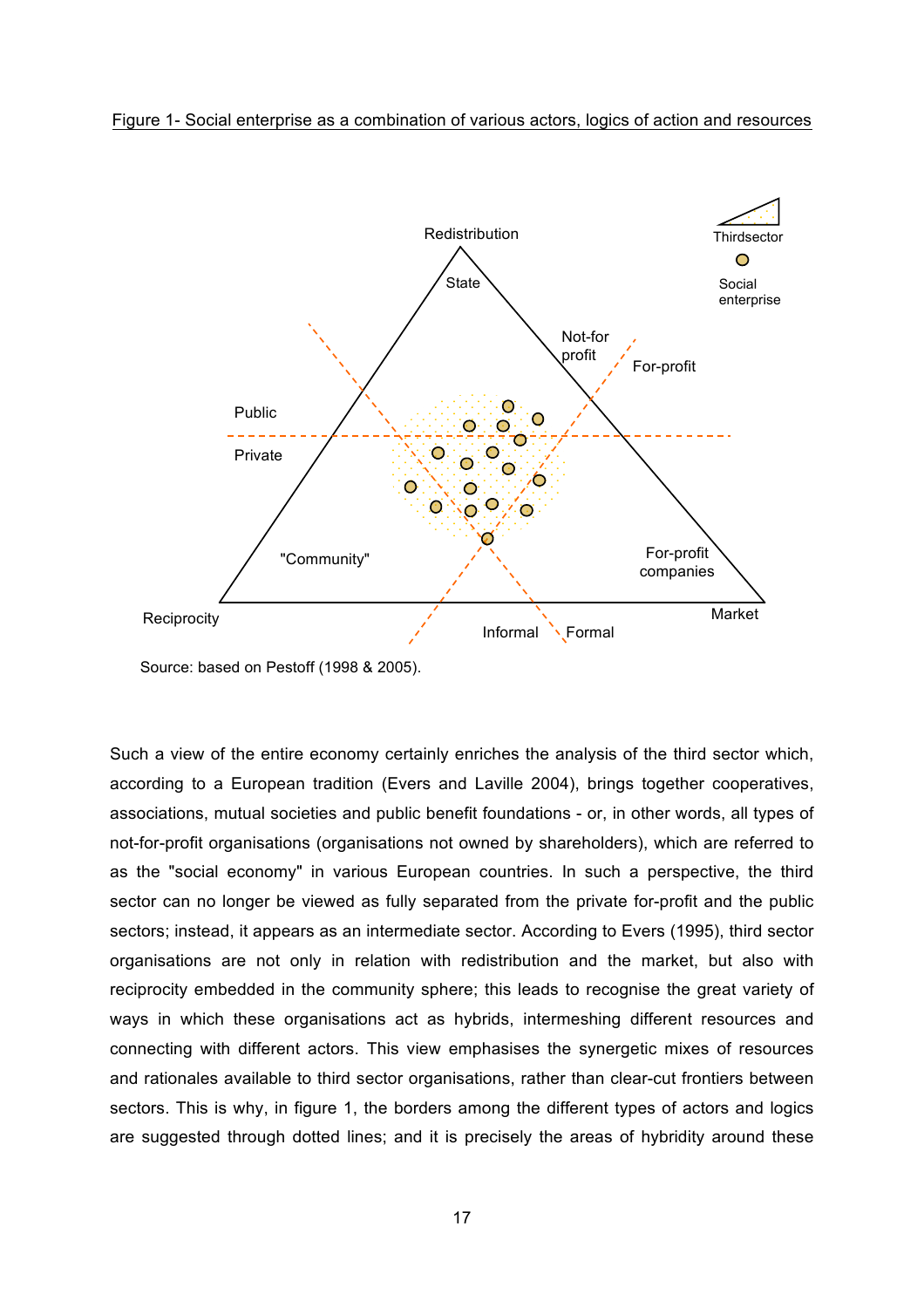dotted lines that can shed light on some tensions that third sector organisations experience (Defourny and Pestoff 2008).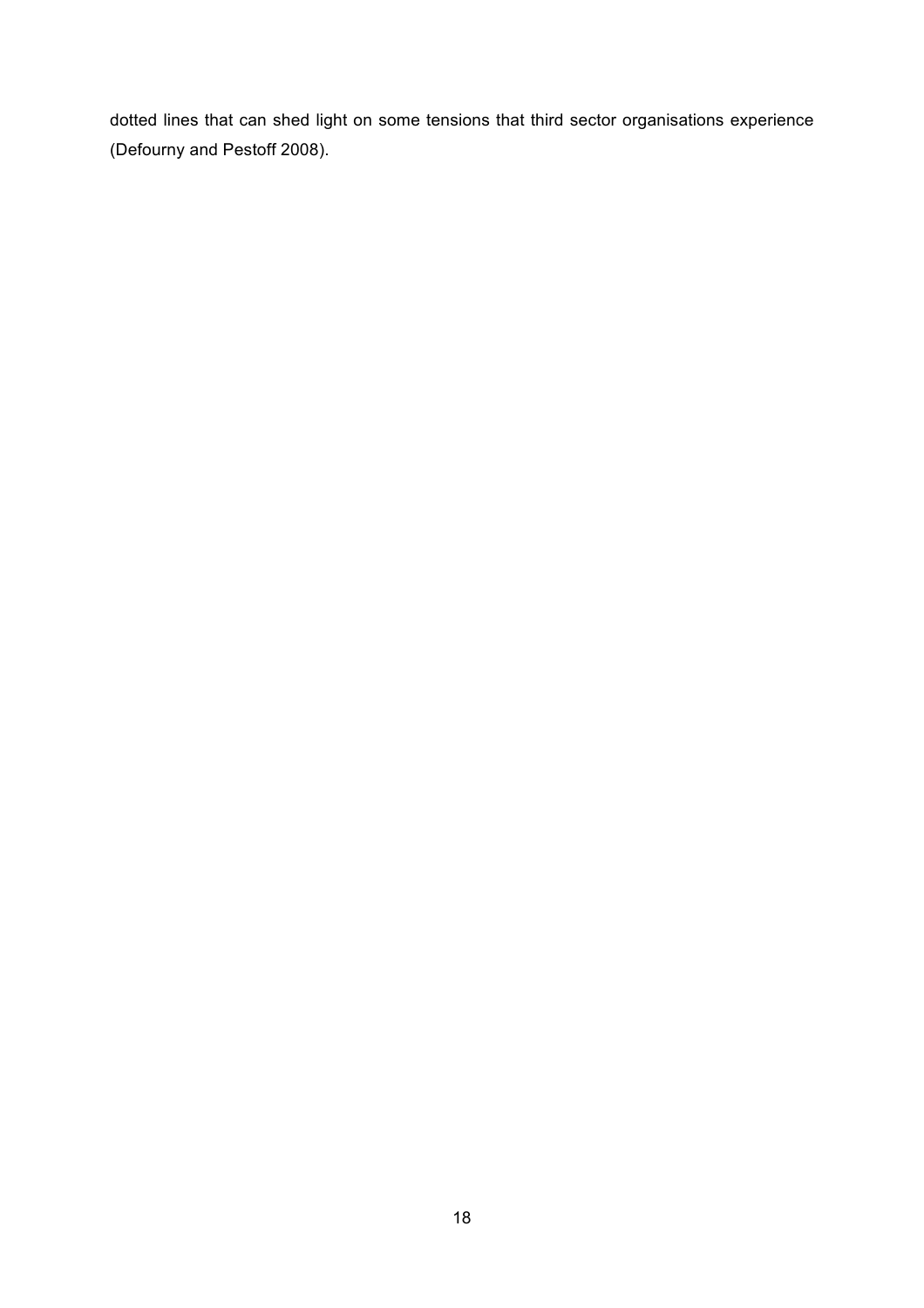As most social enterprises belong to or take roots in the third sector, and as many social enterprises are moreover likely to be located in those "connecting areas", they also actually experience those tensions, resulting in what various authors - such as Emerson (2006) - call the "blurring frontiers" of the social enterprise landscape.

The first type of tension lies in the conflict between the instrumental rationality of the market, which tends to be oriented to the maximisation and distribution of profit, on the one hand, and the primacy of social mission and democratic values in social enterprises, on the other hand. Indeed, many social enterprises are clearly market-oriented, even though they pursue primarily a social aim; they can distribute part of their surplus to their owners. Moreover, some of them result from partnerships between third sector organisations and for-profit companies. Such social enterprises are clearly located around the blurred frontier between the not-for-profit and the for-profit areas, which can increase the risks of mission drift associated with the pursuit of conflicting goals.

In other cases, social enterprises may appear in the upper zone of the circle, especially when they are promoted by state programs that strongly support, for example, the professional integration of long-term unemployed or unskilled people (Nyssens 2006). With the increase of contracting out practices on the part of states for the provision of public services, new or hybrid types of organisation are appearing and are often characterised as social enterprises. The strict regulation and supervision that the state imposes on these organisations explain why the latter are located close to the public sector. However, these organisations also have obvious links with the market, as recent reforms foster market principles and competition, which creates another source of tensions (Hulgård 2010). Partnerships and contractual arrangements between the state and the non-profit sector are not new in the provision of social services (Salamon 1987), but such reforms actually have impacts on the "terms of trade" between public bodies and providers, and between providers and final users. Inputoriented funding (to pay staff especially) is replaced by output-based payments, via fixedterm contracts with providers and benchmark-based evaluation. For-profit providers are increasingly allowed - if not encouraged - to enter the market. Supply-side subsidies can be transformed into demand-side subsidies through cash for care or vouchers, the users being expected to adopt the behaviour of consumers acting on a market to make their choices (Bode *et al.* 2011).

Finally, when examining the area connecting formal and informal organisations, it is possible to observe there trajectories of pioneering social enterprises, which informally invent new responses to social demands, often relying on volunteering in a first phase. Their evolution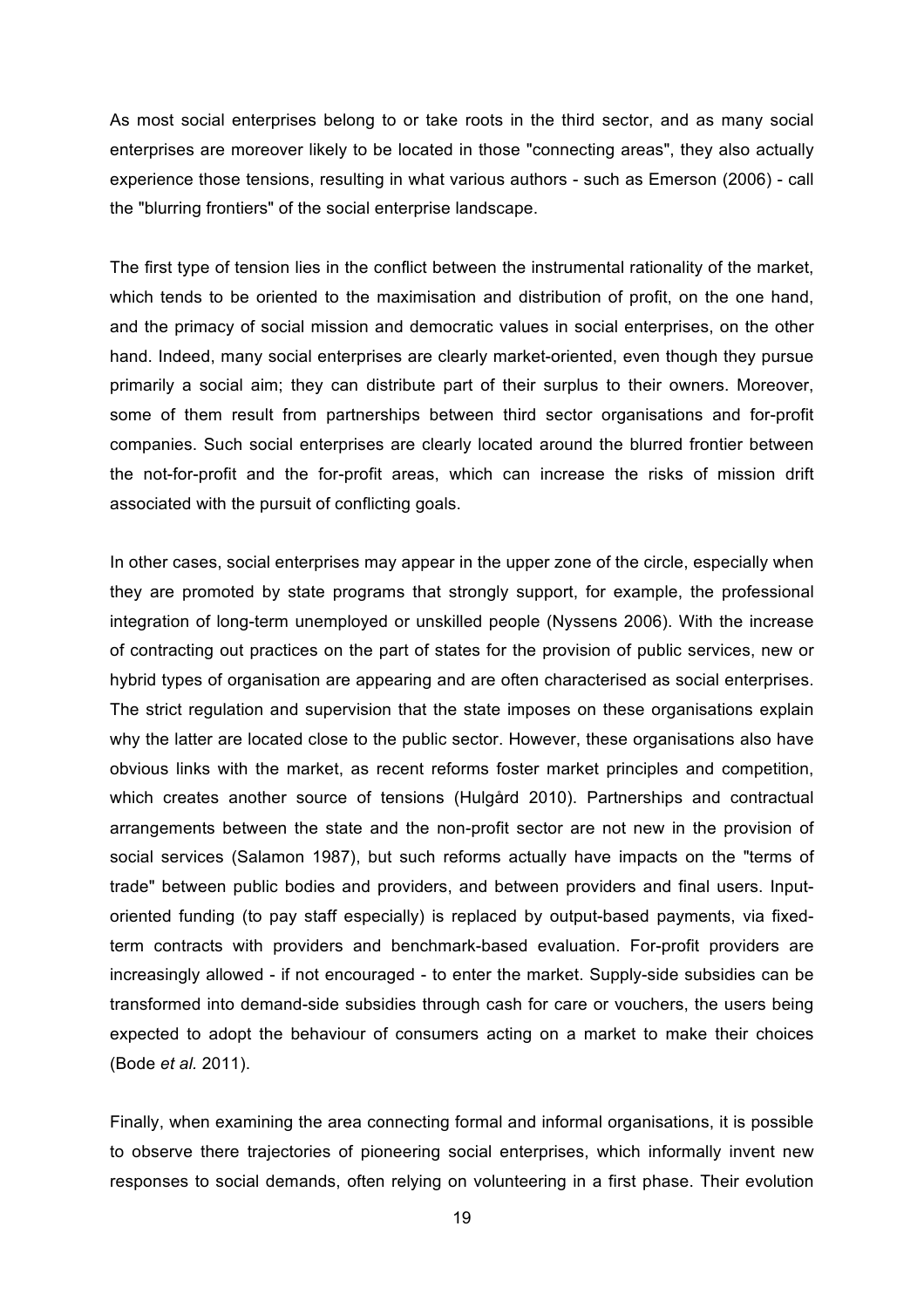towards formalisation may involve some types of tensions, such as those resulting for instance from the co-existence of deeply committed founding volunteers, on the one hand, and paid staff willing to work in the framework of a clear, fixed-hour labour contract, on the other hand; or from difficulties to combine early informal involvement of various stakeholders and subsequent, strictly defined decision-making processes. This area between informal and formal organisations could also be of interest with a view to analysing the heuristic power of the concept of social enterprises to grasp socio-economic logics of collective initiatives embedded in the informal sector in developing countries. In the latter, indeed, large sections of the population living on the margin of the formal economy are involved in various types of economic practices based on self-help principles in order to generate income or to improve their living conditions. These initiatives are sometimes labelled as "solidarity economy"; this is for example the case in Latin America (Corragio 2011; Razeto 1998).

Those various behavioural tensions tend to give a polyvalent and hybrid nature to social enterprises, which must act under the influence of and are dependent on different logics this, in extreme cases, resulting in organisational transformation.

## **3. EUROPEAN CONCEPTIONS IN A COMPARATIVE PERSPECTIVE**

The different conceptions of social enterprise coexist to varying extents in most parts of the world, including Europe, so we would certainly not claim that the EMES approach is fully representative of the conceptual landscape in Europe. We do think, however, that it provides quite useful "lenses" to identify major convergences and divergences between Europe and the United States, not only as to social enterprise conceptions but also as regards the place and role of public policies (Defourny and Nyssens 2010).

## **3.1. The governance structure**

As we have seen, social enterprises are, across Europe, mainly embedded in the third sector tradition, which is itself marked by a long-lasting quest for more democracy in the economy. As a result, the governance structure of social enterprise has attracted much more attention in Europe than it has in the United States, as shown by the EMES approach as well as by various public policies, across Europe, promoting social enterprises. Moreover, stressing the issue of governance does not only reflect a distinctive contribution of the EMES approach; it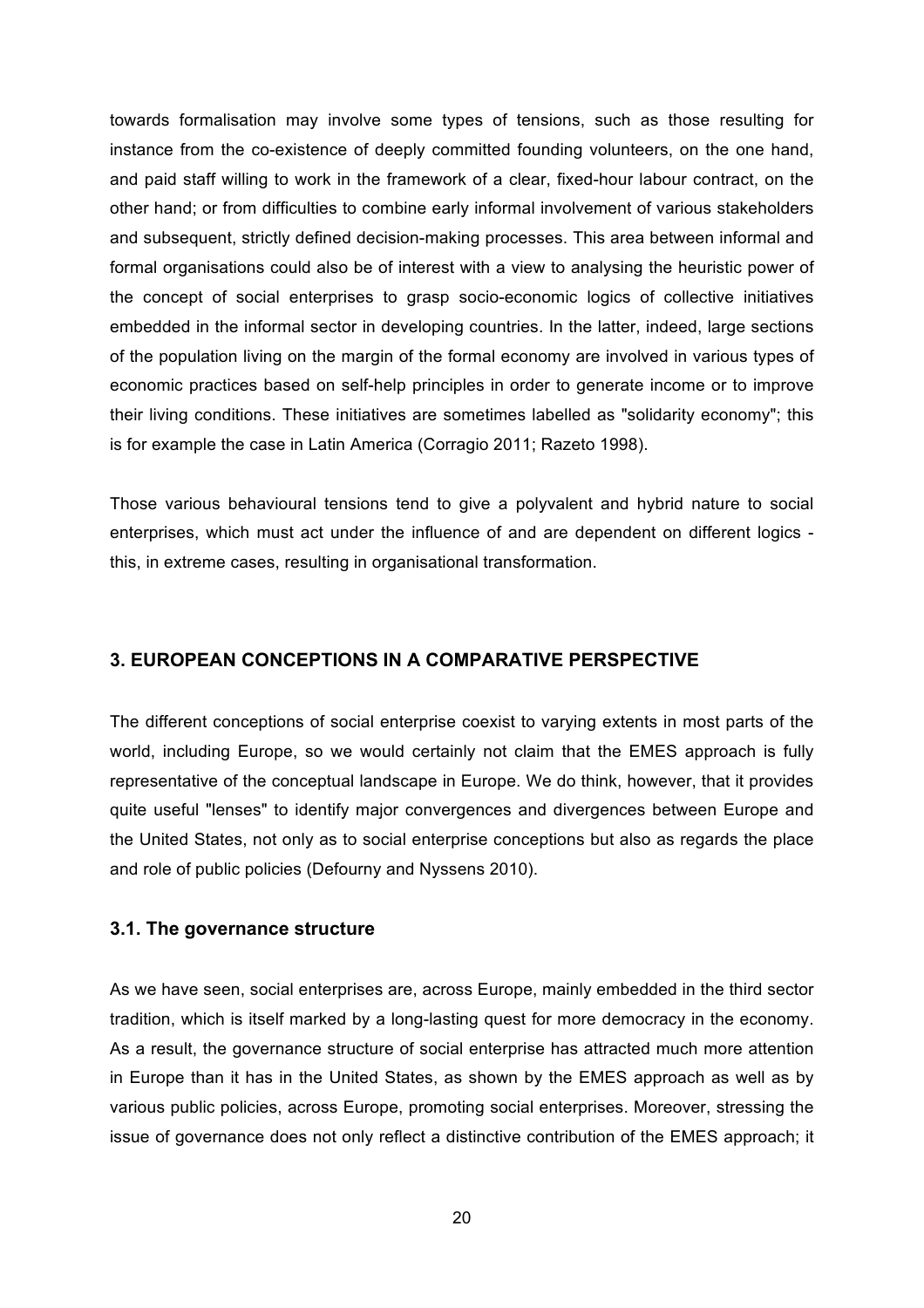also goes along with an increasing number of works focusing on specific governance challenges social enterprises are facing (Spear *et al.* 2009).

Since the governance structure can be seen as the set of organisational devices that ensure the pursuit of the organisation's mission, it can be analysed along several dimensions.

#### *Autonomy of governance bodies*

First, in a typical European approach, social enterprises are characterised by a high degree of autonomy. According to the EMES definition, they are generally created by a group of people and are governed by them in the framework of an autonomous project. This condition of autonomy clearly diverges from the conception of the "Social Enterprise Knowledge Network" (launched by Harvard in Latin America), according to which a short-term project with a social value undertaken by a for-profit enterprise or a public body can be considered as a social enterprise (Austin and SEKN Team 2004: xxv).

#### *A participative dynamics*

Secondly, the ideal-typical social enterprise defined by EMES is based on a collective dynamics and on the involvement of different stakeholders in the governance of the organisation. The various categories of stakeholders may e.g. include beneficiaries, employees, volunteers, public authorities and donors. They can be involved in the membership or in the board of the social enterprise, thereby creating a "multi-stakeholder ownership" (Bacchiega and Borzaga 2003). Such a multi-stakeholder ownership is even recognised or required by national legislations in various countries (Italy, Portugal, Greece and France).<sup>2</sup> Stakeholders can also participate through channels that are less formal than membership, such as representation and participation of users and workers in different committees in the everyday life of the enterprise. In many cases indeed, one of the aims of social enterprises is to foster democracy at the local level through economic activity. To that

 $2$  In Italian "social cooperatives", workers are members of the cooperative, and disadvantaged workers should be members of the B-type cooperative that employs them, if this is compatible with their situation. The statutes may also require the presence of volunteers in the membership. In Portuguese "social solidarity cooperatives", users and workers must be effective members. In French "collective interest cooperative societies", at least three types of stakeholders must be represented: workers, users and at least a third category, defined according to the project carried out by the cooperative. As to Greek "social cooperatives", they are based on a partnership between individuals of the "target group", psychiatric hospital workers and institutions from the community, and these different categories of stakeholders have to be represented in the board of the organisation.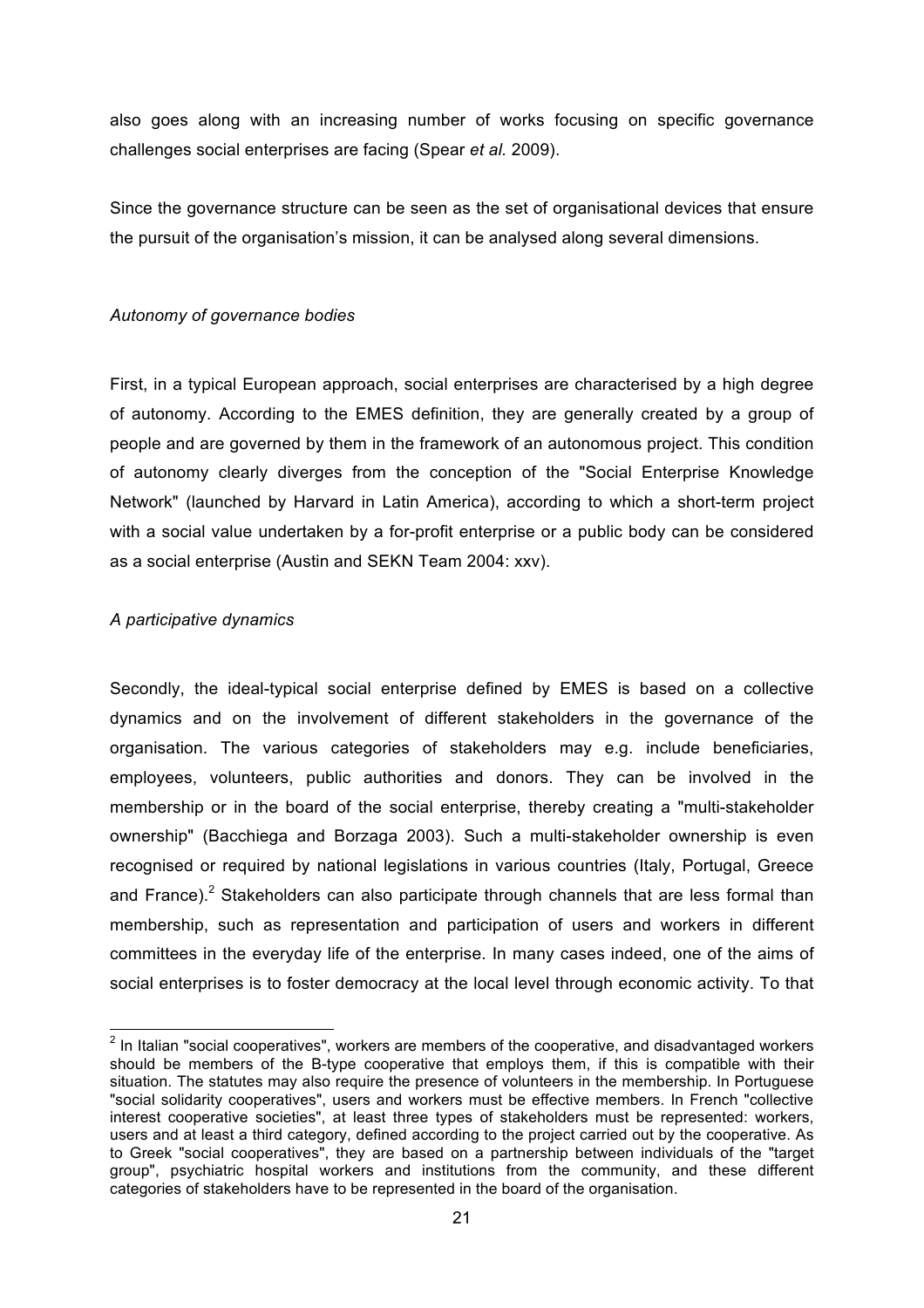extent, this approach to social enterprise remains clearly in line with both the third sector (social economy) literature, especially when the latter focuses on community development, and the solidarity economy approach, for which self-management is considered as a key discriminating criterion (Lemaître and Helmsing 2012).

Such a way to stress a collective dynamics clearly contrasts with the emphasis put by the US social innovation school of thought on the individual profile of the social entrepreneur and his/her central role. Let us note however these two points of view are not necessarily incompatible: the importance of a strong leadership by one or several founders may also be found in truly collective dynamics.<sup>3</sup>

## *Limitation on the rights of shareholders*

Thirdly, one of the EMES criteria states that the decision-making power is not based on capital ownership, again reflecting the quest for more economic democracy that characterises the field of social enterprise in Europe, in line with the cooperative tradition. This generally means that the organisation applies the principle of "one member, one vote", or at least that the voting rights in the governing body that has the ultimate decision-making power are not distributed according to capital shares. Once more, such rules are reflected in most legal frameworks designed for social enterprises, the majority of them requiring the rule of "one member, one vote".<sup>4</sup>

## *Constraints on profit distribution*

Fourthly, the rights of shareholders are also firmly limited as far as the appropriation of profits is concerned. Indeed, according to the EMES criteria, the field of social enterprises includes organisations that are characterised by a total non-distribution constraint and organisations which may only distribute profits to a limited extent, thus avoiding a profit-maximising behaviour. European legal frameworks also reduce the power of social enterprises'

 <sup>3</sup> Nicholls (2006) explains that Banks (1972), interestingly, first coined the term "social entrepreneur" while referring to management approaches inspired by values such as those promoted by Robert Owen, a major utopian widely considered as a father of… the cooperative movement.

<sup>&</sup>lt;sup>4</sup> It is the case for the Italian "social cooperative", the Portuguese "social solidarity cooperative", the Spanish "social initiative cooperative" and the French "collective interest cooperative society". In the Belgian "social purpose company", no single person can have more than  $1/10<sup>th</sup>$  of the total number of votes linked to the shares being represented. The Belgian social purpose company also provides for procedures allowing each employee to participate in the enterprise's governance through the ownership of capital shares.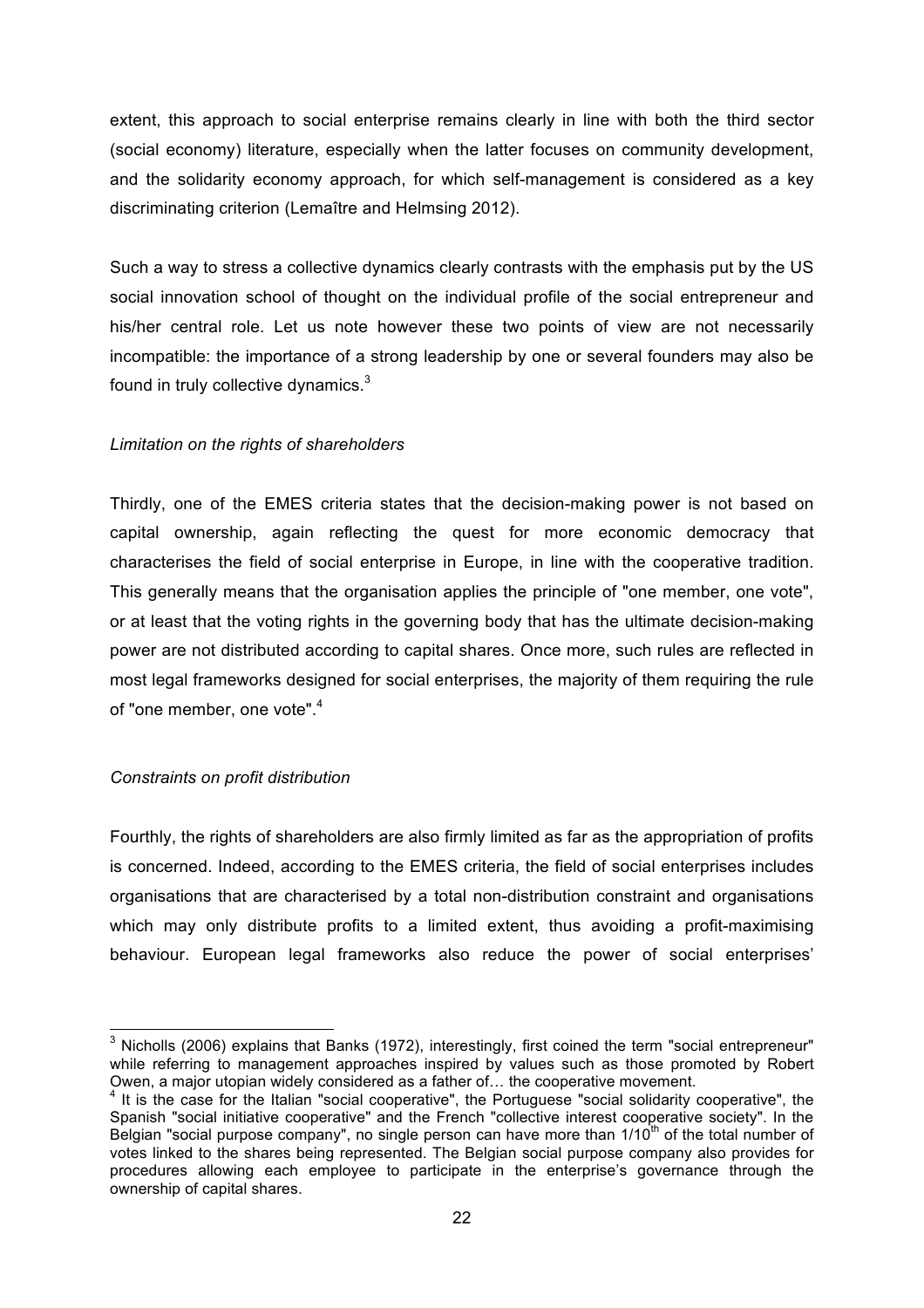shareholders by prohibiting<sup>5</sup> or limiting<sup>6</sup> the distribution of profits. A convergence must be noted here with the US "commercial non-profit approach" (within the "earned income" school of thought), which explicitly locates social enterprise in the field of non-profit organisations, i.e. entities whose surplus is entirely retained by the organisation for the fulfilment of its social mission. This is also in line with the way Yunus defines a social business as, according to his conception, shareholders must accept not to receive any dividend. On the contrary, for the "mission-driven business approach" as well as for the "social innovation school of thought", social enterprises may adopt any kind of legal framework and may therefore distribute surplus to shareholders. It is possible here to argue that such a profit distribution might in some cases put into question the primacy of social objectives: in very broad conceptions of social enterprise, the latter may include an increasing number of firms which claim to look at a double or triple bottom line (Savitz 2006), but analysis of these firms' actual practices may reveal that the economic line clearly dominates the other (social and environmental) dimensions.

To sum up these four dimensions of the governance structure, we can borrow Young and Salamon's words when they state that "in Europe, the notion of social enterprise focuses more heavily on the way an organisation is governed and what its purpose is rather than on whether it strictly adheres to the non-distribution constraint of a formal non-profit organisation" (2002: 433). As a matter of fact, although the EMES approach of social enterprise also includes this non-distribution constraint, through its "limited profit distribution" criterion, it goes further than that by incorporating as well other aspects that are central to characterising social enterprises' governance structure and to guaranteeing their social mission, whereas the other schools do not give the same importance to organisational features *qua* key tools to maintain the primacy of the social mission.<sup>7</sup> The organisational

<sup>&</sup>lt;sup>5</sup> In Portuguese "social solidarity cooperatives" and Spanish "social initiative cooperatives", any distribution of profit is forbidden.

<sup>&</sup>lt;sup>6</sup>Distribution of profit is limited by strong rules in Italian "social cooperatives" and Belgian "social purpose companies". The British "community interest company" includes an asset lock which restricts the distribution of profits and assets to its members; the dividend payable on the shares is subject to a cap set by the regulator.

Such a European specificity seems to be increasingly acknowledged at the level of the European Union: in November 2011, the European Commission organised a Conference to prepare the socalled "Social Business Initiative", and the "Communication" it issued to serve as a basis explicitly stated that "a social enterprise is an operator in the social economy whose main objective is to have a social impact rather than make a profit for their owners or shareholders. It operates by providing goods and services for the market in an entrepreneurial and innovative fashion and uses its profits primarily to achieve social objectives. It is managed in an open and responsible manner and, in particular, involves employees, consumers and stakeholders affected by its commercial activities". A bit further, it is also stated that the Commission uses the term "social enterprise" (and "social business" with the same meaning) to refer to types of businesses in which the social or societal objective is the reason for the commercial activity; profits are mainly reinvested with a view to achieving this social objective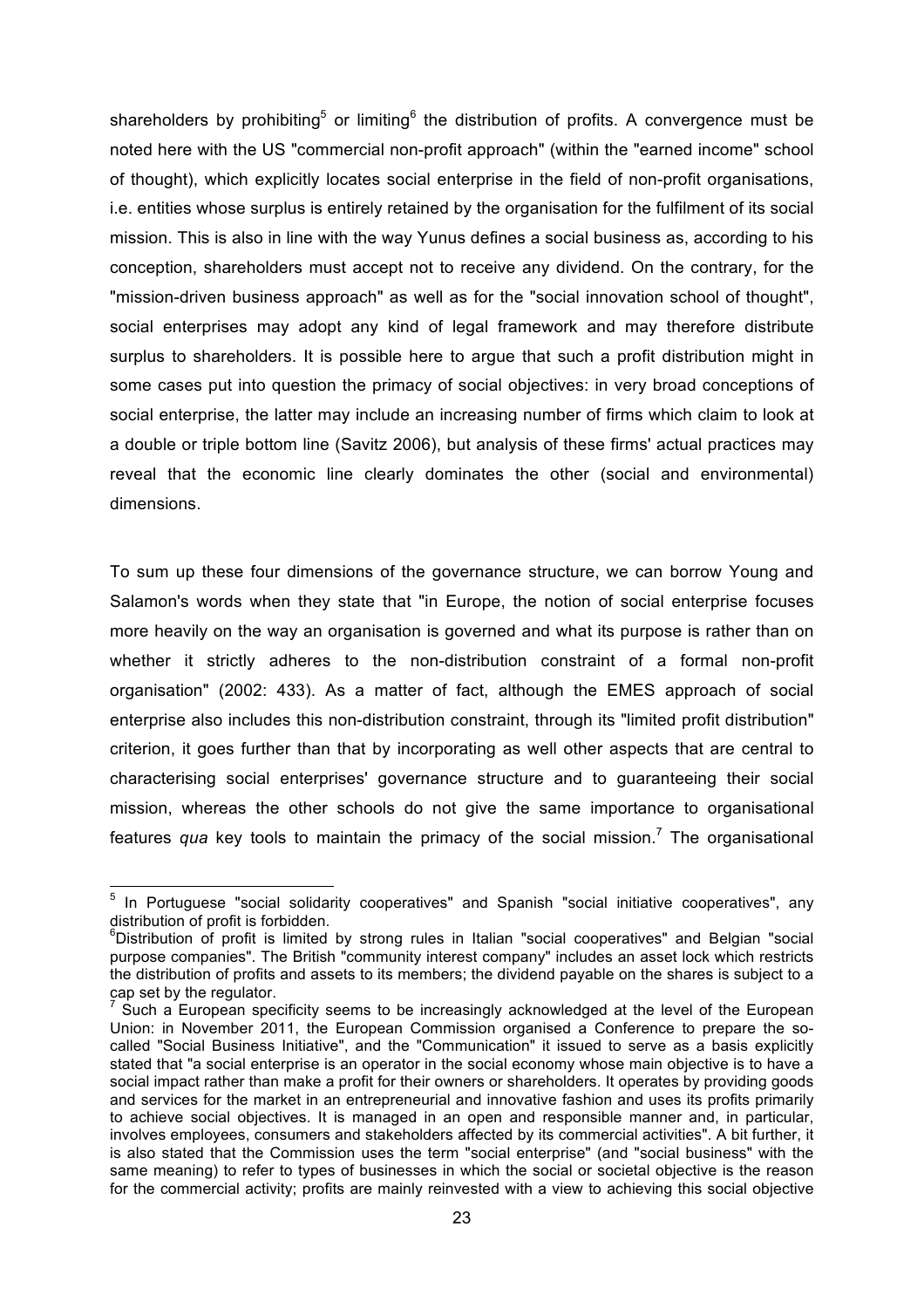features (caps on rate of return, asset locks, rights of stakeholders...) required by different social enterprise legal frameworks in various European countries reflect this concern about social enterprise's governance. This contrasts with the new legal form, named "L3C" (Low-Profit Limited Liability Company), that has been passed recently in various states of the US: although social goals have to be predominant in the mission of L3Cs, the law neither requires asset locks nor caps on rates of return for investment. Moreover, nothing is said about the rights of stakeholders. As Cooney (2012) underlined, the L3C form therefore suffers from ambiguity surrounding its regulatory regime, and it lacks alignment between its social mission and its organisational features, which do not prevent pressures from profit-maximising stakeholders.

and the method of organisation or ownership reflects their mission, using democratic or participatory principles or focusing on social justice (European Commission 2011).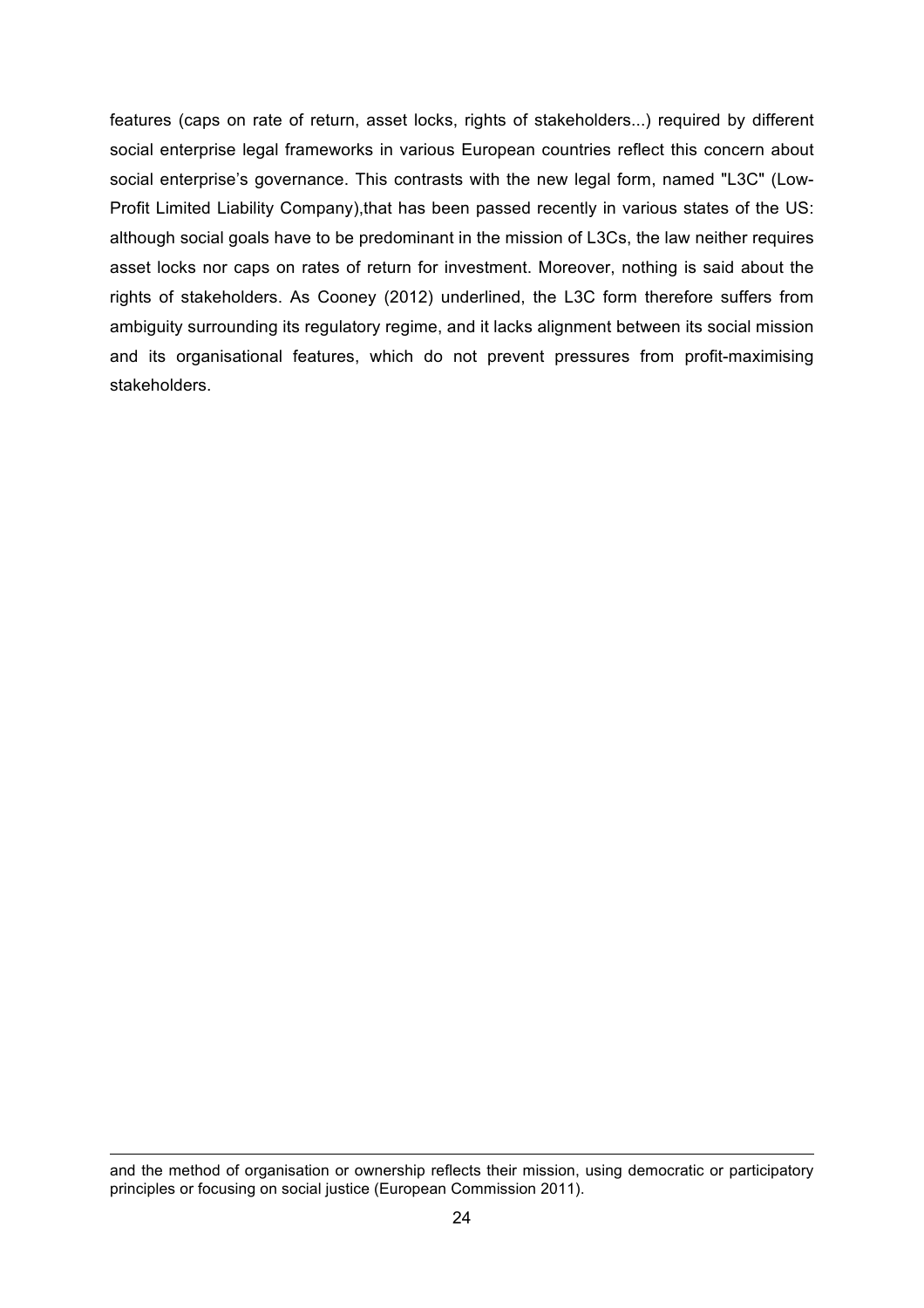#### **3.2. The concept of economic risk**

Social enterprises are generally viewed as organisations characterised by a significant level of economic risk.

According to the EMES criteria, this means that the financial viability of social enterprises depends on the efforts of their members to secure adequate resources to support the enterprise's social mission. These resources can have a hybrid character: they may come from trading activities, from public subsidies or from voluntary resources.<sup>8</sup> Indeed, although the public opinion tends to associate the concept of economic risk to a market orientation, rigorous definitions, including for instance definitions in EU legislation, see an enterprise as an organisation or an undertaking bearing some risk but not necessarily relying exclusively on market resources.

This conception appears to be shared to a large extent by the "social innovation" school of thought. Indeed, according to Dees (1998), the centrality of the social mission in social enterprises implies a very specific mix of human and financial resource, and social entrepreneurs explore all types of resources, from donations to commercial revenues. Bearing economic risks does not necessarily mean that economic sustainability must be achieved only through a trading activity; it rather refers to the fact that those who establish the enterprise assume the risk of the initiative.

By contrast, for the "commercial non-profit approach" and the "mission-driven business approach" (forming together the "earned income" school of thought), being a social enterprise means relying mainly on market resources. For the authors belonging to this school, the economic risk tends to be correlated with the amount or the share of income generated through trade. This vision is shared by some public policies, which tend to require a market orientation from social enterprises. In the United Kingdom, for example, social enterprises are seen first and foremost as businesses (see section 1.2). The Finnish Act on social enterprise and the social economy program in Ireland also describe these organisations as market-oriented enterprises, and many Italian social cooperatives are financed through contracts which are passed with the public authorities in a more or less competitive market.<sup>9</sup>

 $8$  For an empirical analysis of the resource mixes of European work integration social enterprises, see Gardin (2006).

Such a market orientation is also clear in the above-mentioned Communication of the European Commission, which is by the way explicitly related to the Single Market Act. However, the Commission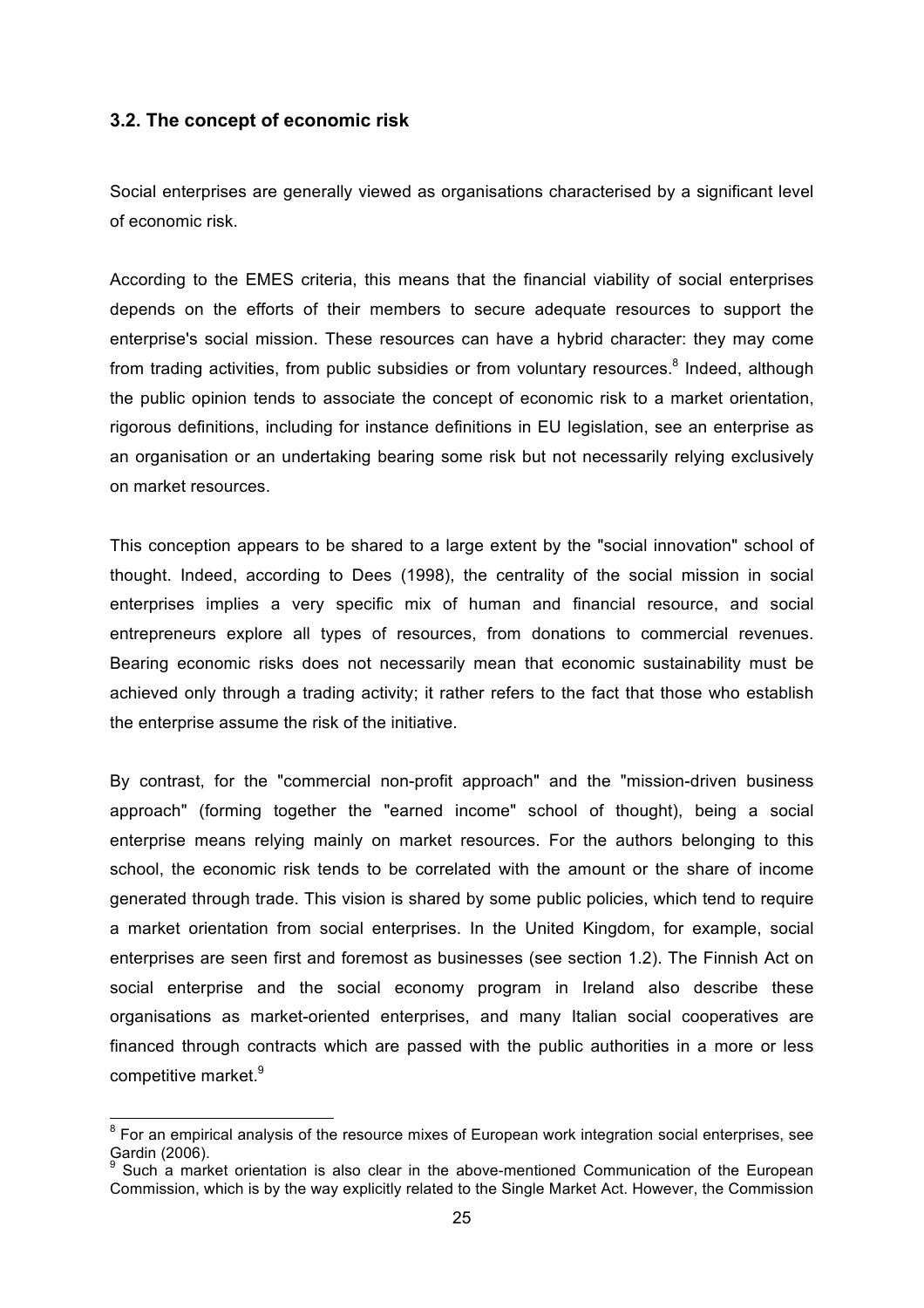The divergence between the "social innovation" school and the "earned income" school as to the economic risk should not be overstated, though. Viewing social entrepreneurship as a mission-driven business is increasingly common among business schools and foundations which foster more broadly business methods, not just earned-income strategies, for achieving social impacts. In this last perspective, we are coming back to the efforts made by Dees and Anderson (2006) and Emerson (2006), among other authors, to stress converging trends between both major US schools, at least in parts of the academic debate.

acknowledges the fact that such a market orientation should be considered in a broad sense, as public procurement is an important source of income for many social enterprises and EU legislations on state aids need to be reconsidered in various cases of provision of social or local services by social enterprises.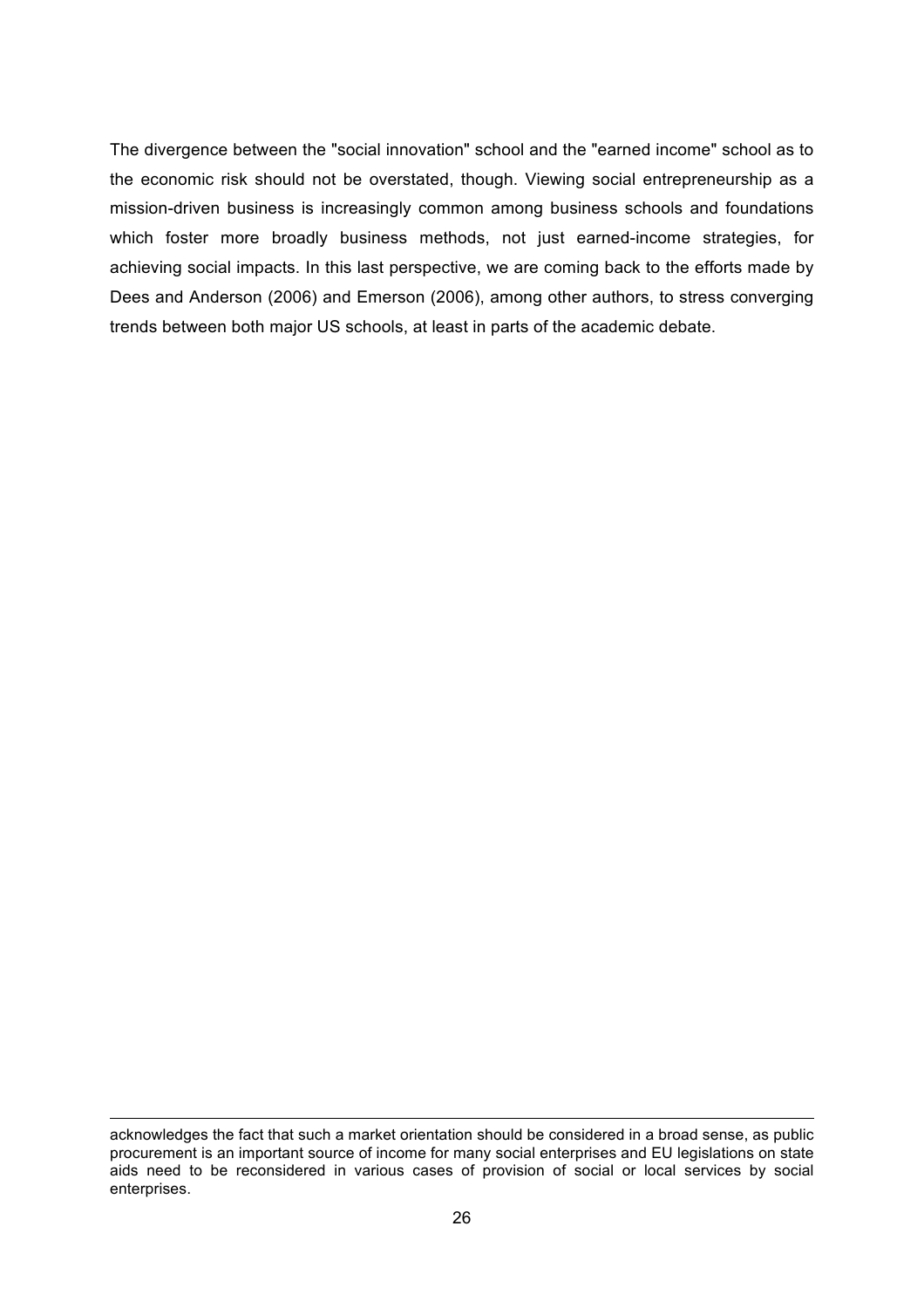# **3.3. The production of goods and services and their relation to the social mission**

In a rather classical way, most approaches use the term enterprise to refer to the production of goods and/or services. Accordingly, social enterprises, unlike some non-profit organisations, are normally neither engaged in advocacy, at least not as a major goal, nor in the redistribution of financial flows (as, for example, grant-giving foundations) as their major activity; instead, they are directly involved in the production of goods or the provision of services on a continuous basis.<sup>10</sup>

However, differences appear between the various schools of thought when considering the nature of this production activity. When speaking of social enterprise in Europe, it appears that the production of goods and/or services generally constitutes in itself the way in which the social mission is pursued. In other words, the nature of the economic activity is closely connected to the social mission: for instance, the production process involves low-qualified people if the goal is to create jobs for that target group; if the social enterprise's mission is to develop social services, the economic activity is actually the delivery of such social services, and so on. This type of approach is also found in the social innovation school, which considers that social enterprises implement innovative strategies to tackle social needs through the provision of goods or services. Although the innovating behaviour may only refer to the production process or to the way goods or services are delivered, it always remains linked to the latter, the provision of such goods or services therefore representing the reason, or one of the main reasons, for the existence of the social enterprise.

By contrast, for the "commercial non-profit approach", the trading activity is often simply considered as a source of income, and the nature of the traded goods or services does not really matter as such. So, in this perspective, social enterprises can develop business activities which are only related to the social mission through the financial resources they help to secure. More precisely, it is common for a US non-profit to establish a separate business entity under its control, to generate revenue from sales. Only this latter entity can then be labelled as a social enterprise.

## **3.4. Channels for the diffusion of social innovation**

 $10$  We are aware of the possibility to argue that advocacy non-profits may also be described, to a certain extent, as service providers.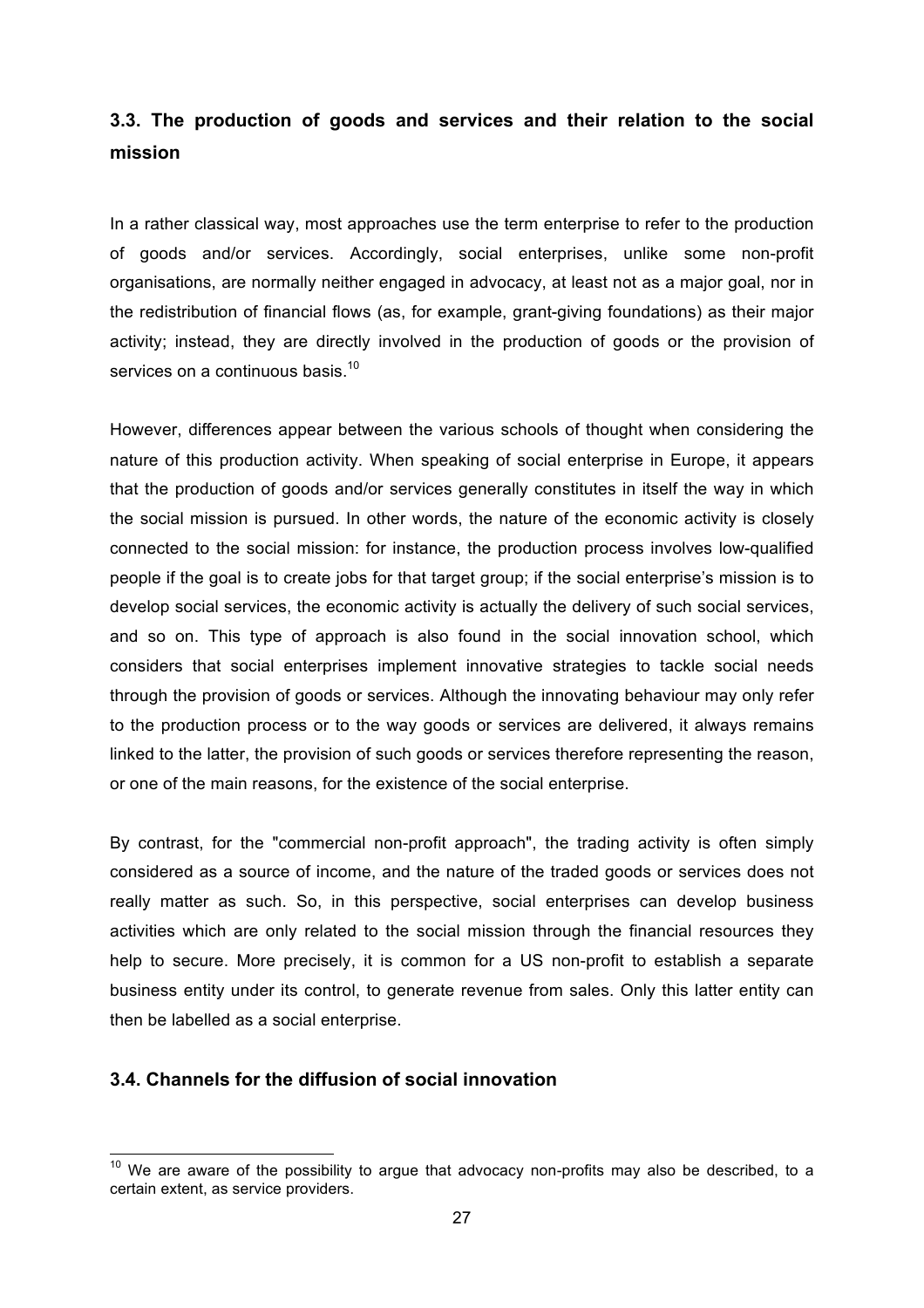#### *The key role of public policies*

In the European context, the process of institutionalisation of social enterprises has often been closely linked to the evolution of public policies. As underlined by authors like DiMaggio and Powell (1983), objectives and practices of organisations are partly shaped by their external environment, including the regulations under which they operate. Such a perspective however neglects an essential dynamics of social enterprises, namely the fact that the relationships these enterprises have with public policies are not one-sided: indeed, social enterprises are not just residual actors filling gaps of the market or the state; they also significantly influence their institutional environment, and they contribute to shaping institutions, including public policies.

For example, social enterprises were pioneers in promoting the integration of excluded persons through a productive activity. A historical perspective shows that they have contributed to the development of new public schemes and legal frameworks, which in turn became channels for social innovation. The conditions imposed on social enterprises by the different European legal frameworks can be seen as signals often first created by social enterprises themselves and furthermore as guarantees that allow governments to provide financial support to social enterprises. Without such guarantees (often involving a strict nondistribution constraint), the risk would be greater that public subsidies just induce more profits to be distributed among owners or managers. In turn, such public support often allows social enterprises to avoid purely market-oriented strategies, which, in many cases, would lead them away from those who cannot afford market prices and nevertheless constitute the group that they target, in accordance with their social mission.

#### *The support of foundations*

In other contexts, such as the United States, the scaling-up of social innovation has also been a concern from the outset, especially for the "social innovation" school of thought, historically led by Ashoka. However, social innovation in the US is typically expected to expand through the growth of the enterprise itself<sup>11</sup> and/or with the support of foundations. Such ways to grow include social venture capital bringing a leverage effect to the initiative through increased financial means and professional skills as well as celebration and demonstration strategies, through some success stories, of social entrepreneurs (Bornstein

 $11$  A key example, often referred to, is provided by the Grameen Bank, which underwent a remarkable growth before it inspired other microfinance initiatives across the world.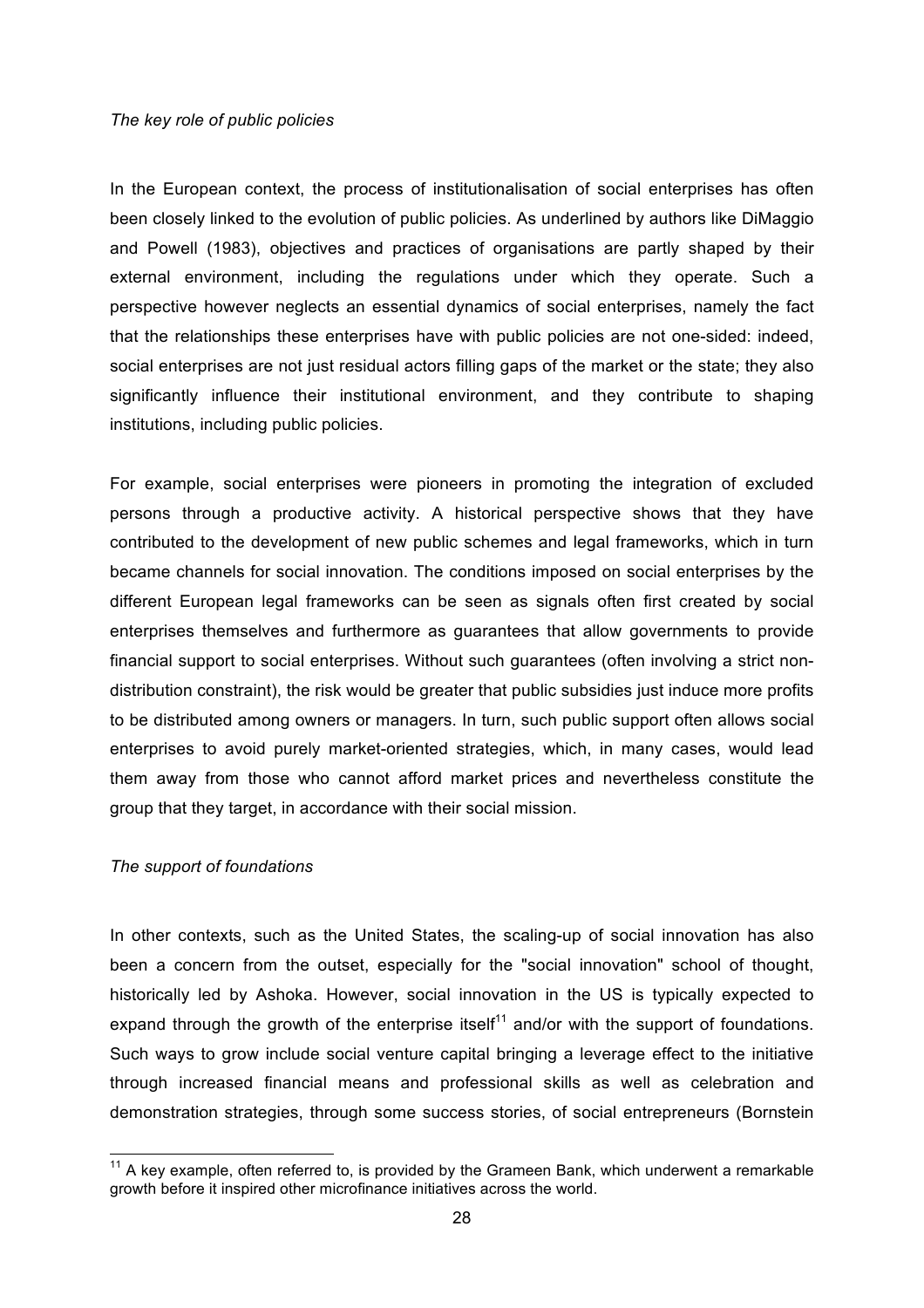2004). Public policies could also play a role but the recent initiative of Obama to create a Social Innovation Fund to boost the best achievements of the non-profit sector rather appears, in the US, as an exception in the last decades.

# **4. THE SPREADING OF THE SOCIAL ENTERPRISE CONCEPT ACROSS THE WORLD**

The last years have witnessed a growing mutual influence of each side of the Atlantic upon the other. More precisely, various authors from European business schools - such as Mair and Marti (2006), Mair *et al.* (2006), Nicholls (2006), Hockerts *et al.* (2010) - contributed to the debate, relying on the concept of social entrepreneurship as it took root in the US context, but also bringing in, of course, their own backgrounds as Europeans. Nicholls (2006), for example, suggests a continuum to describe social entrepreneurship: from voluntary activism, based on voluntary resources, to corporate social innovation, which is defined by venture capital targeted to a social mission. Various types of non-profit organisation may be found on the continuum between these different models, from those fully funded by grants to those entirely self-financed. In Nicholls' analysis, only the latter deserve the label of "social enterprise", in the line of the earned income school of thought.

The Canadian debate on social enterprise shares many of the features of its US counterpart. However, it is more embedded in a collective approach to socio-economic innovation (Mendell 2010) and it has some European colours. More precisely, Canadian social enterprises are rooted in a long history of cooperatives and community initiatives. Community economic development corporations are an emblematic example of this trend. They have been established in the early 1980s in urban neighbourhoods in Quebec to tackle social exclusion of emerging groups in a context of economic crisis. They develop new socioeconomic approaches to local development through a process of "instituted collaboration between the private sector, community organisations, labour and social movements" (Mendell 2010; Favreau 1998). Inspired by the Italian social cooperative model, legislation was passed in 1997, establishing solidarity cooperatives that include citizens as members.

The different schools of thought also influence debates in other parts of the world, such as Latin America - through the Social Enterprise Knowledge Network (SEKN), formed by leading Latin-American business schools and the Harvard Business School – or Eastern Asia (Defourny and Kuan 2011).

29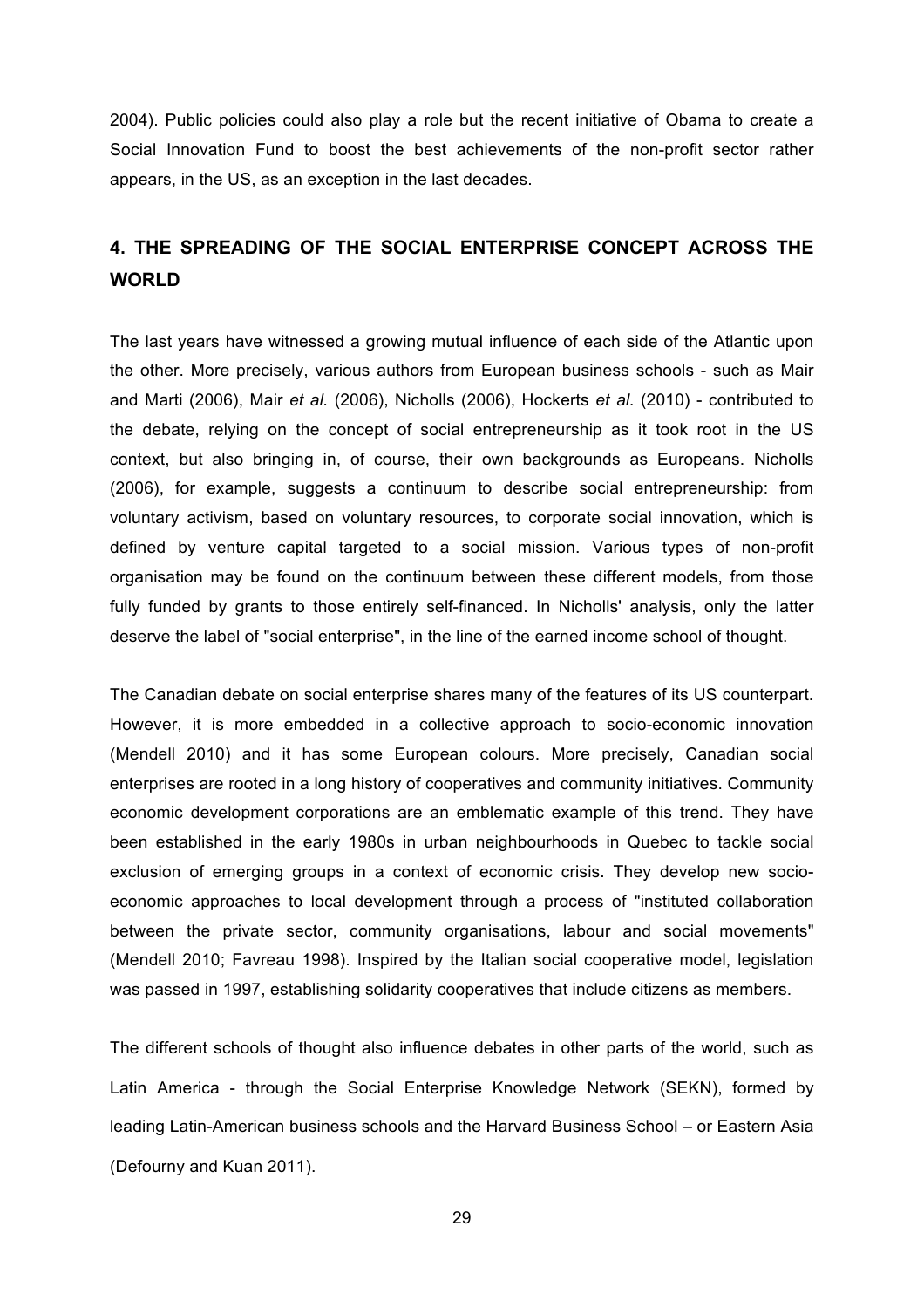SEKN defines social enterprise as "any kind of organisation or undertaking engaged in activities of significant social value, or in the production of goods and services with an embedded social purpose, regardless of legal form" (Austin and SEKN Team, 2004: xxv). More precisely, they distinguish between two types of "*emprendimiento social*" (social entrepreneurship), reminding of the two versions of the earned income school but in the reverse order: "When companies implement projects exclusively driven by the development of social value, they enter the sphere of social enterprises. In a similar way, a lot of civil society organisations implement earned income projects, not necessarily related to their social mission, in order to get income to sustain their project. This latter approach is also relevant in the sphere of social enterprise" (Austin and SEKN Team 2006: 3).However, when defining social enterprises in a more precise way, Berger and Blugerman (2010), in their chapter on "*Empresas socials y negocios inclusivos*" (Social enterprises and inclusive business), consider both non-profit organisations and cooperatives as social enterprises, alongside the social economy approach.

In Eastern Asia, the social enterprise concept is rapidly gaining success, although it is still in an emerging phase. So far, South Korea is the only country that has passed a law defining and promoting social enterprise. According to Bidet and Eum (2011), the Social Enterprise Promotion Act of 2006 in this country is inspired by both the British policy and the Italian social cooperative law of 1991, which distinguishes between social enterprises providing social services and work integration social enterprises (WISEs). More generally, on the basis of four country studies (including China and South Korea) carried out along the same lines (Chan *et al.* 2011; Larrata *et al.* 2011; Yu 2011), a comparative analysis highlighted five major "social enterprise models" that seem to be found throughout Eastern Asia (Defourny and Kim 2011): a widespread "trading NPO" model, which appears to be close to the earned income school; a "WISE" model and a "non-profit cooperative enterprise" model, both much closer to European experiences and to the EMES approach; a model of "social enterprise stemming from non-profit/for-profit partnerships", which SEKN also identifies in Latin America; and a "community development enterprise" model, based on multi-stakeholder partnerships and promoting local participatory development.

30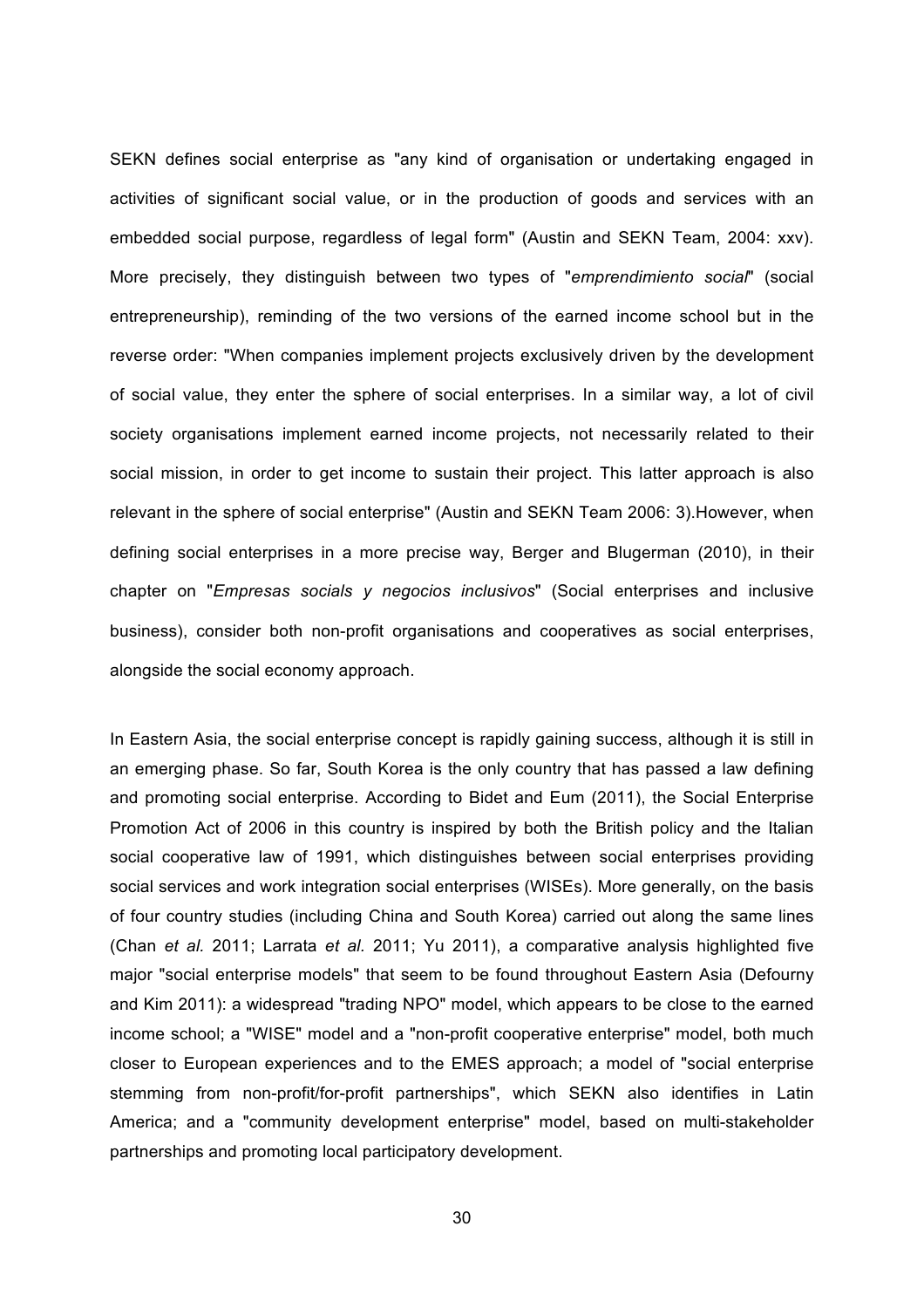Coming back to Europe, when the UNDP decided to analyse the potential for promoting social enterprise in Central and Eastern European countries and in the Community of Independent States, it established a close collaboration with the EMES Network. The latter simplified its approach - based on Western European experiences - to better apprehend the categories of initiatives likely to be seen as social enterprises or that could be considered as being "in the neighbourhood" of the latter (Borzaga *et al.* 2008). That study came out with a wide diversity of organisations combining an entrepreneurial behaviour with a general interest orientation, both in varying degrees. With respect to Figure 1, this first tentative mapping of social enterprise in CEE countries and in the CIS would result in the addition of more organisations beyond the limits of the triangle's central area. However, it proved to be compatible with the EMES approach, which relies on an "ideal-typical" social enterprise instead of on a list of normative criteria.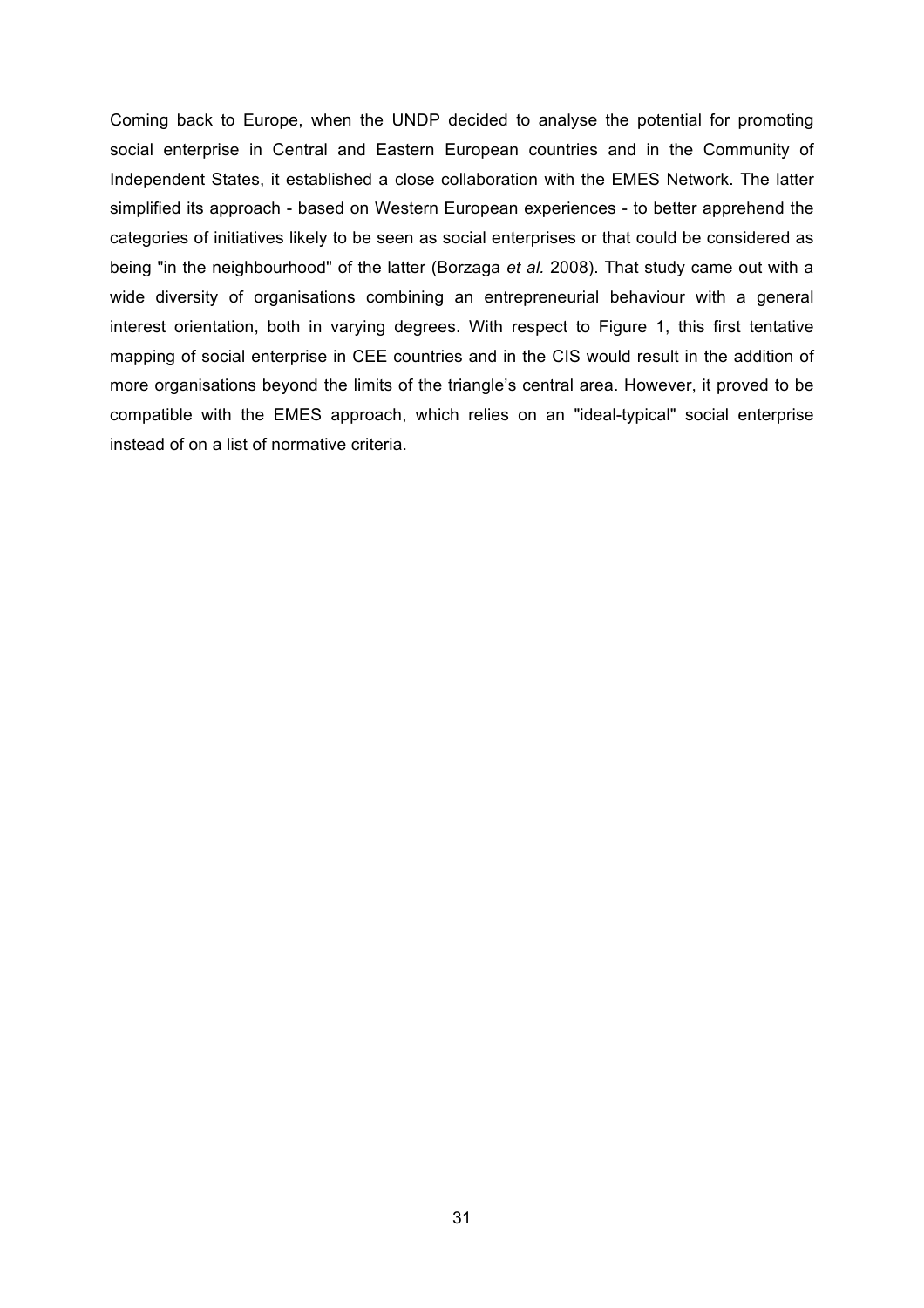Finally and quite recently, the European Commission (2011) issued an official "communication", entitled "Social Business Initiative", in which "the concepts of social business and social enterprise are taken as equivalent", although not in the narrow sense of social business as promoted by Yunus (2010). Interestingly, the European Commission adopts a definition of social enterprise which is clearly at the crossroads of the three schools of thought described above (sections 1.1 and 2.1)<sup>12</sup>: "A social enterprise is an operator in the social economy *[EMES school]* whose main objective is to have a social impact rather than make a profit for their owners or stakeholders *[the three schools13].* It operates by providing goods and services for the market *[earned income school]* in an entrepreneurial and innovative fashion *[social innovation school]* and uses its profits primarily to achieve social objectives *[the three schools14].* It is managed in an open and responsible manner and, in particular, involves employees, consumers and stakeholders *[EMES school]* affected by its commercial activities". (European Commission 2011: 2).

## **CONCLUSION**

Even though not all practices encompassing social entrepreneurship and social enterprises are new, these concepts are on the rise. As we have seen, this field is characterised by a wide diversity from the point of view of organisational models, industries and geographical areas. The diversity and openness of the concept are probably some of the reasons for its success.

The debate is now on both the public and the private agenda. Indeed, both the public sector and the private sector, each in its own way, are discovering or rediscovering new opportunities to promote, simultaneously, entrepreneurial spirit and the pursuit of the public good.

The perspective we have adopted in this paper suggests that the various conceptions of social enterprise and social entrepreneurship are deeply rooted in the social, economic, political and cultural contexts in which such dynamics take place. This implies that supporting the development of social enterprise cannot be done just through exporting US or European approaches. Unless they are embedded in local contexts, social enterprises will just be

<sup>&</sup>lt;sup>12</sup>Comments within brackets are ours.

<sup>&</sup>lt;sup>13</sup> Such limits to profit distribution are not found among most authors belonging to the "mission-driven business approach", within the "earned income school of thought".<br><sup>14</sup> See previous note.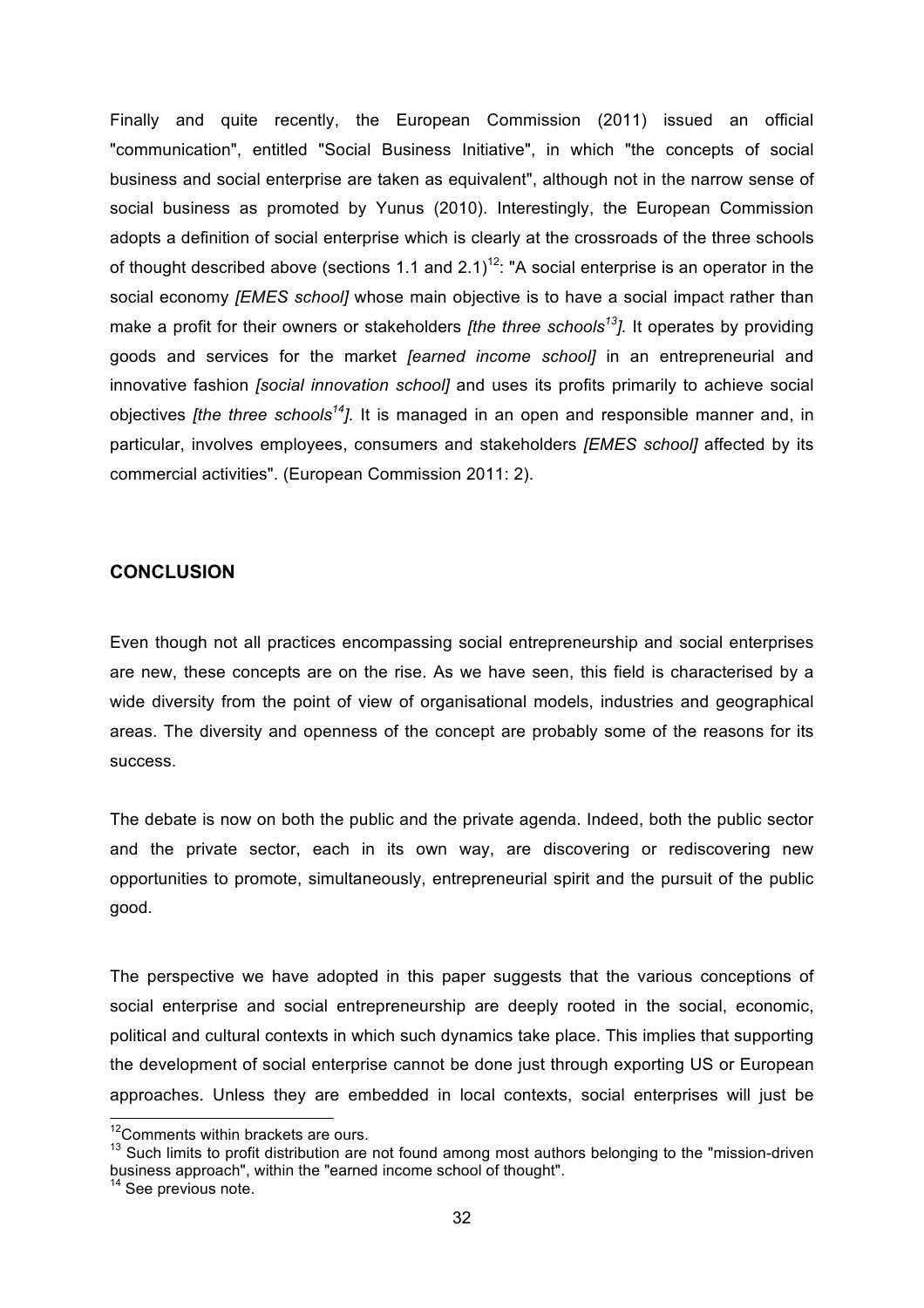replications of formula that will last only as long as they are fashionable. However, international comparisons can prove to be a fertile source of mutual questioning and can help to identify major challenges social enterprise has to face.

Each context produces specific debates. In the US context, the strong reliance on private actors might result from a kind of implicitly shared confidence in market forces to solve an increasing part of social issues in modern societies. Even if various scholars stress the need to mobilise various types of resources, it is not impossible that the current wave of social entrepreneurship may act as a priority-setting process and a selection process of social challenges deserving to be addressed because of their potential in terms of earned income. This type of questioning is also increasingly relevant in the European context, particularly in countries where the logics of privatisation and marketisation of social services are more developed. In the European context, strict regulations and direct intervention of public authorities in the field of social enterprises might reduce the latter to instruments to achieve specific goals which are given priority on the political agenda, with a risk of bridling the dynamics of social innovation.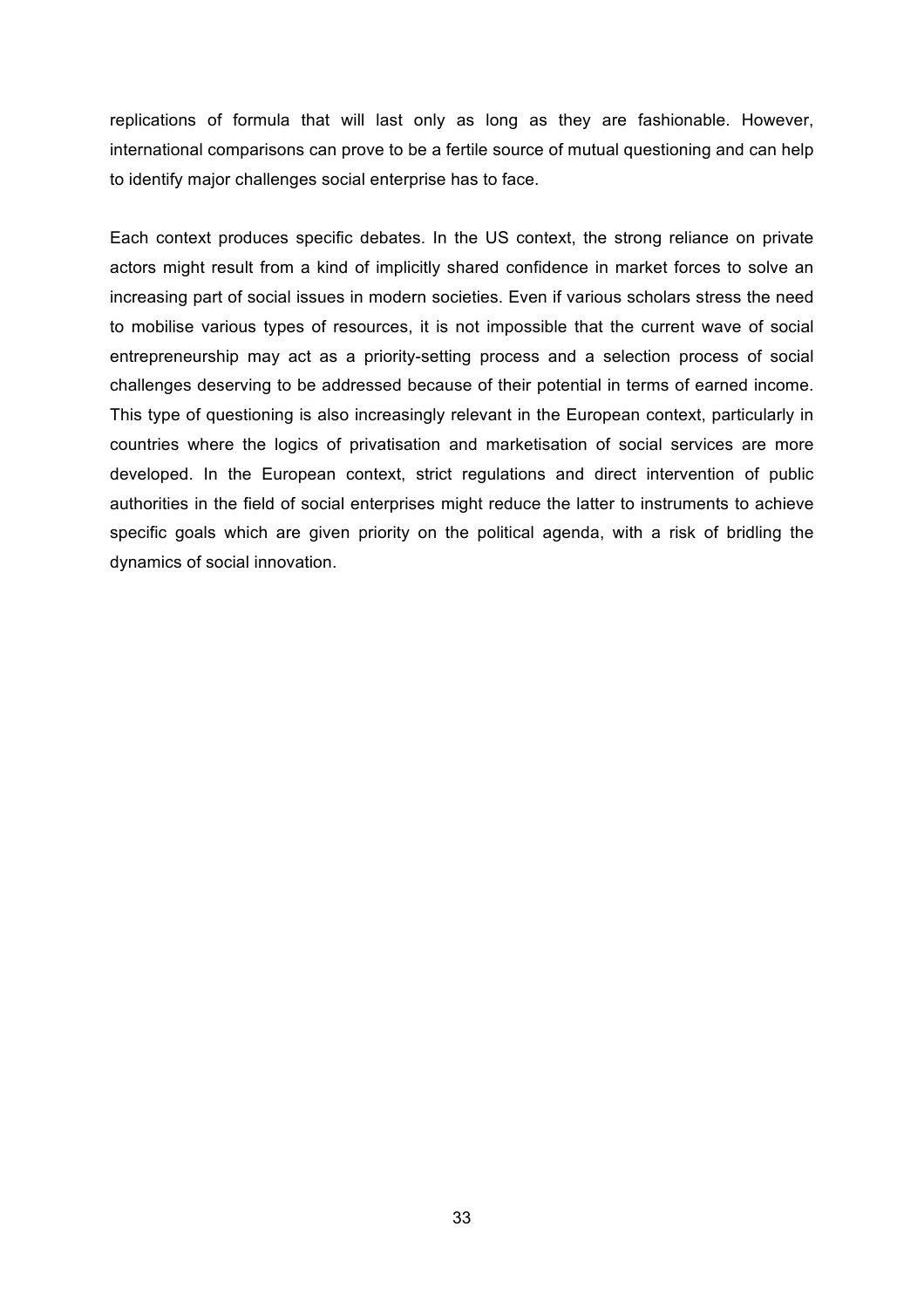#### **BIBLIOGRAPHY**

- Austin, J. E. (2000) *The Collaboration Challenge: How Nonprofits and Businesses Succeed through Strategic Alliances*, San Francisco: Jossey-Bass.
- Austin, J.E, Leonard, B., Reficco, E. & Wei-Skillern, J. (2006) "Social Entrepreneurship: It's for Corporations too", in Nicholls, A. (ed.) *Social Entrerpreneurship, New Models of Sustainable Social Change*, Oxford University Press, pp. 169-80.
- Austin, J.E. & SEKN Team (2004) *Social Partnering in Latin America*, Cambridge, Mass.: Harvard University.
- Austin, J.E. & SEKN Team (2006) *Gestión efectiva de emprendimientos sociales: Lecciones extraídas de empresas y organizaciones de la sociedad civil en Iberoamérica*, Banco Interamericano de Desarrollo, David Rockefeller Center for Latin American Studies Harvard University, Washington, D.C.: Editorial Planeta.
- Bachiegga, A. & Borzaga, C. (2003) "The Economics of the Third Sector", in Anheier, H.K. & Ben-Ner, A. (eds) *The Study of the Nonprofit Enterprise, Theories and Approaches*, New York: Kluwer Academic/Plenum Publishers.
- Banks, J. (1972) *The Sociology of Social Movements,* London: Macmillan.
- Berger, G.& Blugerman, L. (2010)"Empresas sociales y negocios inclusivos", in Márquez, P., Reficco, E. & Berger, G. (eds) *Negocios inclusivos: iniciativas de mercado con los pobres de Iberoamérica,* Banco Interamericano de Desarrollo, David Rockefeller Center for Latin American Studies Harvard University, Washington, D.C.: Editorial Planeta.
- Bidet, E. & Eum, H.-S. (2011) "Social Enterprise in South Korea: History and Diversity", *Social Enterprise Journal*, vol. 7, n° 1, pp. 69-85.
- Bode, I., Gardin, L. & Nyssens, M. (2011) "Quasi-marketization in domiciliary care: Varied patterns, similar problems?", *International Journal of Sociology and Social Policy*, pp. 225-35.
- Bornstein, D. (2004) *How to Change the World: Social Entrepreneurs and the Power of New Ideas,* New York: Oxford University Press.
- Borzaga, C. & Defourny, J. (eds) (2001) *The Emergence of Social Enterprise,* London and New York: Routledge (paperback edition: 2004).
- Borzaga, C., Galera, G. & Nogales, R. (eds) (2008) *Social Enterprise: A New Model for Poverty Reduction and Employment Generation,* Bratislava: United Nations Development Programme.

Boschee, J. (1995) "Social Entrepreneurship", *Across the Board,* March, pp. 20-5.

Boulding, K. (1973) *The Economy of Love and Fear*, Belmont, CA: Wadsworth Publishing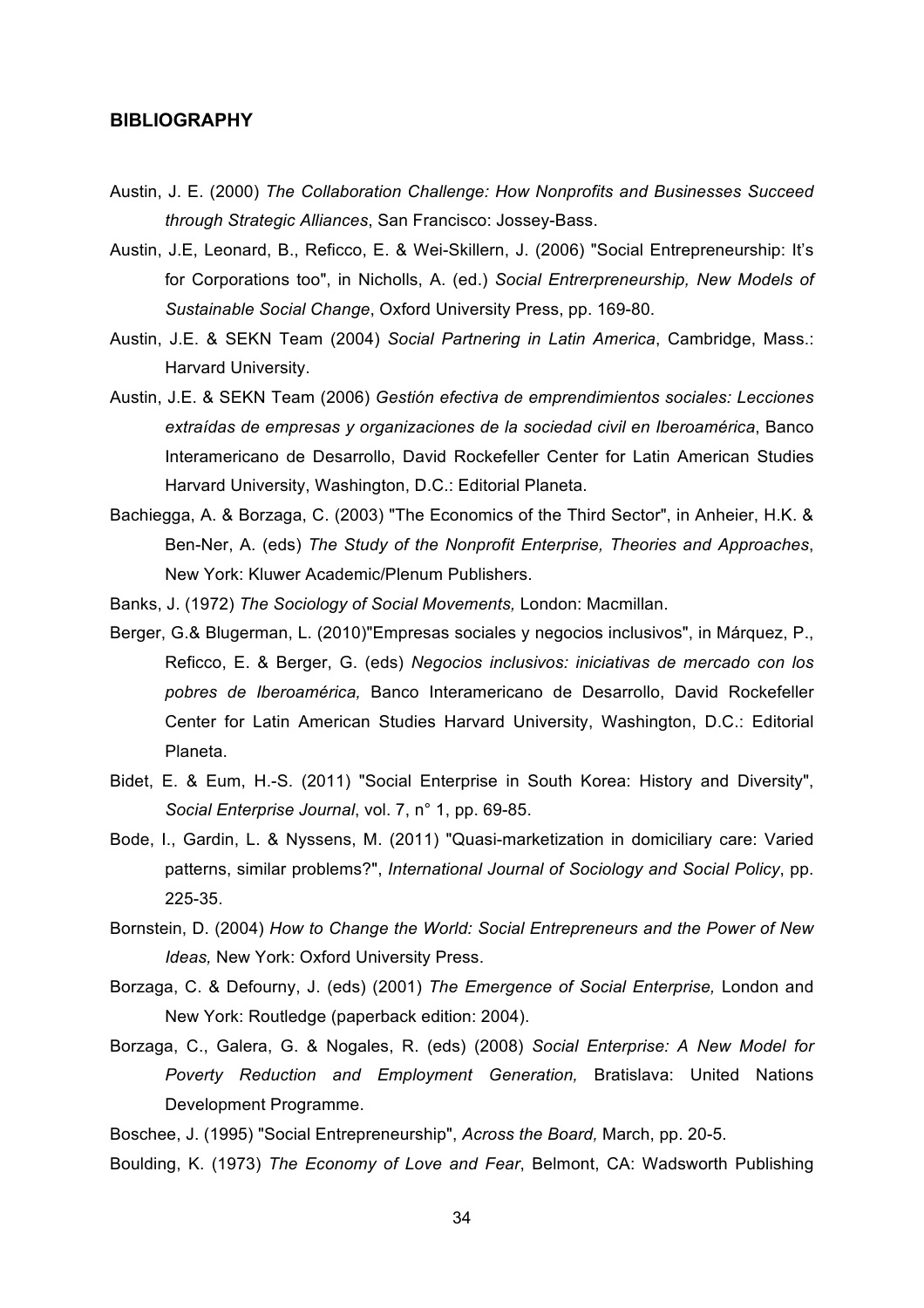Company.

- Chan, K.-T., Kuan, Y.Y. & Wang S.-T. (2011) "Similarities and Divergences: Comparison of Social Enterprises in Hong Kong and Taiwan", *Social Enterprise Journal*, vol. 7, n° 1, pp. 33-49.
- Cooney, K. (2012) "Mission Control: Examining the Institutionalization of New Legal Forms of Social Enterprise in Different Strategic Action Fields", in Gidron, B. & Hasenfeld, Y. (ed.) *Social Enterprises: An Organizational Perspective*, New York: Palgrave-Macmillan, pp. 198 -221.
- Corragio, J.L. (2011) "Economía social y solidaria: El trabajo antes que el capital", Acosta, A. & Martínez, E. (eds), Quito: Ediciones Abya-Yala.
- Davister, C., Defourny, J. & Grégoire, O. (2004) "Les entreprises sociales d'insertion dans l'Union européenne : un aperçu général", *RECMA*, n°293, pp. 24-50. English version available as an EMES Working Paper, n° 04-04.
- Dees, J. G. (1998) *The Meaning of Social Entrepreneurship*, Stanford University, mimeo.
- Dees, J. G. & Anderson, B.B. (2006) "Framing a Theory of Social Entrepreneurship: Building on Two Schools of Practice and Thought", *Research on Social Entrepreneurship*, ARNOVA Occasional Paper Series, vol. 1, no. 3, pp. 39-66.
- Defourny, J. (2001) "From Third Sector to Social Enterprise", in Borzaga, C. & Defourny, J. (eds) *The Emergence of Social Enterprise,* London and New York: Routledge, pp. 1- 28.
- Defourny, J. & Kim, S.-Y. (2011) "Emerging Models of Social Enterprise in Eastern Asia: a Cross-Country Analysis", *Social Enterprise Journal*, vol. 7, no 1, pp. 86-111.
- Defourny, J. & Kuan, Y.Y. (eds.) (2011) "Social Enterprise in Eastern Asia", *Social Enterprise Journal,* vol. 7, no 1, special issue.
- Defourny, J. & Nyssens, M. (2008) "Social Enterprise in Europe: Recent Trends and Developments", *Social Enterprise Journal*, vol. 4, no 3, pp. 202-28.
- Defourny, J. & Nyssens, M. (2010) "Conceptions of Social Enterprise and Social Entrepreneurship in Europe and the United States: Convergences and Divergences", *Journal of Social Entrepreneurship,* vol. 1, no. 1, pp. 32-53.
- Defourny, J. & Pestoff, V. (eds.) (2008) "Images and Concepts of the Third Sector in Europe", *EMES Working Papers,* no. 08-02*,* EMES European Research Network.
- DiMaggio, P.J. & Powell, W. (1983) "The Iron Cage Revisited: Institutional Isomorphism and Collective Rationality in Organisational Fields", *American Sociological Review,* no. 48, pp. 147-60.
- DTI (2002) *Social Enterprise. A Strategy for Success*, London: Department of Trade and Industry. Available HTTP: www.dti.gov.uk/socialenterprise/strategy.htm.
- Eme, B. (1991) "Les services de proximité", *Informations sociales*, August-September, 13,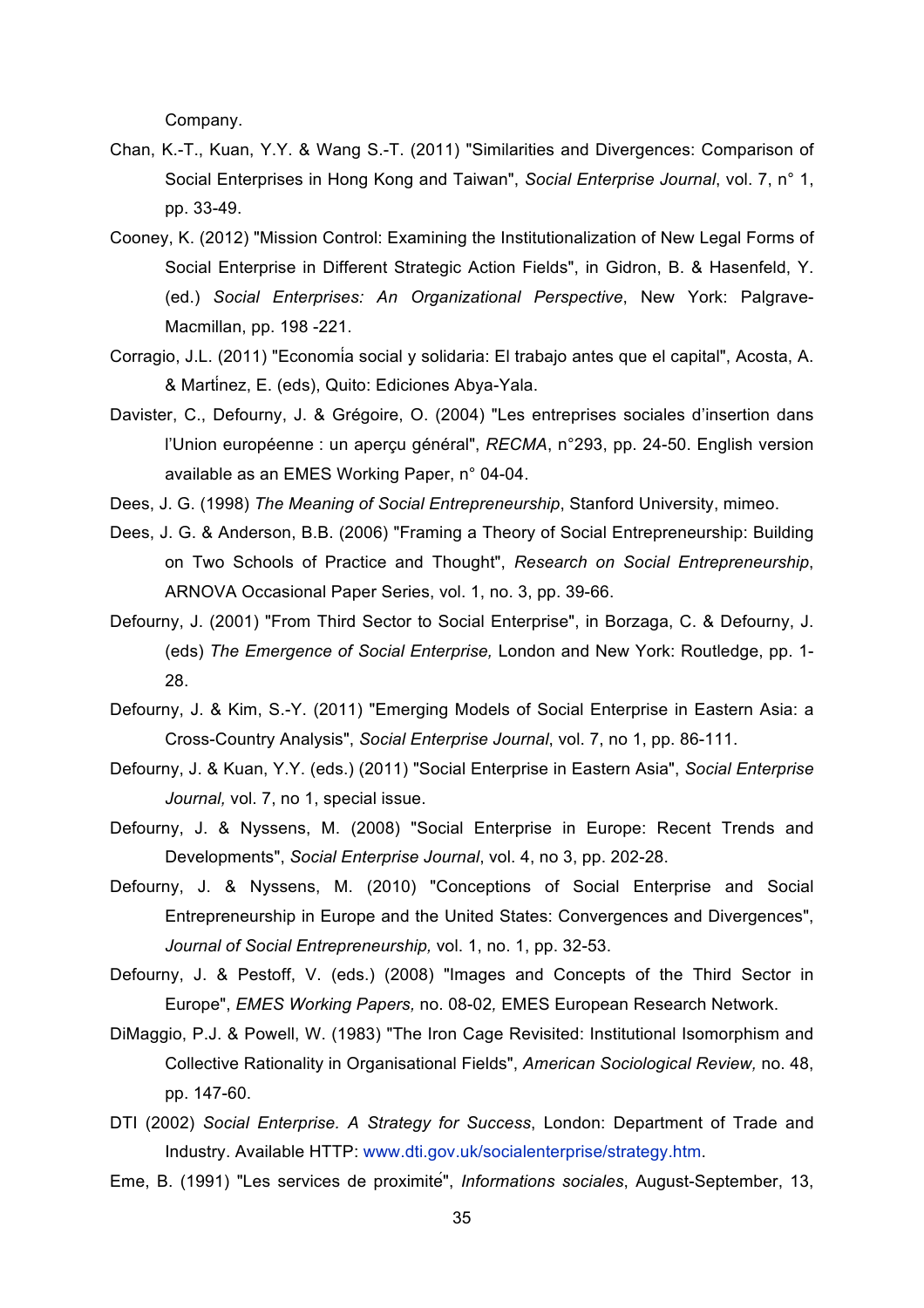pp. 34-42.

- Emerson, J. (2006) "Moving Ahead Together: Implications of a Blended Value Framework for the Future of Social Entrepreneurship", in Nicholls, A. (ed.) *Social Entrepreneurship, New Models of Sustainable Social Change*, New York: Oxford University Press, pp. 391-406.
- Emerson, J. & Twersky, F. (1996) *New Social Entrepreneurs: The Success, Challenge and Lessons of Non-profit Enterprise Creation,* San Francisco: Roberts Foundation.
- European Commission (2011) *Social Business Initiative*, Communication from the Commission to the European Parliament, the Council, the European Economic and Social Committee and the Committee of the Regions, Brussels.
- Evers, A. (1990) "Im intermediären Bereich. SozialeTräger und Projekteswischen Hanshalt, Staatund Markt", *Journal für Sozialforschung*, 2, 30, pp. 189-210.
- Evers, A. (1995) "Part of the welfare mix: The third sector as an intermediate area", *Voluntas*, 6/2, pp. 119-39.
- Evers, A. &Laville, J.-L. (eds) (2004) *The Third Sector in Europe*, Cheltenham: Edward Elgar.
- Favreau, L. (1998) "Le développement économique communautaire", in Favreau, L. &Laville, J.-L. (eds) *Insertion et nouvelle économie sociale, un bilan international,* Paris: Desclée de Brouwer.
- Galera, G. & Borzaga, C. (2009) "Social Enterprise: an International Overview of its Conceptual Evolution and Legal Implementation", *Social Enterprise Journal*, vol. 5, no 3, pp. 210-28.
- Gardin, L. (2006) "A Variety of Resource Mixes inside Social Enterprises", in Nyssens, M. (ed.) *Social Enterprise - At the crossroads of market, public policies and civil society,* London and New York: Routledge, pp. 111-36.
- Gardin, L., Laville, J.-L. & Nyssens, M. (eds) (2012), *Entreprise sociale et insertion. Une perspective internationale*, Paris: Desclée de Brouwer.
- Hockerts, K., Mair, J. & Robinson, J. (2010) *Values and Opportunities in Social Entrepreneurship*, Basingstoke, UK and New York: Palgrave Macmillan.
- Hulgård, L. (2010) "Social Entrepreneurship", in Hart, K., Laville, J.-L. & Cattani, D. (eds) *The Human Economy,* Cambridge, UK: Polity Press, pp. 293-300.
- Kerlin, J. (2006) "Social Enterprise in the United States and Europe: Understanding and Learning from the Differences", *Voluntas*, vol. 17, n° 3, pp. 247–63.
- Kerlin, J. (2009) *Social Enterprise: a Global Perspective,* Lebanon: University Press of New England.

Larrata, R. Nakagawa, S. & Sakurai, M. (2011) "Japanese Social Enterprises: Major Contemporary Issues and Key Challenges", *Social Enterprise Journal*, vol. 7, n° 1, pp. 50-68.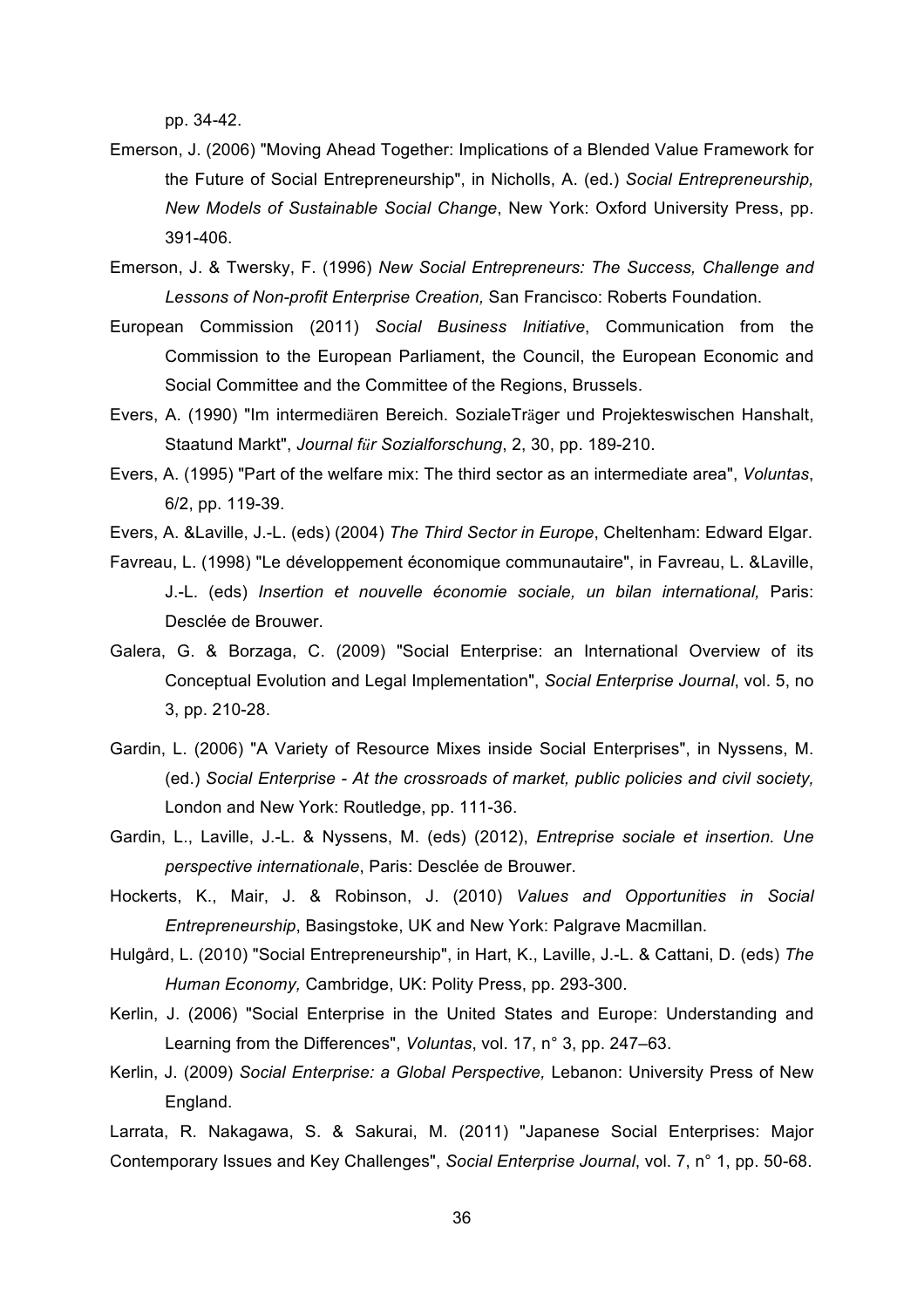Laville, J.-L. (1992) Les services de proximité en Europe, Paris: Desclee de Brower.

Laville, J.-L. (ed.) (1994) *L'économie solidaire*, Paris: Desclée de Brower.

- Lemaître, A.& Helmsing, B. (2012) "Solidarity Economy in Brazil: Movement, Discourse and Practice, Analysis through a Polanyian Understanding of the Economy", *Journal of International Development, forthcoming.*
- Mair, J. & Marti, I. (2006) "Social Entrepreneurship Research: a Source of Explanation, Prediction and Delight", *Journal of World Business,* no. 41, pp. 36-41.
- Mair, J., Robinson, J. & Hockerts, K. (eds) (2006) *Social Entrepreneurship*, New York: Palgrave Macmillan.
- Márquez, P., Reficco, E. & Berger, G(2010) *Negocios inclusivos: iniciativas de mercado con los pobres de Iberoamérica,* Banco Interamericano de Desarrollo, David Rockefeller Center for Latin American Studies Harvard University, Washington, D.C.: Editorial Planeta.
- Mauss, M. (1923-1924) "Essai sur le don", published again in *Sociologie et anthropologie*, Paris: Puf, 1950 and 1989.
- Mendell, M. (2010) "Reflections on the evolving landscape of social enterprise in North America", *Policy & Society*, pp. 243-56.
- Nicholls, A. (ed.) (2006) *Social Entrerpreneurship. New Models of Sustainable Social Change,* New York: Oxford University Press.
- Nyssens, M. (ed.) (2006) *Social Enterprise - At the Crossroads of Market, Public Policies and Civil Society,* London and New York: Routledge.
- Perroux, F. (1960), *Économie et société : contrainte, échange, don*, Paris: Presses universitaires de France.

Pestoff, V. (1998 & 2005) *Beyond the Market and State. Civil Democracy and Social Enterprises in a Welfare Society*, Aldershot, UK and Brookfield, NJ: Ashgate.

- Polanyi, K. (1944)*The Great Transformation. The political and economic origins of our time*. Boston: Beacon Press.
- Polanyi, K., Arensberg, C.& Pearson, H. (eds) (1957) *Trade and market in early empires, Economies in History and Theory*, New York: Free Press.
- Razeto, L.M. (1992) *Fundamentos de una Teoría Económica Comprensiva*, Santiago: Ediciones PET.
- Razeto, L.M. (1998) *De la Economía Popular a la Economía de Solidaridad en un Proyecto de Desarrollo Alternativo*, Santiago: Ediciones PET.
- Roelants, B. (2009) *Cooperatives and Social Enterprises. Governance and Normative Frameworks,* Brussels: CECOP Publications.
- Salamon, L. (1987) "Of Market Failure, Voluntary Failure, and Third Party of Government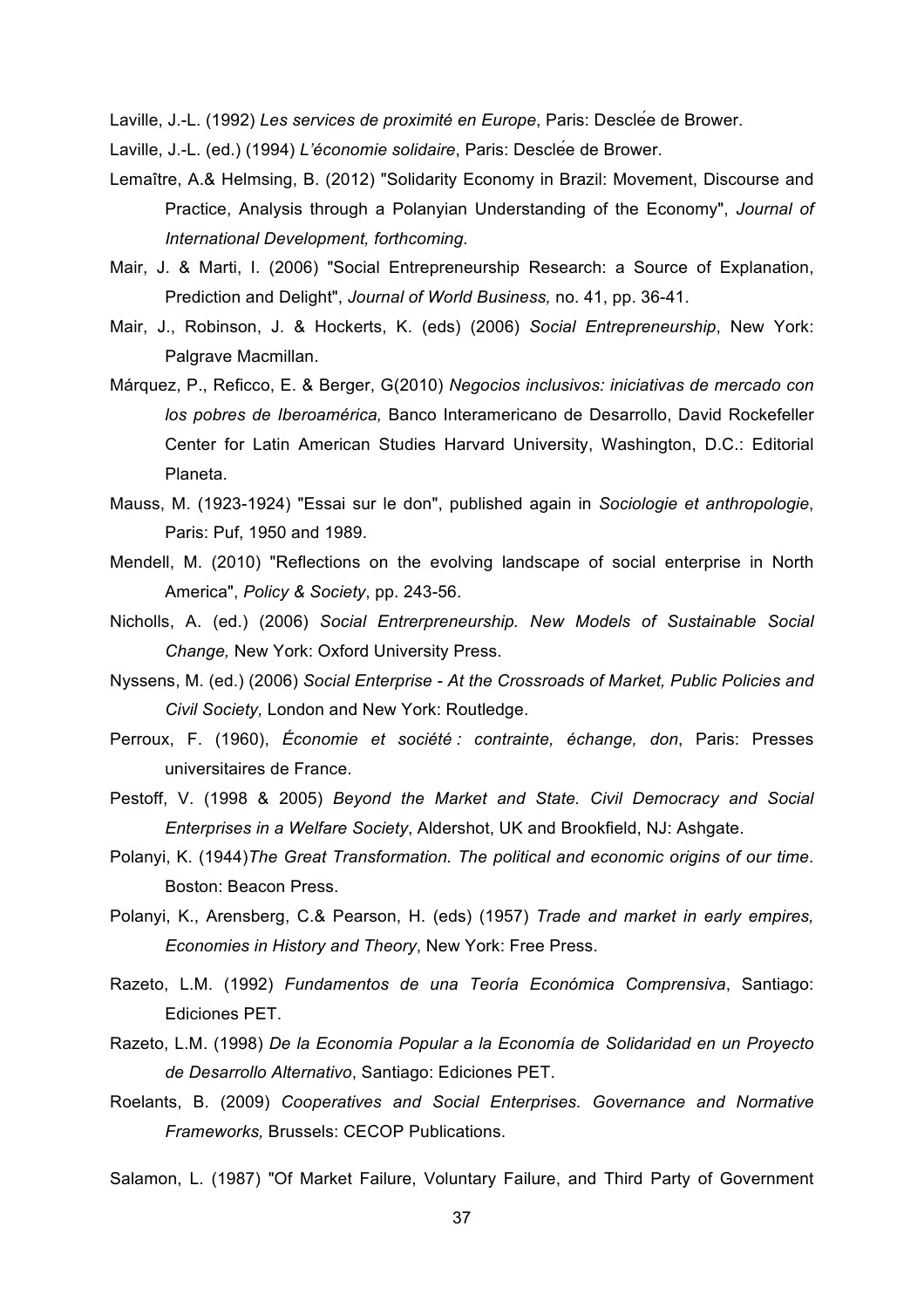Relations in the Modern Welfare State", *Journal of Voluntary Action Research*, Vol. 16, n°2, pp. 29-49.

- Savitz, A. (2006) *The Triple Bottom Line: How Today's Best-Run Companies are Achieving Economic, Social, and Environmental Success — And How You Can Too,* San Francisco: Jossey-Bass/Wiley.
- Skloot, E. (1987) "Enterprise and Commerce in Non-profit Organizations", in Powell, W. W. (ed.) *The Non-profit Sector: a Research Handbook*, New Haven, CT: Yale University Press, pp. 380-93.
- Spear, R., Cornforth, C., & Aiken, M. (2009) "The Governance Challenges of Social Enterprises: Evidence from a UK Empirical Study",*Annals of Public and CooperativeEconomics,* vol. 80, no 2, pp. 247-73.
- Steyaert, C. & Hjorth, D. (eds) (2006) *Entrepreneurship as Social Change*, Cheltenham: Edward Elgar.
- Young, D. (1986) "Entrepreneurship and the Behavior of Non-profit Organizations: Elements of a Theory", in Rose-Ackerman, S. (ed.) *The Economics of Non-profit Institutions,*  New York: Oxford University Press, pp. 161-84.
- Young, D. & Salamon, L.M. (2002) "Commercialization, Social Ventures, and For-Profit Competition", in Salamon, L.M. (ed.) *The State of Nonprofit America,* Washington DC: Brookings Institution, pp. 423-46.
- Yu, X. (2011), "Social Enterprise in China: Driving Forces, Development Patterns and Legal Framework", *Social Enterprise Journal*, vol. 7, n° 1, pp. 9-32.
- Yunus, M. (2010) *Building Social Business. Capitalism that can serve humanity's most pressing needs,* Public Affairs.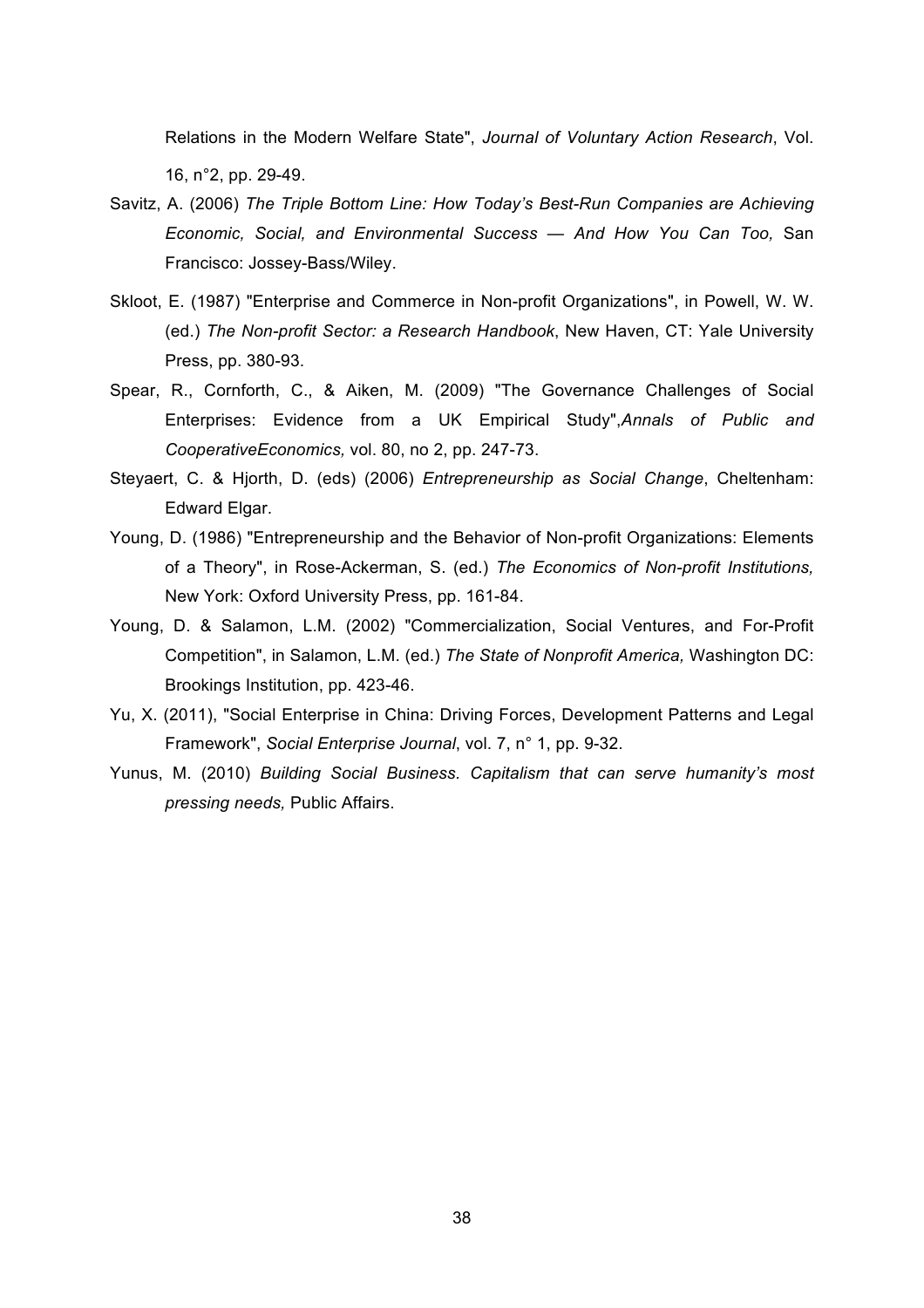# **List of EMES Publications**

## **Books**

- Borzaga, C. & Defourny, J. (eds) (2001) *The Emergence of Social Enterprise*, London and New York: Routledge, 386p.
- Borzaga, C., Galera, G. & Nogales, R. (eds) (2008) *Social Enterprise: A new model for poverty reduction and employment generation. An examination of the concept and practice in Europe and the Commonwealth of Independent States (CIS)*, Bratislava / Liege: UNDP / EMES.
- Borzaga, C. & Spear, R. (eds) (2004) *Trends and Challenges for Cooperatives and Social Enterprises in Developed and Transition Countries*, Trento: Edizioni31, 280p.
- Brandsen, T., Dekker, P. & Evers, A. (eds) (2010) *Civicness in the Governance and Delivery of Social Services*, Baden-Baden: Nomos.
- Evers, A. &Laville, J.-L. (eds) (2004) *The Third Sector in Europe*, Cheltenham: Edward Elgar, 288p.
- Hart, K., Laville, J.-L. & Cattani, A. D. (eds) (2010) *The Human Economy*, Cambridge: Polity.
- Huybrechts, B. (2012) *Fair Trade Organizations and Social Enterprise – Social Innovation through Hybrid Organization Models*, London and New York: Routledge.
- Laville, J.-L. & Cattani, A.D. (eds) (2005) *Dictionnaire de l'autre économie*, Paris: Desclée de Brouwer, 564p.
- Laville, J.-L. & Larosa, M. (eds) (2009) *Impresa sociale e capitalismo contemporaneo*, Rome: Sapere 2000.
- Nyssens, M. (ed.) (2006) *Social Enterprise. At the crossroads of market, public policies and civil society*, London and New York: Routledge, 386p.
- Pestoff, V. & Brandsen, T. (eds) (2007) *Co-production: The Third Sector and the Delivery of Public Services*, London and New York: Routledge.
- Pestoff, V., Brandsen, T. & Verschuere, B. (eds) (2010) *New Public Governance, the Third Sector, and Co-Production*, London and New York: Routledge.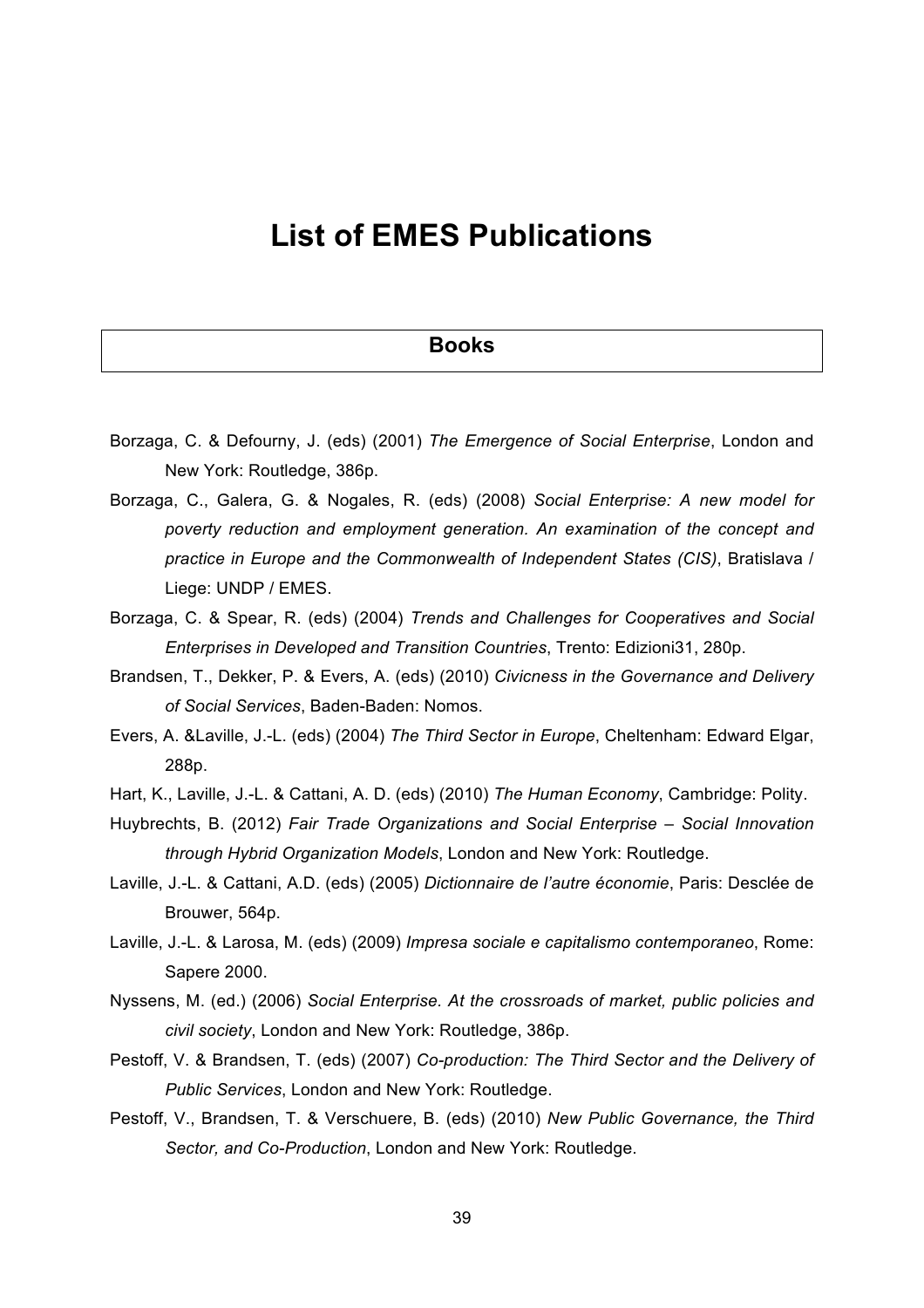Spear, R., Defourny, J., Favreau, L. &Laville, J.-L. (eds) (2001) *Tackling Social Exclusion in Europe. The Contribution of the Social Economy*, Aldershot: Ashgate, 359p.

# **PERSE project Working Papers**

- Aiken, M. & Spear, R. (2005) "Work Integration Social Enterprises in the United Kingdom", *Working Papers Series,* no. 05/01, Liege: EMES European Research Network.
- Bode, I., Evers, A. & Schulz, A. (2002) "Work Integration Social Enterprises in Germany", *Working Papers Series,* no. 02/04, Liege: EMES European Research Network.
- Borzaga, C. & Loss, M. (2002) "Work Integration Social Enterprises in Italy", *Working Papers Series,* no. 02/02, Liege: EMES European Research Network.
- Davister, C., Defourny, J. & Grégoire, O. (2003) "Les entreprises sociales d'insertion dans l'Union européenne. Un apercu général", *Working Papers Series,* no. 03/11, Liege: EMES European Research Network.
- Davister, C., Defourny, J. & Grégoire, O. (2004) "Work Integration Social Enterprises in the European Union: An Overview of Existing Models", *Working Papers Series,* no. 04/04, Liege: EMES European Research Network.
- Eme, B. & Gardin, L. (2002) "Les enterprises socials d'insertion par le travail en France", *Working Papers Series,* no. 02/01, Liege: EMES European Research Network.
- Hulgård, L. & Bisballe, T. (2004) "Work Integration Social Enterprises in Denmark", *Working Papers Series,* no. 04/08, Liege: EMES European Research Network.
- Nyssens, M. & Grégoire, O. (2002) "Les entreprises sociales d'insertion par l'économique en Belgique", *Working Papers Series,* no. 02/03, Liege: EMES European Research Network.
- O'Hara, P. & O'Shaughnessy, M. (2004) "Work Integration Social Enterprises in Ireland", *Working Papers Series,* no. 04/03, Liege: EMES European Research Network.
- Pättiniemi, P. (2004) "Work Integration Social Enterprises in Finland", *Working Papers Series,* no. 04/07, Liege: EMES European Research Network.
- Perista, H. & Nogueira, S. (2004) "Work Integration Social Enterprises in Portugal", *Working Papers Series,* no. 04/06, Liege: EMES European Research Network.
- Stryjan, Y. (2004) "Work Integration Social Enterprises in Sweden", *Working Papers Series,*  no. 04/02, Liege: EMES European Research Network.
- Vidal, I. & Claver, N. (2004) "Work Integration Social Enterprises in Spain", *EMES Working Papers Series,* no. 04/05, Liege: EMES European Research Network.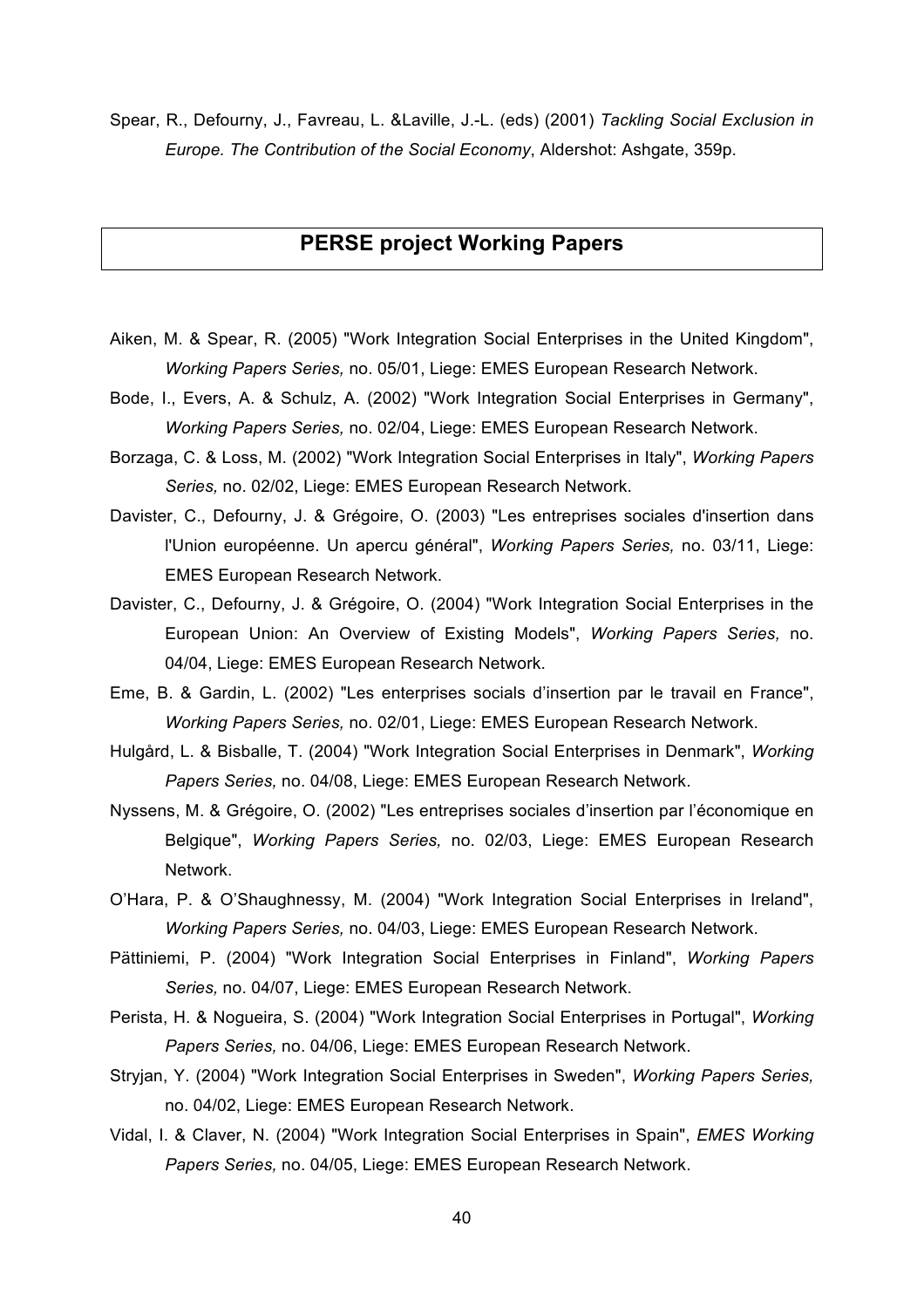# **ELEXIES project Working Papers**

- Delaunois, P. (2003) "Profils nationaux des enterprises socials d'insertion : Luxembourg", *Working Papers Series*, no. 03/02, Liege: EMES European Research Network.
- Delaunois, P. (2003) "National Profiles of Work Integration Social Enterprises: Luxembourg", *Working Papers Series,* no. 03/07, Liege: EMES European Research Network.
- Eme, B. & Gardin, L. (2002) "Les structures d'insertion par l'économique en France", *Working Papers Series,* no. 02/07, Liege: EMES European Research Network.
- Eme, B. & Gardin L. (2003) "National Profiles of Work Integration Social Enterprises: France", *Working Papers Series,* no. 03/09, Liege: EMES European Research Network.
- Grégoire, O. (2003) "Profils nationaux des enterprises socials d'insertion : Belgique", *Working Papers Series,* no. 03/03, Liege: EMES European Research Network.
- Grégoire, O. (2003) "National Profiles of Work Integration Social Enterprises: Belgium", *Working Papers Series,* no. 03/08, Liege: EMES European Research Network.
- Gruber, C. (2003) "National Profiles of Work Integration Social Enterprises: Austria", *Working Papers Series,* no. 03/06, Liege: EMES European Research Network.
- Loss, M. (2003) "National Profiles of Work Integration Social Enterprises: Italy", *Working Papers Series,* no. 03/04, Liege: EMES European Research Network.
- O'Shaughnessy, M. (2002) "Social Integration Enterprises in Ireland", *Working Papers Series,* no. 02/05, Liege: EMES European Research Network.
- Pättiniemi, P. & Immonen, N. (2002) "National Profiles of Work Integration Social Enterprises: Finland", *Working Papers Series,* no. 02/10, Liege: EMES European Research Network.
- Perista, H. & Nogueira, S. (2002) "National Profiles of Work Integration Social Enterprises: Portugal", *Working Papers Series,* no. 02/09, Liege: EMES European Research Network.
- Schulz, A. (2003) "National Profiles of Work Integration Social Enterprises: Germany", *Working Papers Series,* no. 03/05, Liege: EMES European Research Network.
- Spear, R. (2002) "National Profiles of Work Integration Social Enterprises: United Kingdom", *Working Papers Series,* no. 02/06, Liege: EMES European Research Network.
- Spear, R. & Bidet, E. (2003) "The Role of Social Enterprise in European Labour Markets", *Working Papers Series,* no. 03/10, Liege: EMES European Research Network.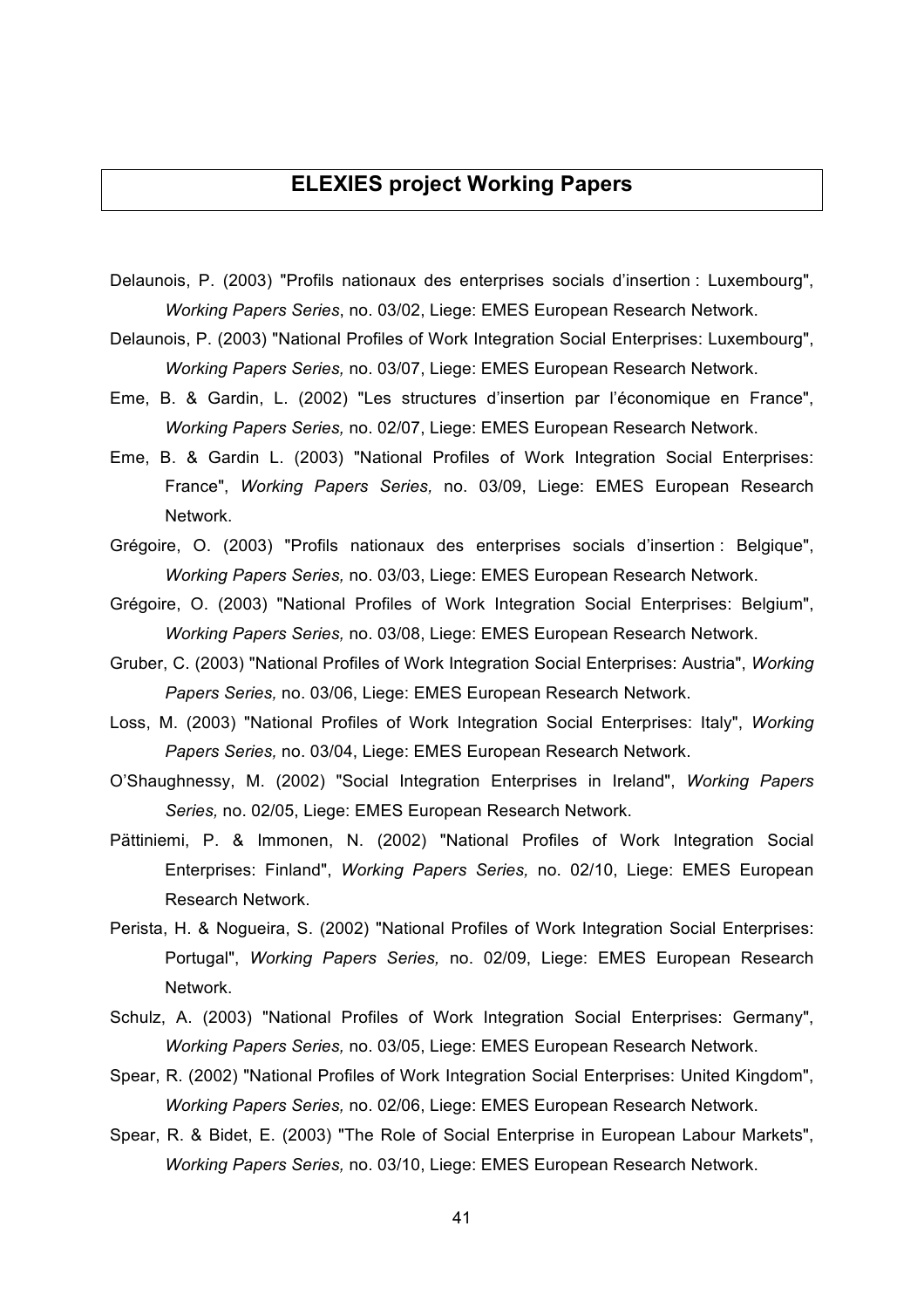- Spear, R. & Bidet, E. (2003) "Le rôle des entreprises sociales dans les marchés européens de l'emploi", *Working Papers Series,* no. 04/01, Liege: EMES European Research Network.
- Stryjan, Y. &Laurelii, E. (2002) "National Profiles of Work Integration Social Enterprises: Sweden", *Working Papers Series,* no. 02/08, Liege: EMES European Research Network.
- Vidal Martínez, I. & Valls Jubany, C. (2003) "National Profiles of Work Integration Social Enterprises: Spain", *Working Papers Series,* no. 03/01, Liege: EMES European Research Network.

## **Other EMES Working Papers**

- Defourny, J. & Nyssens, M. (2012) "The EMES Approach of Social Enterprise in a Comparative Perspective", *Working Papers Series*, no. 12/03, Liege: EMES European Research Network.
- Ranci, C., Costa, G. & Sabatinelli, S. (2012) "Measures of Social Cohesion: Comparative Report", *Working Papers Series*, no. 12/02, Liege: EMES European Research Network.
- Brandsen, T., Segnestam Larsson, O. & Nordfeldt, M. (2012) "Local Welfare from a Historical and Institutional Perspective: A Comparative Report", *Working Papers Series,* no. 12/01, Liege: EMES European Research Network.
- Defourny, J. & Nyssens, M. (eds.) (2008) "Social Enterprise in Europe: Recent Trends and Developments", *Working Papers Series,* no. 08/01, Liege: EMES European Research Network.
- Defourny, J. & Pestoff, V. (eds.) (2008) "Images and concepts of the third sector in Europe", *Working Papers Series,* no. 08/02, Liege: EMES European Research Network.
- Enjolras, B. (2009) "A Governance-Structure Approach to Voluntary Organizations", *Working Papers Series,* no. 09/01, Liege: EMES European Research Network.
- Fraisse, L., Lhuillier, V. & Petrella, F. (2007) "Une proposition de typologie des régimes de gouvernance à partir des évolutions observées dans les services d'accueil des jeunes enfants en Europe", *Working Papers Series,* no. 07/01, Liege: EMES European Research Network.
- Hulgård, L. (2010), "Discourses of social entrepreneurship Variations of the same theme?", *Working Papers Series,* no. 10/01, Liege: EMES European Research Network.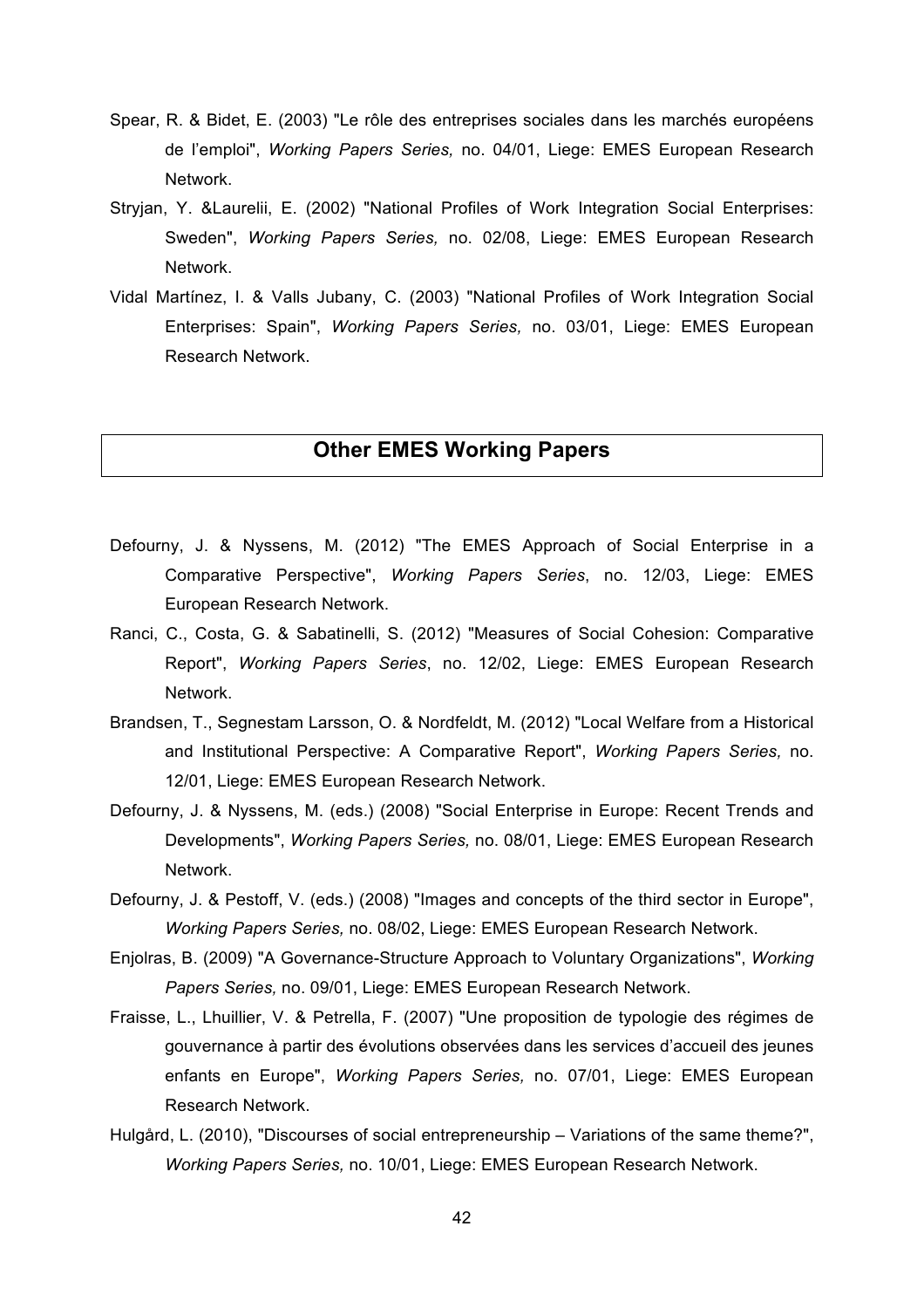- Huybrechts, B. & Defourny, J. (2010) "Exploring the diversity of fair trade social enterprises", *Working Papers Series,* no. 10/02, Liege: EMES European Research Network.
- Laville, J.-L. (2011) "What is the third sector? From the non-profit sector to the social and solidarity economy – Theoretical debate and European reality", *Working Papers Series*, no. 11/01, Liege: EMES European Research Network.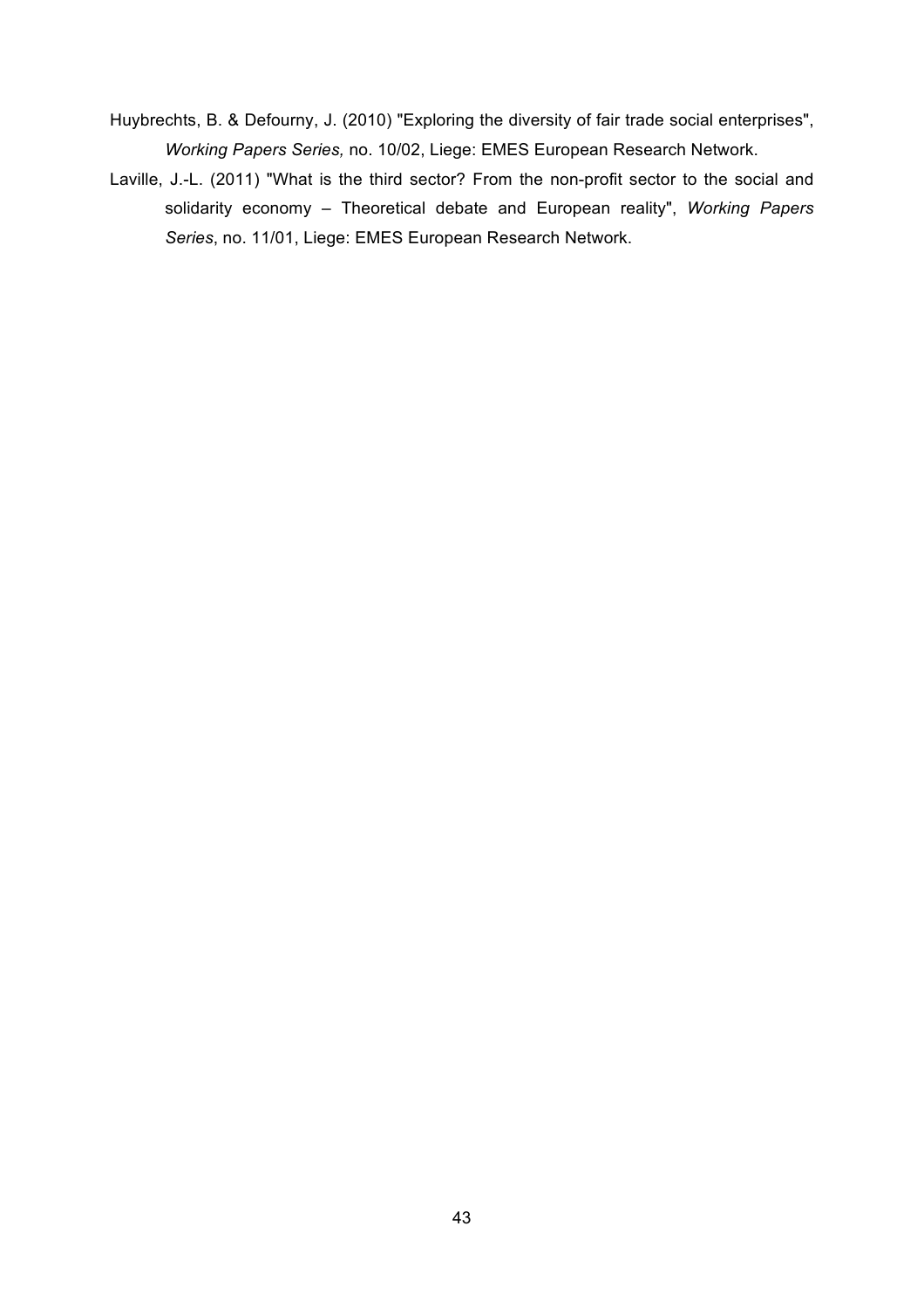# **EMES Conferences Selected Papers**

This series includes selected papers from conferences (co-)organised by EMES. Papers published in the *EMES Conferences Selected Papers* do not undergo any editing process before their on-line publication; the aim of the series is simply to make these papers accessible to a large international audience of researchers, scholars, practitioners, policy makers, students and any other person whose work is related, in one way or another, to the third sector. *EMES Conferences Selected Papers* are available for download in PDF format on the EMES website.

All these papers are available in electronic form at www.emes.net("Publications" section) and in paper form from EMES European Research Network asbl Sart Tilman, B33, Box 4 – University of Liege 4000 Liege – Belgium Price:  $5 \notin (all \text{ fees included})$